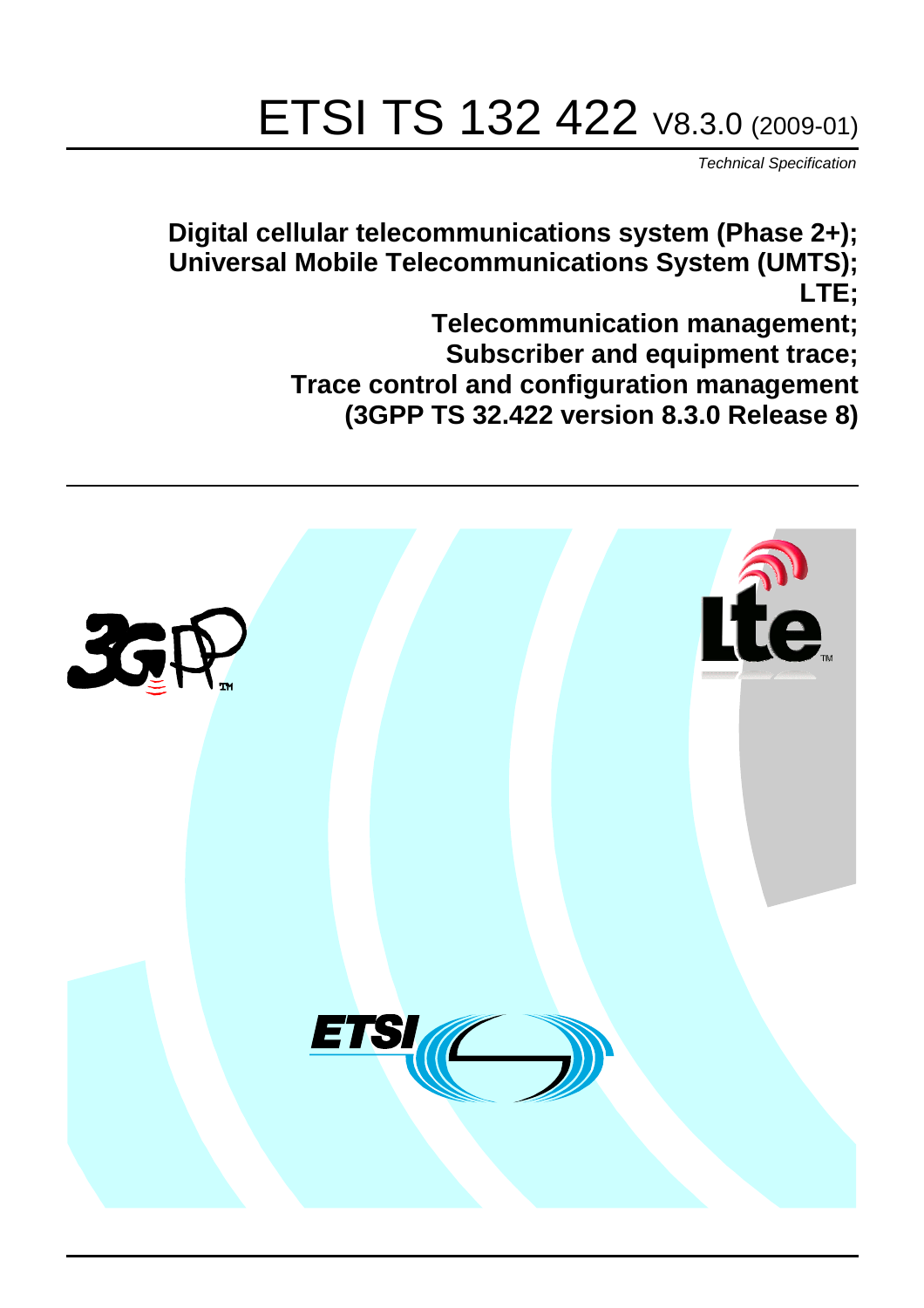Reference RTS/TSGS-0532422v830

Keywords

GSM, LTE, UMTS

#### *ETSI*

#### 650 Route des Lucioles F-06921 Sophia Antipolis Cedex - FRANCE

Tel.: +33 4 92 94 42 00 Fax: +33 4 93 65 47 16

Siret N° 348 623 562 00017 - NAF 742 C Association à but non lucratif enregistrée à la Sous-Préfecture de Grasse (06) N° 7803/88

#### *Important notice*

Individual copies of the present document can be downloaded from: [http://www.etsi.org](http://www.etsi.org/)

The present document may be made available in more than one electronic version or in print. In any case of existing or perceived difference in contents between such versions, the reference version is the Portable Document Format (PDF). In case of dispute, the reference shall be the printing on ETSI printers of the PDF version kept on a specific network drive within ETSI Secretariat.

Users of the present document should be aware that the document may be subject to revision or change of status. Information on the current status of this and other ETSI documents is available at <http://portal.etsi.org/tb/status/status.asp>

If you find errors in the present document, please send your comment to one of the following services: [http://portal.etsi.org/chaircor/ETSI\\_support.asp](http://portal.etsi.org/chaircor/ETSI_support.asp)

#### *Copyright Notification*

No part may be reproduced except as authorized by written permission. The copyright and the foregoing restriction extend to reproduction in all media.

> © European Telecommunications Standards Institute 2009. All rights reserved.

**DECT**TM, **PLUGTESTS**TM, **UMTS**TM, **TIPHON**TM, the TIPHON logo and the ETSI logo are Trade Marks of ETSI registered for the benefit of its Members.

**3GPP**TM is a Trade Mark of ETSI registered for the benefit of its Members and of the 3GPP Organizational Partners. **LTE**™ is a Trade Mark of ETSI currently being registered

for the benefit of its Members and of the 3GPP Organizational Partners.

**GSM**® and the GSM logo are Trade Marks registered and owned by the GSM Association.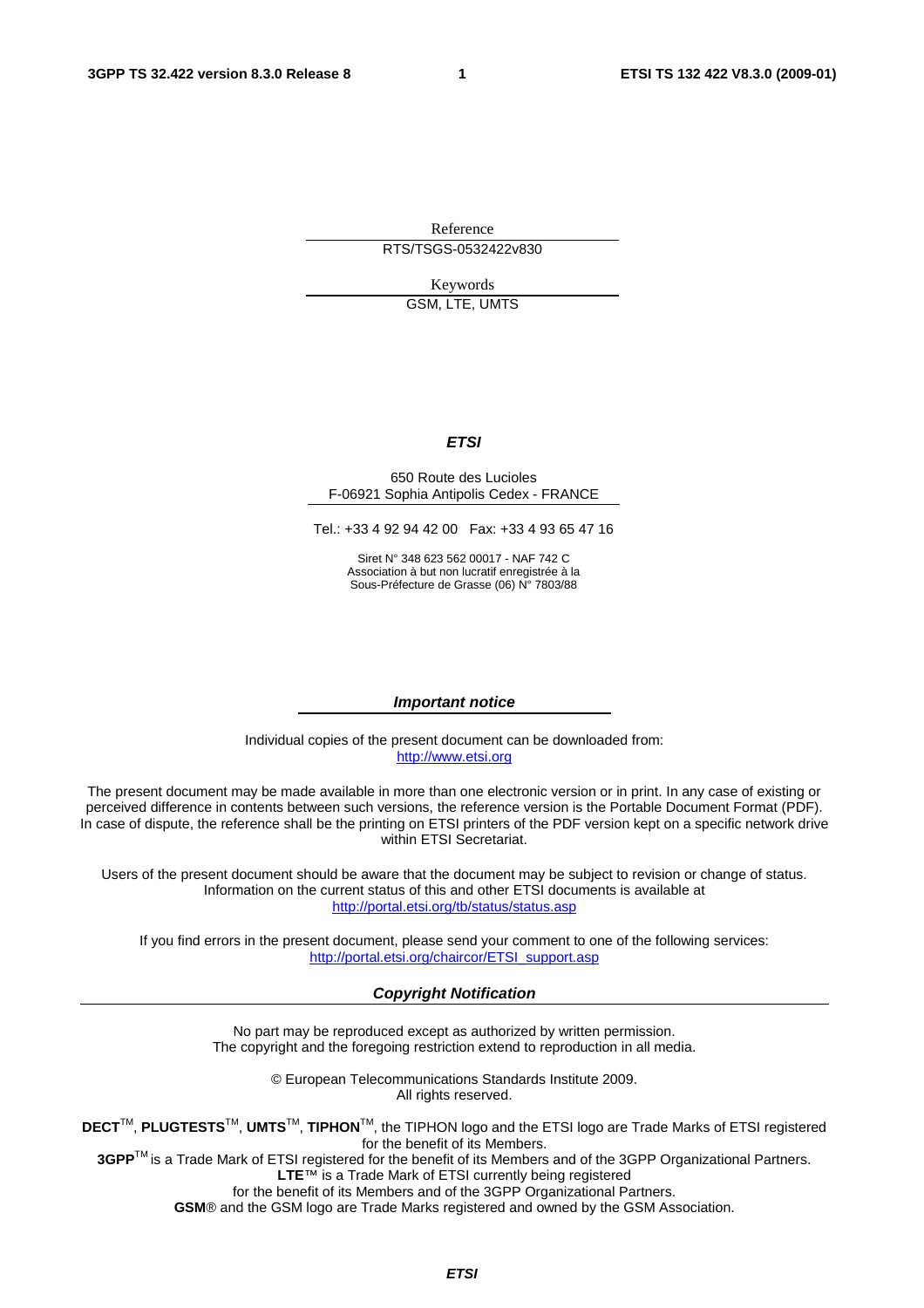# Intellectual Property Rights

IPRs essential or potentially essential to the present document may have been declared to ETSI. The information pertaining to these essential IPRs, if any, is publicly available for **ETSI members and non-members**, and can be found in ETSI SR 000 314: *"Intellectual Property Rights (IPRs); Essential, or potentially Essential, IPRs notified to ETSI in respect of ETSI standards"*, which is available from the ETSI Secretariat. Latest updates are available on the ETSI Web server ([http://webapp.etsi.org/IPR/home.asp\)](http://webapp.etsi.org/IPR/home.asp).

Pursuant to the ETSI IPR Policy, no investigation, including IPR searches, has been carried out by ETSI. No guarantee can be given as to the existence of other IPRs not referenced in ETSI SR 000 314 (or the updates on the ETSI Web server) which are, or may be, or may become, essential to the present document.

# Foreword

This Technical Specification (TS) has been produced by ETSI 3rd Generation Partnership Project (3GPP).

The present document may refer to technical specifications or reports using their 3GPP identities, UMTS identities or GSM identities. These should be interpreted as being references to the corresponding ETSI deliverables.

The cross reference between GSM, UMTS, 3GPP and ETSI identities can be found under [http://webapp.etsi.org/key/queryform.asp.](http://webapp.etsi.org/key/queryform.asp)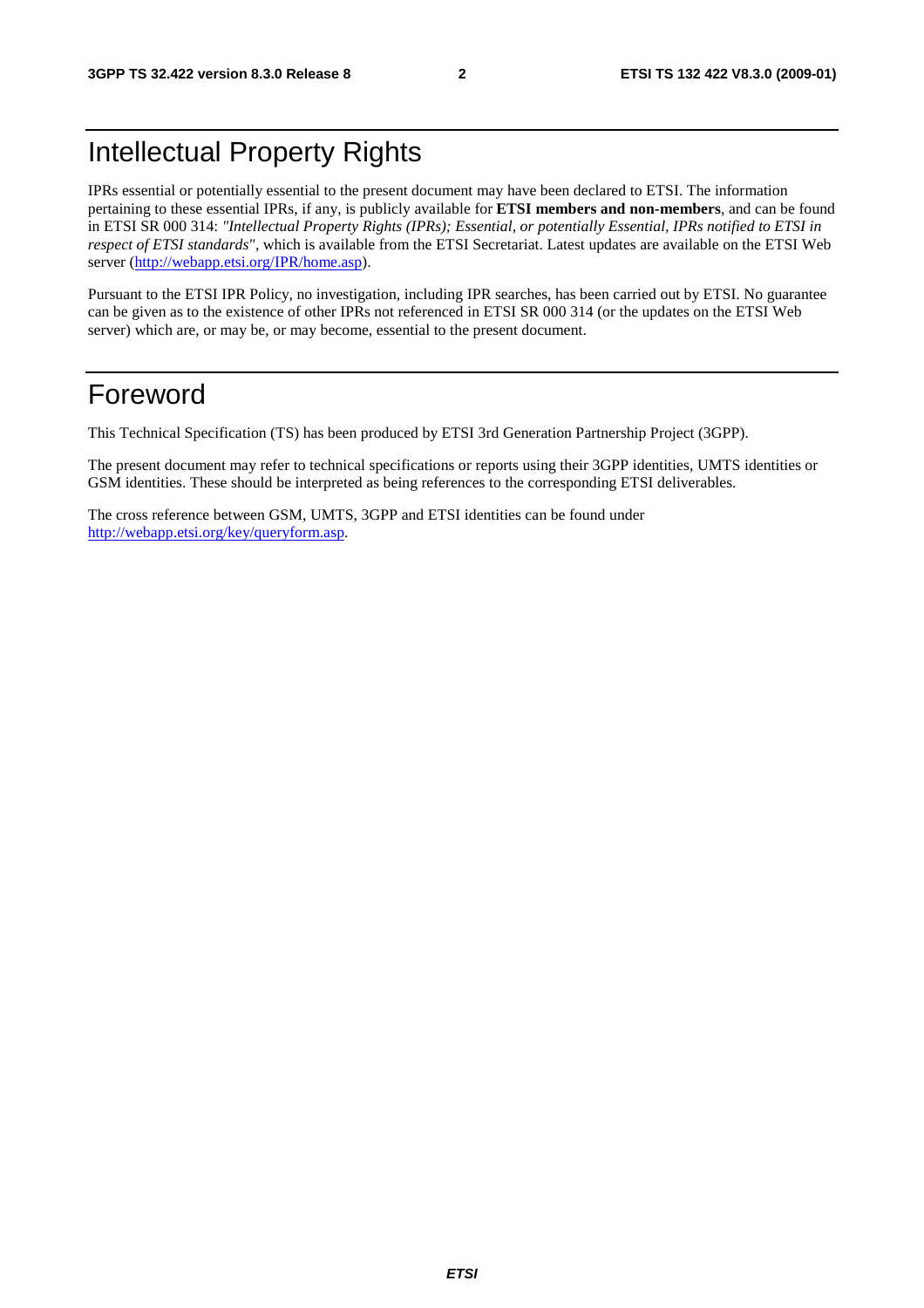#### $\mathbf{3}$

# Contents

| 1                    |  |  |  |
|----------------------|--|--|--|
| $\overline{2}$       |  |  |  |
| 3                    |  |  |  |
| $\overline{4}$       |  |  |  |
| 4.1                  |  |  |  |
| 4.1.1                |  |  |  |
| 4.1.1.1              |  |  |  |
| 4.1.1.2              |  |  |  |
| 4.1.1.3              |  |  |  |
| 4.1.1.4              |  |  |  |
| 4.1.1.5              |  |  |  |
| 4.1.1.6              |  |  |  |
| 4.1.1.7              |  |  |  |
| 4.1.2                |  |  |  |
| 4.1.2.1              |  |  |  |
| 4.1.2.2              |  |  |  |
| 4.1.2.3              |  |  |  |
| 4.1.2.4              |  |  |  |
| 4.1.2.5              |  |  |  |
| 4.1.2.6              |  |  |  |
| 4.1.2.7              |  |  |  |
| 4.1.2.8              |  |  |  |
| 4.1.2.9<br>4.1.2.9.1 |  |  |  |
| 4.1.2.9.2            |  |  |  |
| 4.1.2.9.3            |  |  |  |
| 4.1.2.9.4            |  |  |  |
| 4.1.2.10             |  |  |  |
| 4.1.2.11             |  |  |  |
| 4.1.3                |  |  |  |
| 4.1.3.1              |  |  |  |
| 4.1.3.2              |  |  |  |
| 4.1.3.3              |  |  |  |
| 4.1.3.4              |  |  |  |
| 4.1.3.5              |  |  |  |
| 4.1.3.6              |  |  |  |
| 4.1.4                |  |  |  |
| 4.1.4.1              |  |  |  |
| 4.1.4.2              |  |  |  |
| 4.1.4.3              |  |  |  |
| 4.1.4.4              |  |  |  |
| 4.1.4.5              |  |  |  |
| 4.1.4.6              |  |  |  |
| 4.1.4.6.1            |  |  |  |
| 4.1.4.6.2            |  |  |  |
| 4.1.4.6.2.1          |  |  |  |
| 4.1.4.6.2.2          |  |  |  |
| 4.1.4.6.2.3          |  |  |  |
| 4.1.4.6.3            |  |  |  |
|                      |  |  |  |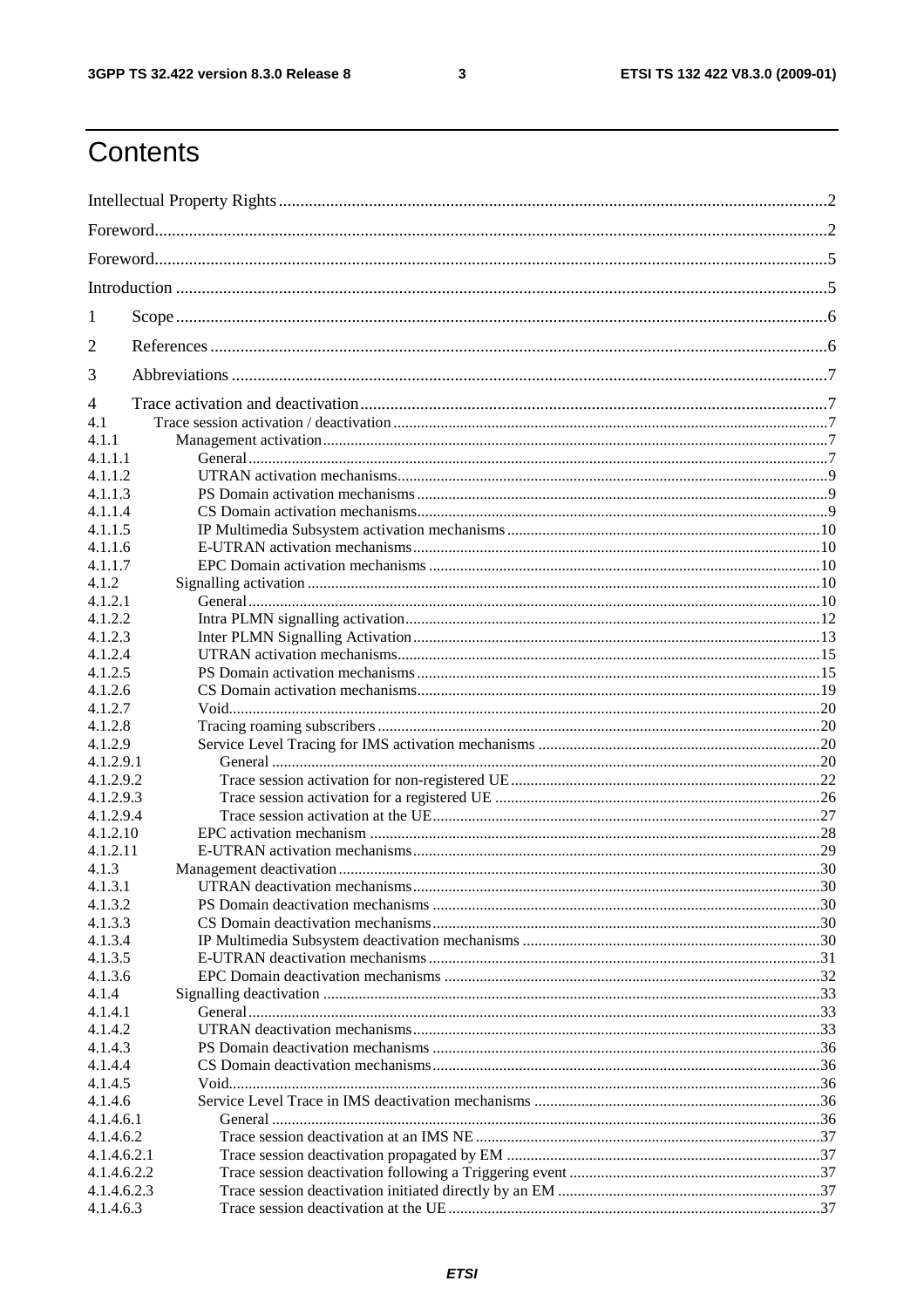#### $\overline{\mathbf{4}}$

|            | <b>Annex A (informative):</b> |  |
|------------|-------------------------------|--|
|            |                               |  |
| 5.9        |                               |  |
| 5.8        |                               |  |
| 5.6<br>5.7 |                               |  |
|            |                               |  |
| 5.5        |                               |  |
| 5.4        |                               |  |
| 5.2<br>5.3 |                               |  |
| 5.1        |                               |  |
|            |                               |  |
| 5          |                               |  |
| 4.2.5.8    |                               |  |
| 4.2.5.7    |                               |  |
| 4.2.5.6    |                               |  |
| 4.2.5.5.3  |                               |  |
| 4.2.5.5.2  |                               |  |
| 4.2.5.5.1  |                               |  |
| 4.2.5.5    |                               |  |
| 4.2.5.4    |                               |  |
| 4.2.5.3    |                               |  |
| 4.2.5.2    |                               |  |
| 4.2.5.1    |                               |  |
| 4.2.5      |                               |  |
| 4.2.4.6    |                               |  |
| 4.2.4.5    |                               |  |
| 4.2.4.4    |                               |  |
| 4.2.4.3    |                               |  |
| 4.2.4.2    |                               |  |
| 4.2.4.1    |                               |  |
| 4.2.4      |                               |  |
| 4.2.3.7    |                               |  |
| 4.2.3.6    |                               |  |
| 4.2.3.5.4  |                               |  |
| 4.2.3.5.3  |                               |  |
| 4.2.3.5.2  |                               |  |
| 4.2.3.5.1  |                               |  |
| 4.2.3.5    |                               |  |
| 4.2.3.4    |                               |  |
| 4.2.3.3    |                               |  |
| 4.2.3.2    |                               |  |
| 4.2.3.1    |                               |  |
| 4.2.3      |                               |  |
| 4.2.2.6    |                               |  |
| 4.2.2.5    |                               |  |
| 4.2.2.4    |                               |  |
| 4.2.2.3    |                               |  |
| 4.2.2.2    |                               |  |
| 4.2.2.1    |                               |  |
| 4.2.2      |                               |  |
| 4.2.1      |                               |  |
| 4.2        |                               |  |
| 4.1.4.8    |                               |  |
| 4.1.4.7    |                               |  |
|            |                               |  |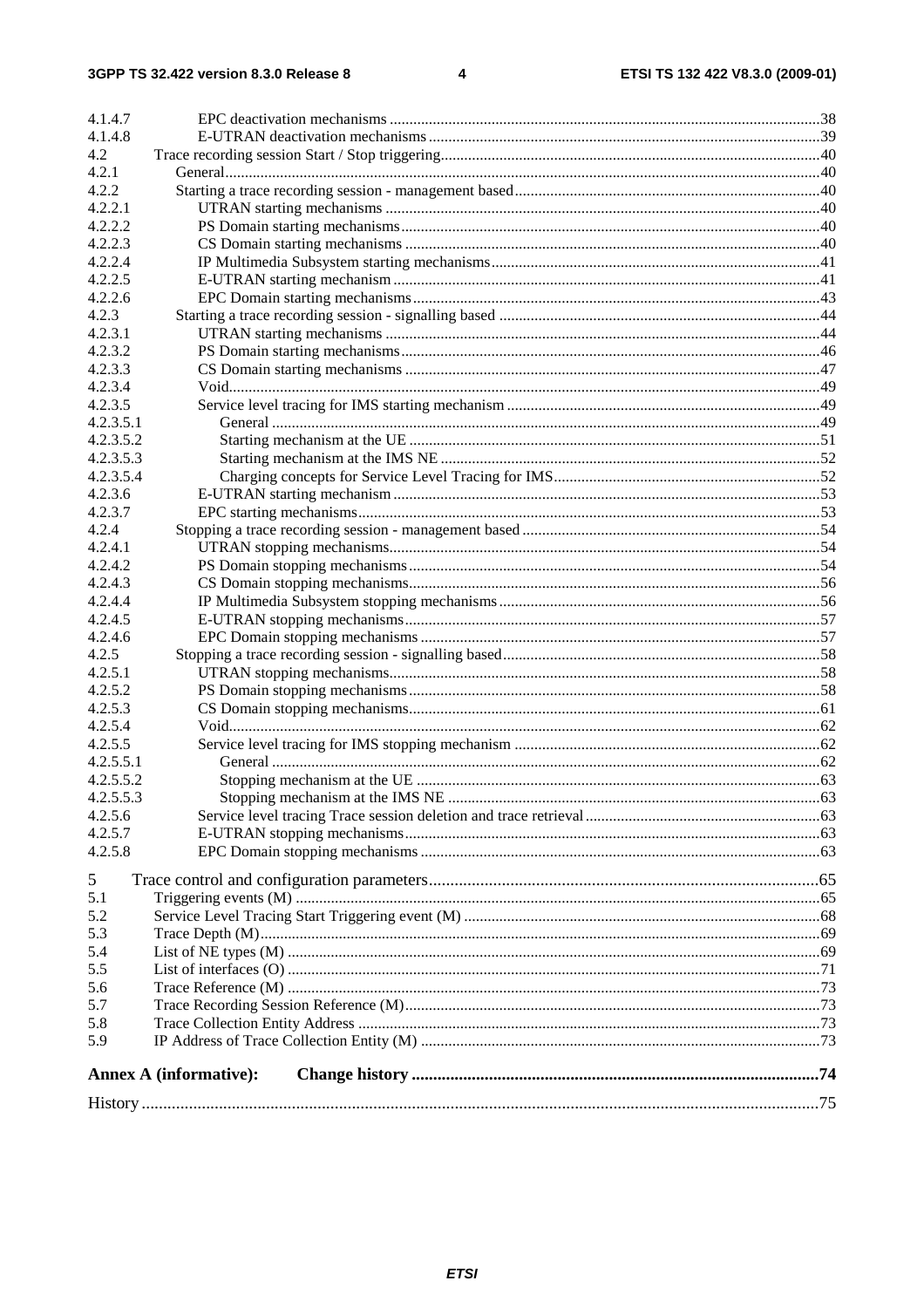# Foreword

This Technical Specification has been produced by the 3<sup>rd</sup> Generation Partnership Project (3GPP).

The contents of the present document are subject to continuing work within the TSG and may change following formal TSG approval. Should the TSG modify the contents of the present document, it will be re-released by the TSG with an identifying change of release date and an increase in version number as follows:

Version x.y.z

where:

- x the first digit:
	- 1 presented to TSG for information;
	- 2 presented to TSG for approval;
	- 3 or greater indicates TSG approved document under change control.
- y the second digit is incremented for all changes of substance, i.e. technical enhancements, corrections, updates, etc.
- z the third digit is incremented when editorial only changes have been incorporated in the document.

# Introduction

The present document is part of a TS-family covering the 3rd Generation Partnership Project; Technical Specification Group Services and System Aspects; Telecommunication management, as identified below:

- TS 32.421: "Subscriber and equipment trace: Trace concepts and requirements";
- **TS 32.422: "Subscriber and equipment trace: Trace control and configuration management";**
- TS 32.423: "Subscriber and equipment trace: Trace data definition and management";

Additionally, there is a GSM only Subscriber and Equipment Trace specification: 3GPP TS 52.008 [5].

Subscriber and Equipment Trace provide very detailed information at call level on one or more specific mobile(s). This data is an additional source of information to Performance Measurements and allows going further in monitoring and optimisation operations.

Contrary to Performance Measurements, which are a permanent source of information, Trace is activated on user demand for a limited period of time for specific analysis purposes.

Trace plays a major role in activities such as determination of the root cause of a malfunctioning mobile, advanced troubleshooting, optimisation of resource usage and quality, RF coverage control and capacity improvement, dropped call analysis, Core Network, UTRAN, EPC and E-UTRAN UMTS procedure validation.

The capability to log data on any interface at call level for a specific user (e.g. IMSI) or mobile type (e.g. IMEI or IMEISV), or service initiated from a UE allows getting information which cannot be deduced from Performance Measurements such as perception of end-user QoS during his call (e.g. requested QoS vs. provided QoS), correlation between protocol messages and RF measurements, or interoperability with specific mobile vendors.

Moreover, Performance Measurements provide values aggregated on an observation period, Subscriber and Equipment Trace give instantaneous values for a specific event (e.g., call, location update, etc.).

If Performance Measurements are mandatory for daily operations, future network planning and primary trouble shooting, Subscriber and Equipment Trace is the easy way to go deeper into investigation and network optimisation.

In order to produce this data, Subscriber and Equipment Trace are carried out in the NEs, which comprise the network. The data can then be transferred to an external system (e.g. an Operations System (OS) in TMN terminology, for further evaluation).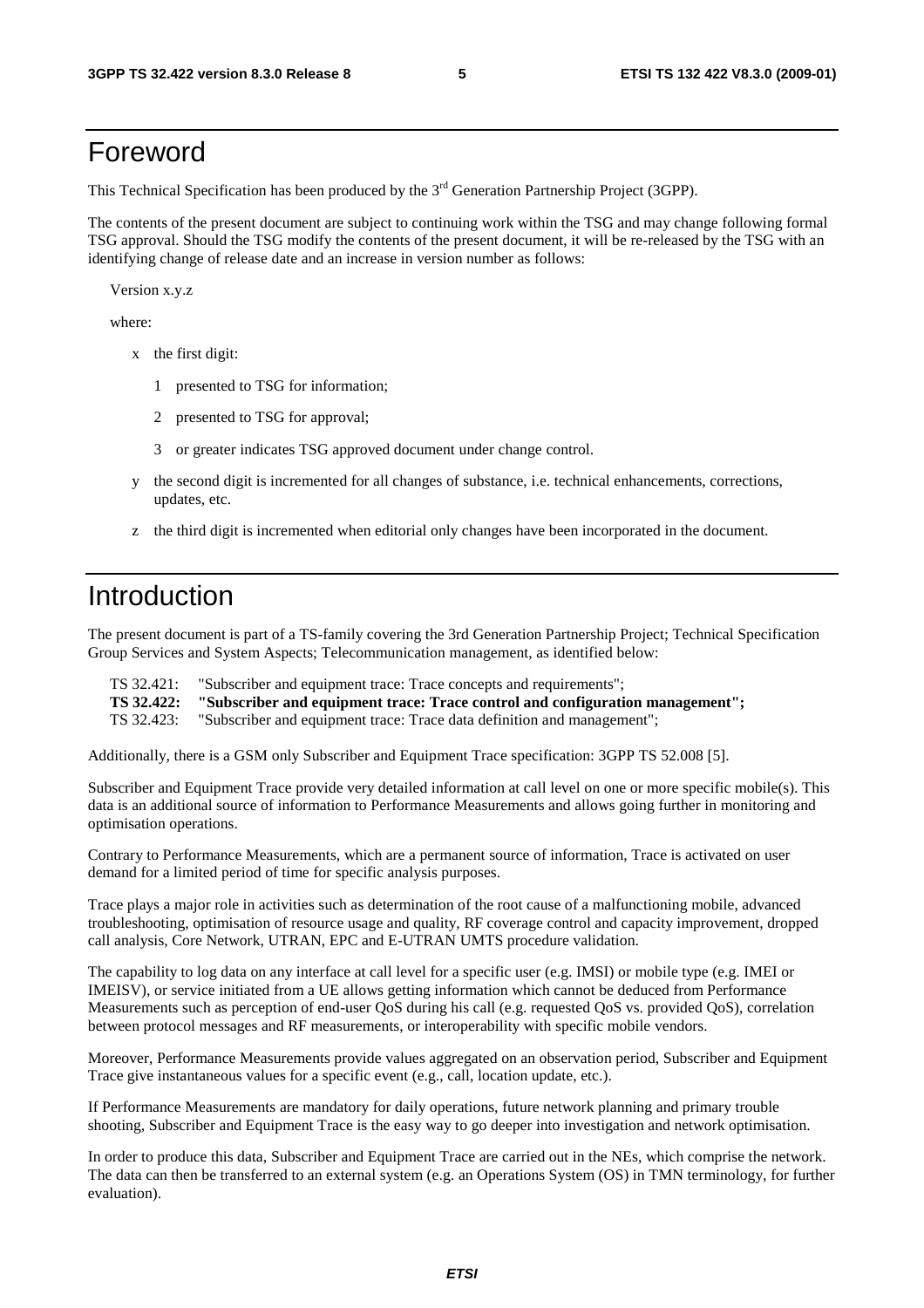# 1 Scope

The present document describes the mechanisms used for the control and configuration of the Trace functionality at the EMs, NEs and UEs. It covers the triggering events for starting/stopping of subscriber/UE activity traced over 3GPP standardized signalling interfaces, the types of trace mechanisms, configuration of a trace, level of detail available in the trace data, the generation of Trace results in the Network Elements (NEs) and User Equipment (UE) and the transfer of these results to one or more EM(s) and/or Network Manager(s) (NM(s)).

The mechanisms for Trace activation/deactivation are detailed in clause 4; clause 5 details the various Trace control and configuration parameters and the triggering events that can be set in a network. Trace concepts and requirements are covered in 3GPP TS 32.421 [2] while Trace data definition and management is covered in 3GPP TS 32.423 [3].

Editor's note: The tracing capabilities in the UE in Service Level Trace are FFS.

# 2 References

The following documents contain provisions, which, through reference in this text, constitute provisions of the present document.

- References are either specific (identified by date of publication, edition number, version number, etc.) or non-specific.
- For a specific reference, subsequent revisions do not apply.
- For a non-specific reference, the latest version applies. In the case of a reference to a 3GPP document (including a GSM document), a non-specific reference implicitly refers to the latest version of that document *in the same Release as the present document*.

| NOTE:  | Overall management principles are defined in 3GPP TS 32.101 [1].                                                           |
|--------|----------------------------------------------------------------------------------------------------------------------------|
| $[1]$  | 3GPP TS 32.101: "Telecommunication management; Principles and high level requirements".                                    |
| $[2]$  | 3GPP TS 32.421: "Telecommunication management; Subscriber and equipment trace: Trace<br>concepts and requirements".        |
| $[3]$  | 3GPP TS 32.423: "Telecommunication management; Subscriber and equipment trace: Trace data<br>definition and management".   |
| $[4]$  | 3GPP TR 21.905: "Vocabulary for 3GPP Specifications".                                                                      |
| $[5]$  | 3GPP TS 52.008: "Telecommunication management; GSM subscriber and equipment trace".                                        |
| [6]    | 3GPP TS 23.060: "General Packet Radio Service (GPRS) Service description; Stage 2".                                        |
| $[7]$  | 3GPP TS 23.205: "Bearer-independent circuit-switched core network; Stage 2".                                               |
| [8]    | 3GPP TS 23.108: "Mobile radio interface layer 3 specification core network protocols; Stage 2<br>(structured procedures)". |
| [9]    | 3GPP TS 23.246: "Multimedia Broadcast/Multicast Service (MBMS); Architecture and functional<br>description".               |
| $[10]$ | 3GPP TS 29.232: "Media Gateway Controller (MGC) - Media Gateway (MGW); interface;<br>Stage 3".                             |
| $[11]$ | 3GPP TS 29.002: "Mobile Application Part (MAP) specification".                                                             |
| $[12]$ | 3GPP TS 29.060: "General Packet Radio Service (GPRS); GPRS Tunnelling Protocol (GTP)<br>across the Gn and Gp interface".   |
| $[13]$ | 3GPP TS 25.413 : "UTRAN Iu interface RANAP signalling".                                                                    |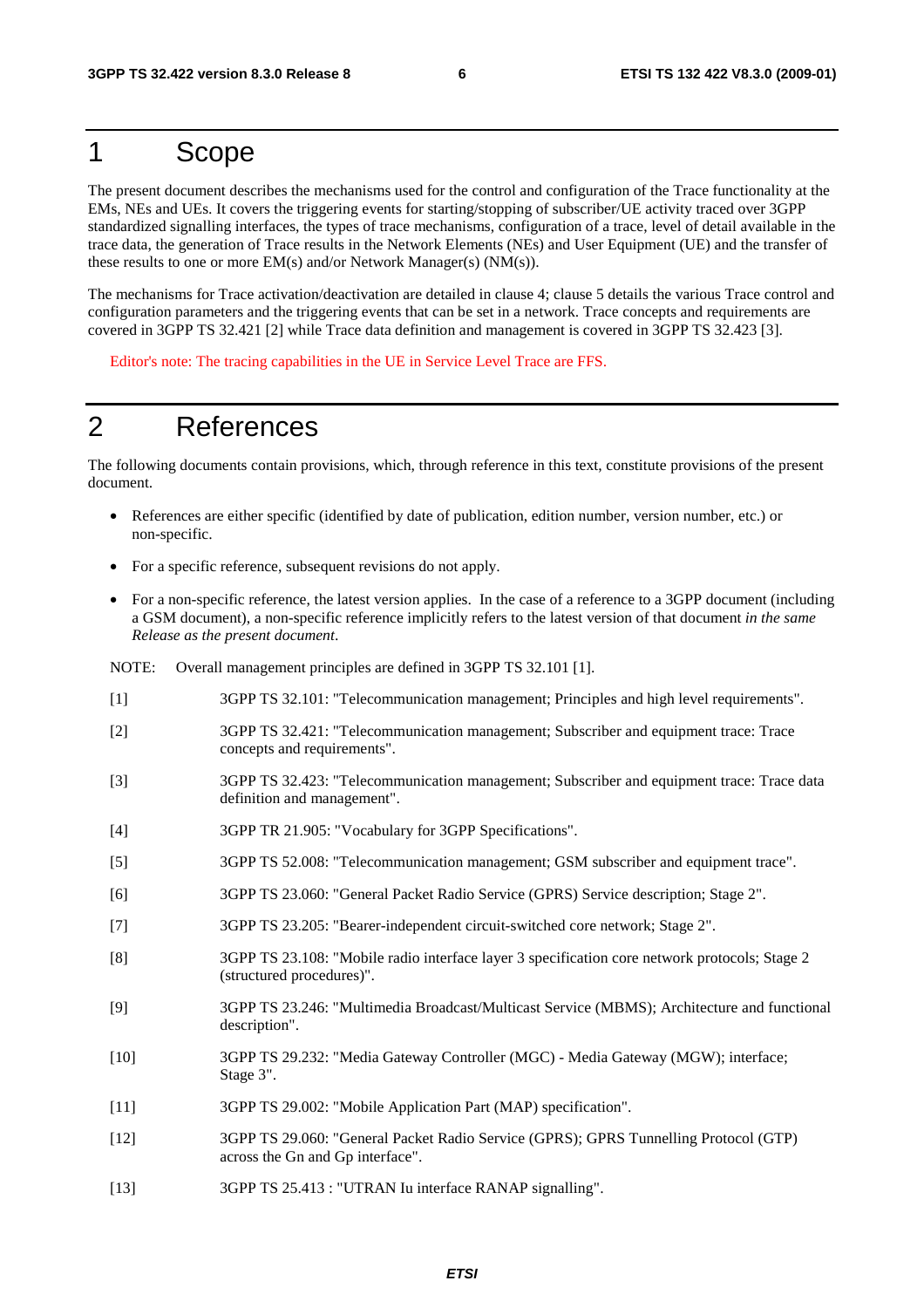- [14] 3GPP TS 23.218: "IP Multimedia (IM) session handling; IM call model; Stage 2".
- [15] 3GPP TS 23.228: "IP Multimedia Subsystem (IMS); Stage 2".
- [16] 3GPP TS 29.228: "IP Multimedia (IM) Subsystem Cx and Dx Interfaces; Signalling flows and message contents".
- [17] 3GPP TS 29.328: "IP Multimedia Subsystem (IMS) Sh interface; Signalling flows and message contents".
- [18] Enabler Release Definition for OMA Device Management Specifications, version 1.2, The Open Mobile Alliance™ [\(URL:http://www.openmobilealliance.org/](http://www.openmobilealliance.org/)).
- [19] 3GPP TS 32.240: "Telecommunication management; Charging management; Charging architecture and principles".
- [20] 3GPP TS 32.260: "Telecommunication management; Charging management; IP Multimedia Subsystem (IMS) charging".
- [21] 3GPP TS 23.401: "General Packet Radio Service (GPRS) enhancements for Evolved Universal Terrestrial Radio Access Network (E-UTRAN) access".
- [22] 3GPP TS 23.402: "Architecture enhancements for non-3GPP accesses".
- [23] 3GPP TS 36.401: "Evolved Universal Terrestrial Radio Access Network (E-UTRAN); Architecture description".
- [24] 3GPP TS 32.442: "Telecommunication management; Trace management; Integration Reference Point (IRP) Information Service (IS)".

# 3 Abbreviations

For the purposes of the present document, the abbreviations given in 3GPP TR 21.905 [4], 3GPP TS 32.101 [1] and the following apply:

| AS            | <b>Application Server</b>                |
|---------------|------------------------------------------|
| <b>BGCF</b>   | <b>Breakout Gateway Control Function</b> |
| <b>CSCF</b>   | <b>Call Session Control Function</b>     |
| I-CSCF        | Interrogating-CSCF                       |
| <b>IMCNSS</b> | IP Multimedia Core Network Subsystem     |
| <b>MRFC</b>   | Multimedia Resource Function Controller  |
| P-CSCF        | Proxy - CSCF                             |
| S-CSCF        | Serving-CSCF                             |

# 4 Trace activation and deactivation

# 4.1 Trace session activation / deactivation

# 4.1.1 Management activation

#### 4.1.1.1 General

In Management activation, the Trace Control and Configuration parameters are sent directly to the concerned NE (by its EM). This NE shall not propagate the received data to any other NE's - whether or not it is involved in the actual recording of the call.

Once the parameters have been provided, the NE looks for the IMSI or IMEI (IMEISV) passing through it. If it does not have them, these shall be provided to the NE (that performs the trace recording) as part of traffic signalling by the CN.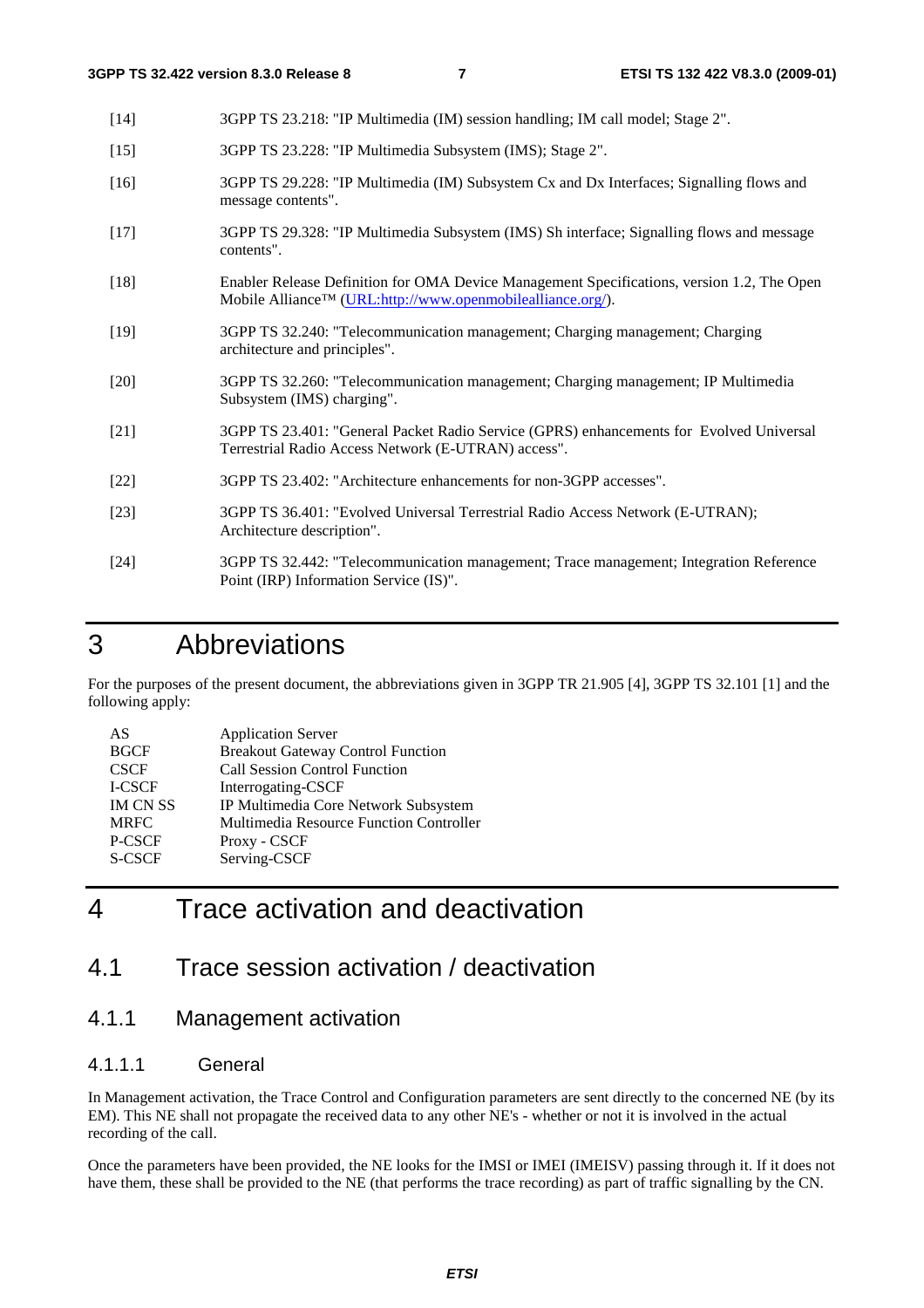The following figure represents the management based trace functionality within a PLMN. The figure represents a typical PLMN network. A dotted arrow with "Trace Parameter Configuration" represents the availability of the management based trace functionality at the EM for that domain.

NOTE: There is no propagation of trace parameters in management based trace activation.



**Figure 4.1.1.1.1: Overview of management activation for an UMTS system**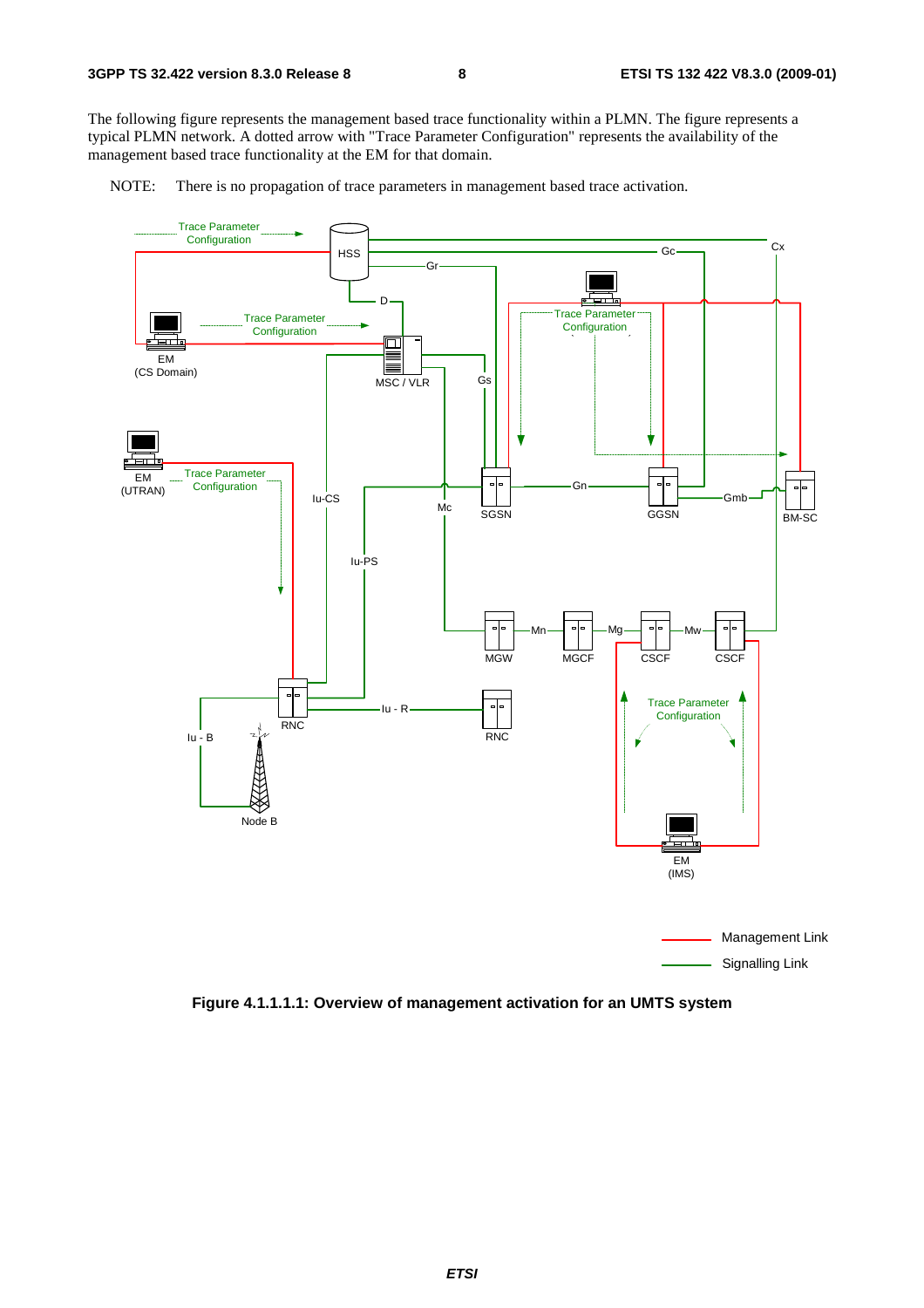### 4.1.1.2 UTRAN activation mechanisms

When an RNC receives Trace Session activation from the EM it shall start a Trace Session. The trace control and configuration parameters of the Trace Session are received in Trace Session activation from the EM. The RNC shall not forward these trace control and configuration parameters to other nodes. The received trace control and configuration parameters shall be saved and used to determine when and how to start a Trace Recording Session. (Starting a Trace Recording Session is described in subclause 4.2.2.1). A Trace Session may be requested for a limited geographical area.

Since a RNC has visibility of an IMSI, it can start an IMSI Trace all by itself when a Trace session is requested for an IMSI or a list of IMSI's. However, a RNC does not have visibility of the IMEI(SV). Hence, when a Trace session is requested for an IMEI(SV) or a list of IMEI(SV), the RNC shall send the requested IMEI(SV) / list of IMEI(SV)s in an 'Uplink Information Exchange Request' message to the interacting MSC Server(s) and SGSN(s). The MSC Servers and SGSNs shall store the requested IMEI(SV)s per RNC. For each subscriber/UE activity the MSC Servers and SGSNs shall request IMEI(SV), if it is not already provided. For each subscriber/UE activity the MSC server/SGSN shall check whether a trace request is active in an RNC for the IMEI(SV). If a match is found, the MSC Server/SGSN shall inform the RNC about the IMEI(SV) in CN Invoke Trace, so that the RNC can trace the control signalling according to the trace control and configuration parameters that are received from its EM.

If an Inter-MSC SRNS Relocation or an Inter-SGSN SRNS relocation occurs, the anchor MSC Server or source SGSN shall transfer the IMSI and IMEI(SV) for the subscriber/UE activity to the non anchor MSC Server or target SGSN. The non anchor MSC Server/target SGSN shall check whether it has received a trace request from the target RNC for the transferred IMEI(SV). If a match is found on the IMEI(SV) in the non anchor MSC Server/target SGSN, the MSC Server/SGSN shall inform the RNC about the IMEI(SV) in the CN Invoke Trace. The IMSI shall be transferred from the non anchor MSC Server/target SGSN to the target RNC in Relocation Request. The RNC can then trace the subscriber/UE activity according to the trace control and configuration parameters that are received from its EM.

## 4.1.1.3 PS Domain activation mechanisms

When a SGSN, GGSN or BM-SC receives Trace Session activation from the EM it shall start a Trace Session. The trace control and configuration parameters of the Trace Session are received in the Trace Session activation from the EM. The SGSN/GGSN/BM-SC shall not forward these trace control and configuration parameters to other nodes. The received trace control and configuration parameters shall be saved and used to determine when and how to start a Trace Recording Session. (Starting a Trace Recording Session is described in subclause 4.2.2.2)

### 4.1.1.4 CS Domain activation mechanisms

When a MSC Server receives Trace Session activation from the EM it shall start a Trace Session. The trace control and configuration parameters of the Trace Session are received in the Trace Session activation from the EM. The MSC Server shall not forward these trace control and configuration parameters to other nodes. The received trace control and configuration parameters shall be saved and used to determine when and how to start a Trace Recording Session. (Starting a Trace Recording Session is described in subclause 4.2.2.3)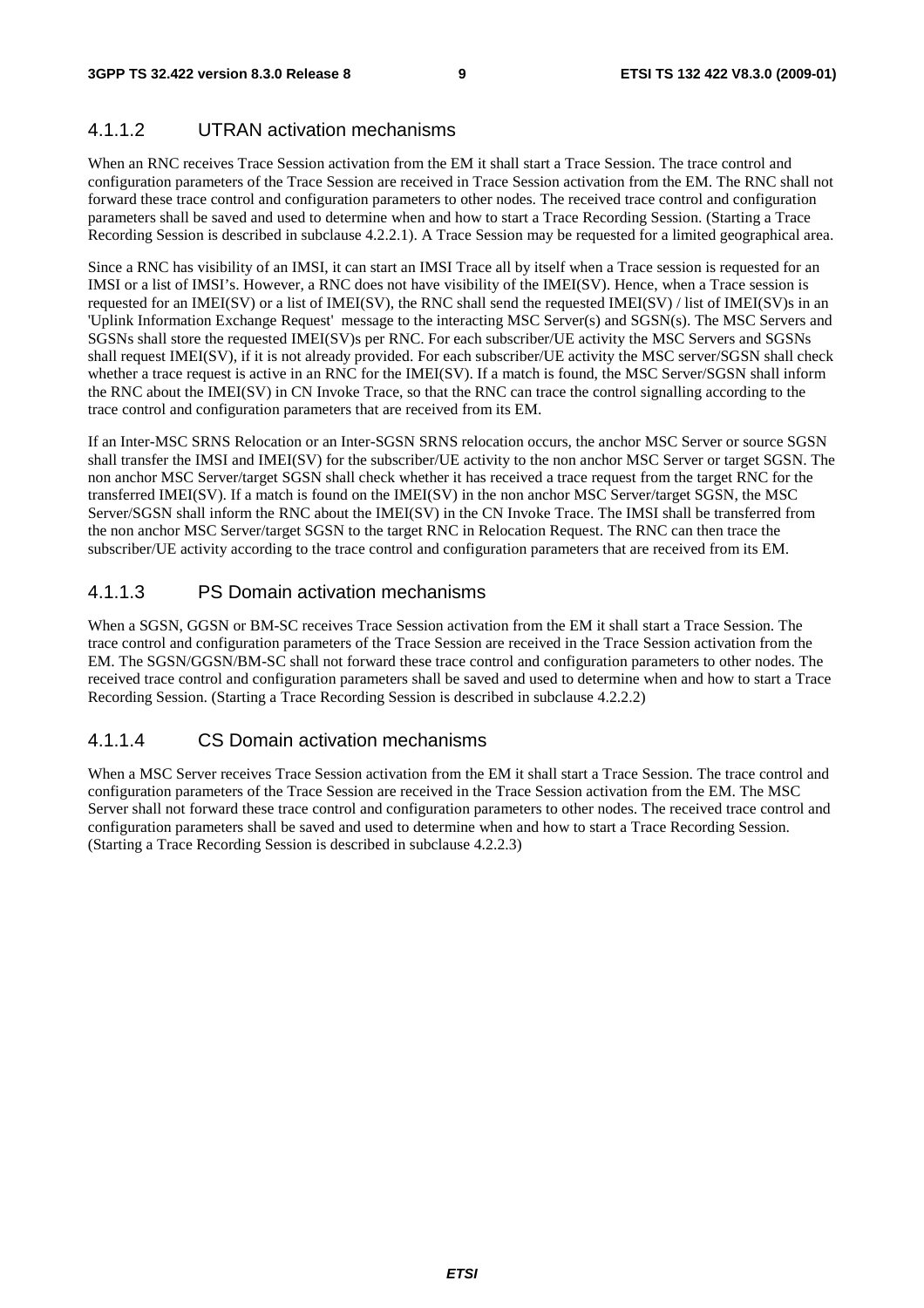# 4.1.1.5 IP Multimedia Subsystem activation mechanisms

When a S-CSCF/P-CSCF receives Trace Session activation from EM, the S-CSCF/P-CSCF shall start a Trace Session. The Trace control and configuration parameters of the Trace Session, received from EM in the Trace Session activation, shall be saved. The Trace control and configuration parameters define when the S-CSCF and P-CSCF shall start and stop a Trace Recording Session. For detailed information on starting and stopping Trace Recording Session in IMS see sub clauses 4.2.2.4 and 4.2.4.4.

The following figure illustrates the Trace Session activation in S-CSCF and in P-CSCF in case of Management based activation.



**Figure 4.1.1.5.1: Trace Session activation in IMS** 

# 4.1.1.6 E-UTRAN activation mechanisms

In E-UTRAN the Management Based Trace Activation can be fulfilled with the E-UTRAN Cell Traffic trace functionality. In this case the Trace Session Activation is done to one or a list E-UTRAN cells within one eNodeB, where Trace Session is activated.

When eNodeB receives the Trace Session Activation message from the EM for a given or a list of E-UTRAN cell(s) the eNodeB shall start a Trace Session for the given or list of E-UTRAN cell(s).

# 4.1.1.7 EPC Domain activation mechanisms

When a MME or SGW receives Trace Session activation from the EM it shall start a Trace Session. The trace control and configuration parameters of the Trace Session are received in the Trace Session activation from the EM. The MME/SGW shall not forward these trace control and configuration parameters to other nodes. The received trace control and configuration parameters shall be saved and used to determine when and how to start a Trace Recording Session. (Starting a Trace Recording Session is described in subclause 4.2.2.6)

# 4.1.2 Signalling activation

# 4.1.2.1 General

In Signalling activation, the Trace Activation shall be carried out from the Core Network EM only [EM (PS), EM (CS), EM (HSS), EM (UE) and EM(EPC) are generally considered to be in the Core Network. A Core Network EM can be any of these or their combinations].

In case of home subscriber trace (i.e. in the HPLMN) the Trace Session activation shall go to the HSS / MSC Server / SGSN / MME. Instances where the home subscriber is roaming in a VPLMN, the HSS may initiate a trace in that VPLMN. The VPLMN may reject such requests.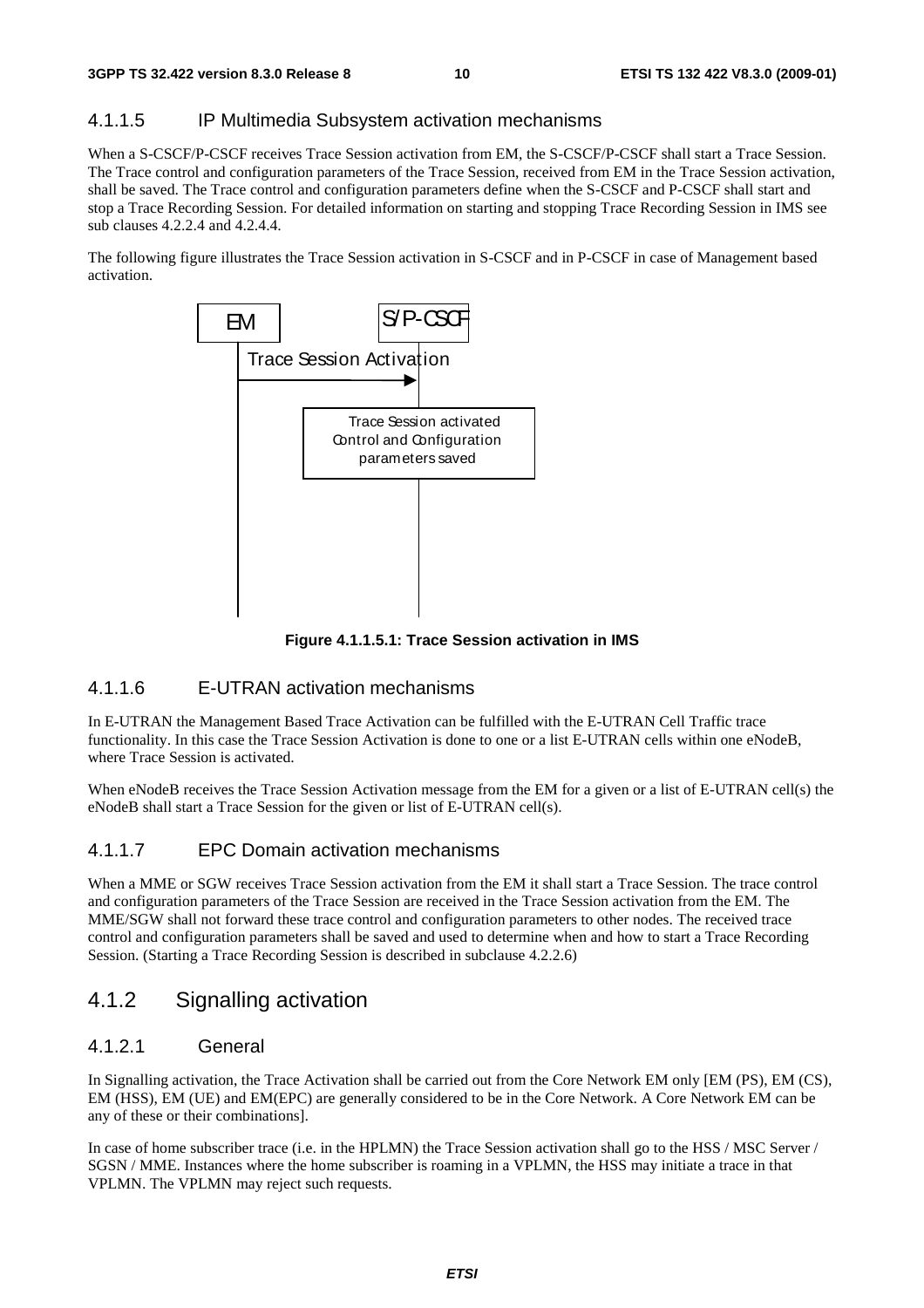In case of foreign subscriber trace (i.e. the HPLMN operator wishes to trace foreign subscribers roaming in his PLMN) the Trace Session activation shall go the MSC Server/VLR, SGSN / MME. Depending on the Trace Control and Configuration parameters received, the Core Network shall propagate the activation to selected NE's in the entire network – RAN and Core Network.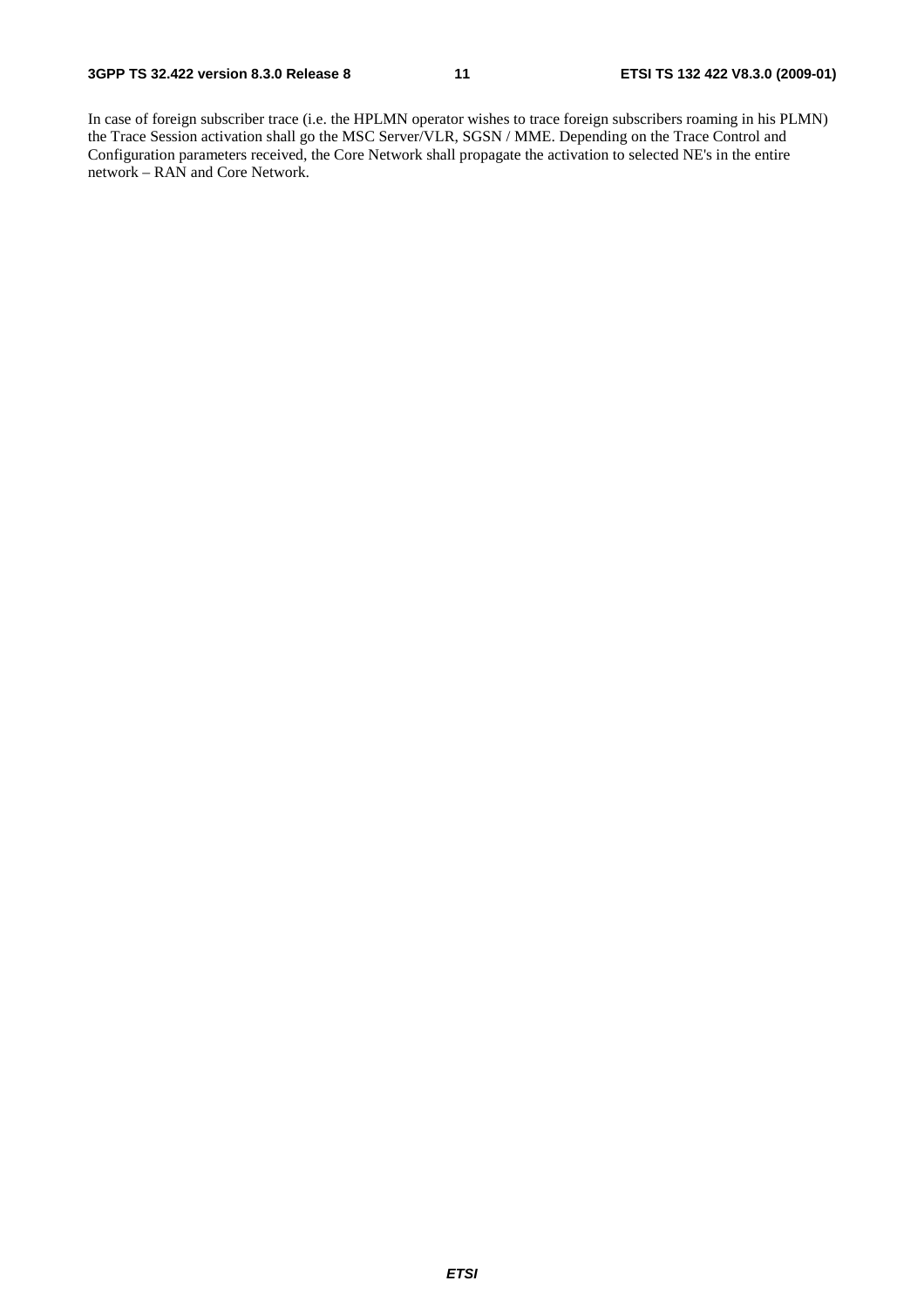# 4.1.2.2 Intra PLMN signalling activation

The following figure represents the signalling based trace functionality within a PLMN. The figure represents a typical PLMN network. A dotted arrow with "Trace Parameter Configuration" represents the availability of the trace functionality at the EM for that domain. E.g. you cannot invoke a Signalling Trace at the EM (UTRAN) because there is no such arrow shown in the figure. You can however do it from the EM (CS Domain). Similarly "Trace Parameter Propagation" is allowed only for the interfaces indicated in the figure. E.g. there is no parameter propagation over Iu-B.

NOTE: For tracing on the basis of IMEI(SV), the signalling based activation can be only initiated from the MSC/VLR or SGSN.



**Figure 4.1.2.2.1: Overview of Intra-PLMN Signalling Activation**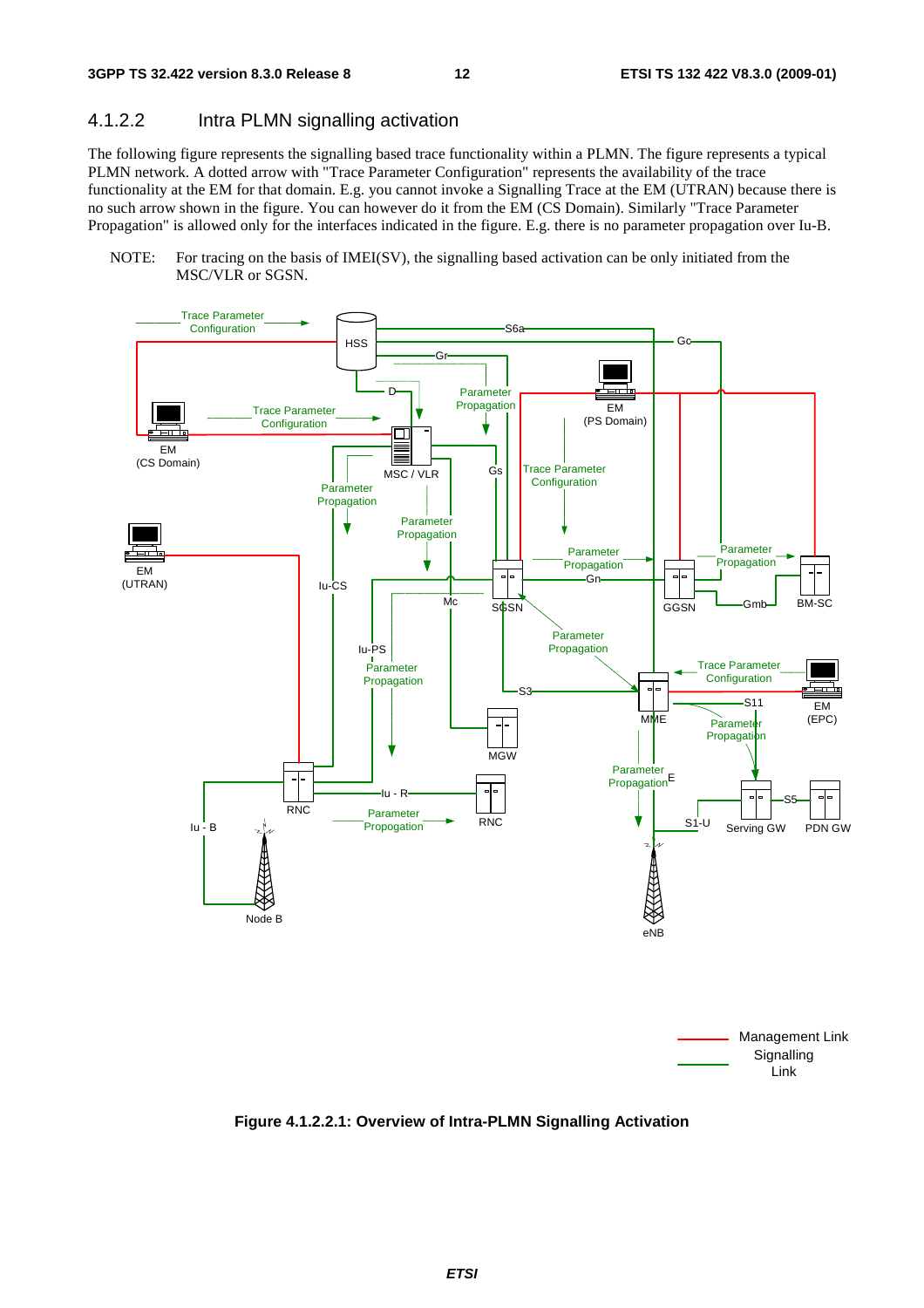# 4.1.2.3 Inter PLMN Signalling Activation

The following figure represents the signalling based trace functionality between PLMNs. This is particularly useful when a roaming subscriber needs to be traced in a network. The figure represents a typical PLMN network and its connections with another PLMN's HSS. A dotted arrow with "Trace Parameter Configuration" represents the availability of the trace functionality at the EM for that domain. E.g. you cannot invoke a Signalling Trace at the EM (UTRAN) because there is no such arrow shown in the figure. You can however do it from the EM (CS Domain). Similarly "Trace Parameter Propagation" is allowed only for the interfaces indicated in the figure. E.g. there is no parameter propagation over Iu-B.

NOTE: There is no intention to allow tracing of a home subscriber roaming in a foreign network i.e. the trace function is limited to a single PLMN.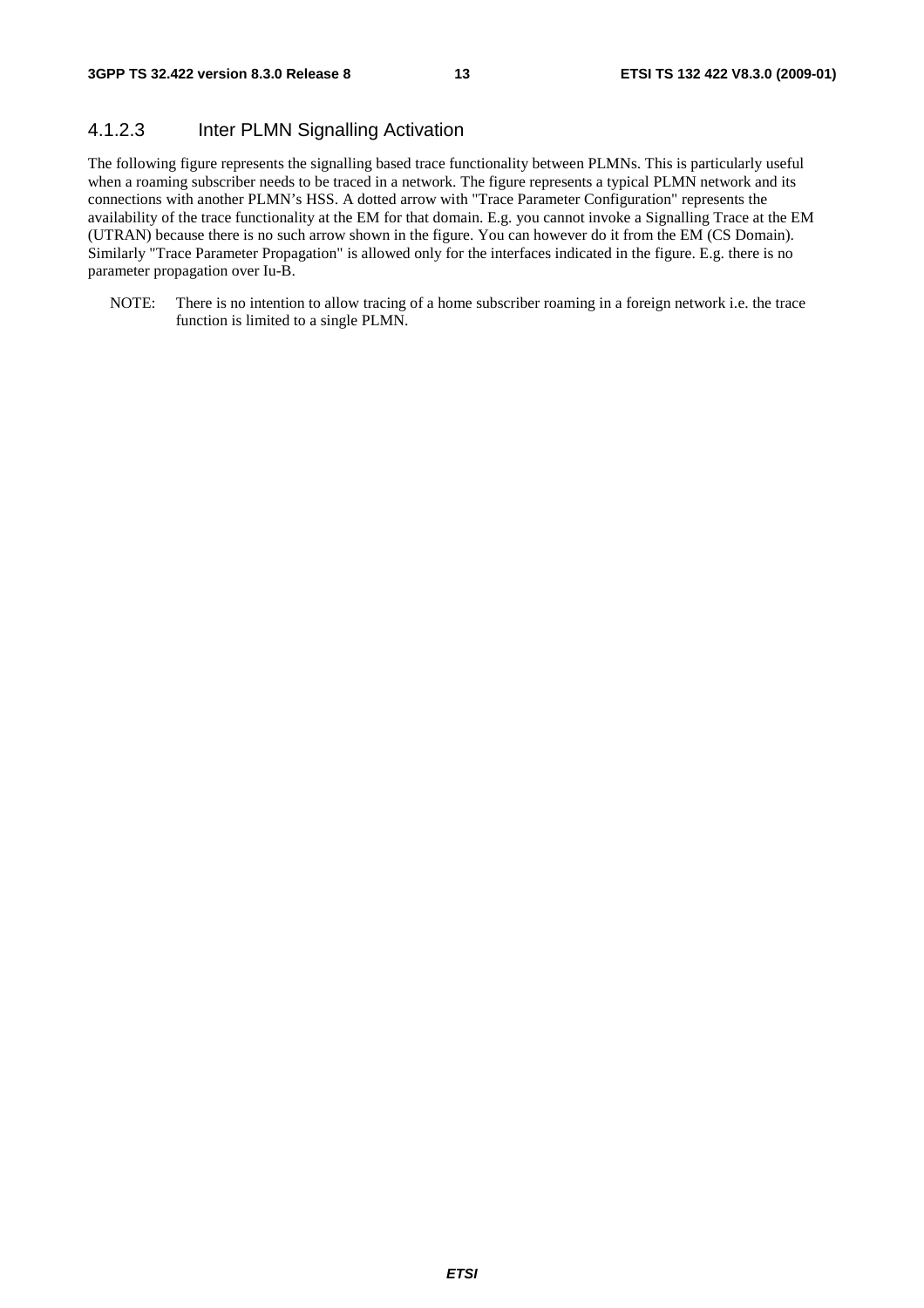



**Figure 4.1.2.3.1: Overview of Inter-PLMN Signalling Activation**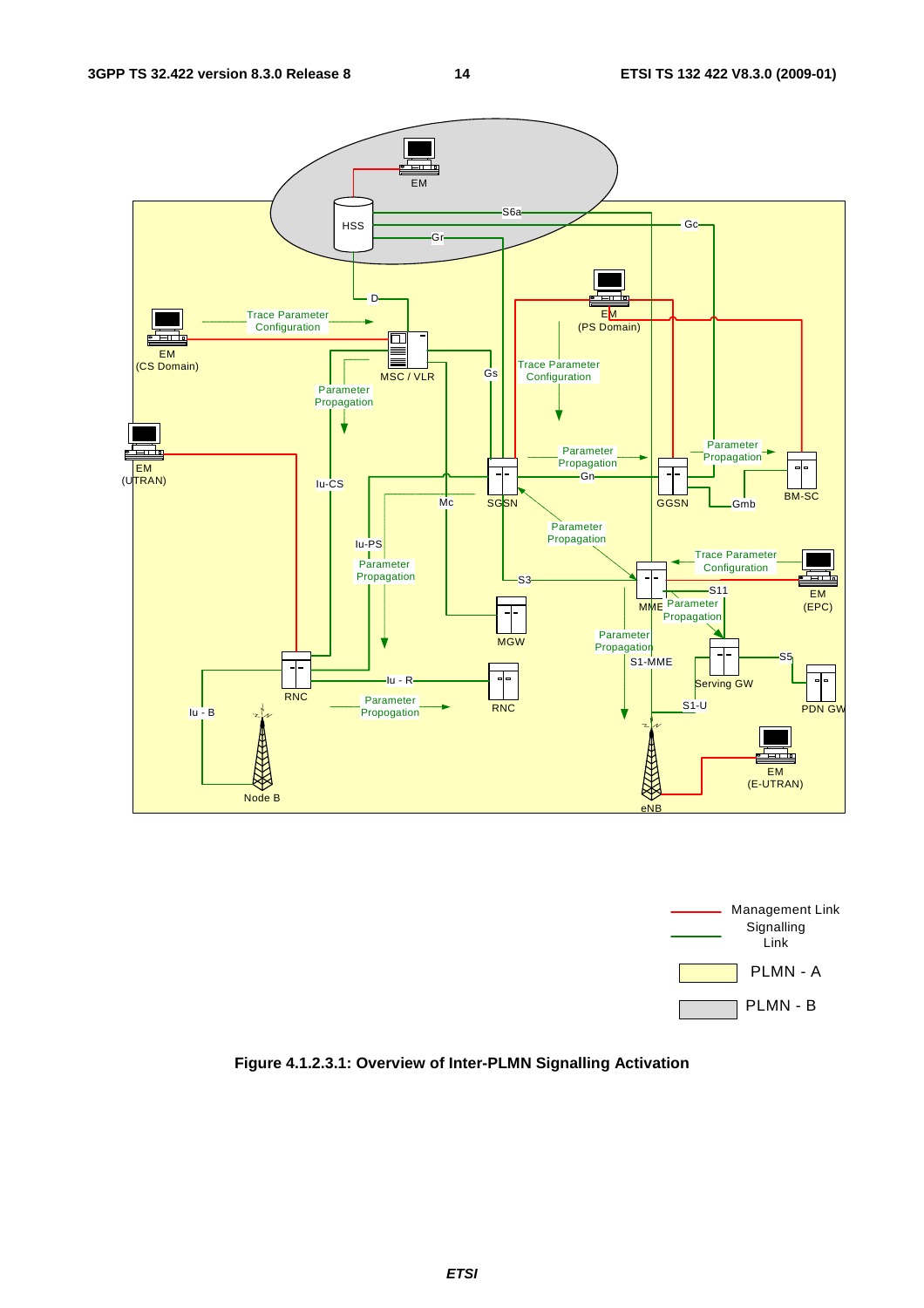### 4.1.2.4 UTRAN activation mechanisms

See subclause 4.2.3.1.

#### 4.1.2.5 PS Domain activation mechanisms

The following figure shows the Trace Session activation in the PS domain. The figure is an example of tracing PDP context.



**Figure 4.1.2.5.1: Trace session activation in PS domain for PDP Context** 

When a UE registers with the network by sending an ATTACH\_REQUEST message to the SGSN, it updates the location information in the HSS by sending the UPDATE\_GPRS\_LOCATION message to the HSS. The HSS checks if the UE is being traced. If it is being traced, the HSS shall propagate the trace control and configuration parameters to the SGSN by sending a MAP-ACTIVATE\_TRACE\_MODE - see 3GPP TS 29.002 [11] message to the SGSN. When an inter-SGSN routing area update occurs, HSS shall send the MAP-ACTIVATE\_TRACE\_MODE message to the new SGSN.

When SGSN receives the MAP-ACTIVATE\_TRACE\_MODE message it shall store the trace control and configuration parameters and shall start a Trace Session.

When any of the triggering events defined in the trace control and configuration parameters occur, (e.g. PS session is started (i.e. a ACTIVATE PDP CONTEXT REQUEST message is received from the UE)) the SGSN shall propagate the trace control and configuration parameters to the GGSN (by sending a GTP-CREATE\_PDP\_CONTEXT\_REQUEST message) and to the radio network (by sending a RANAP-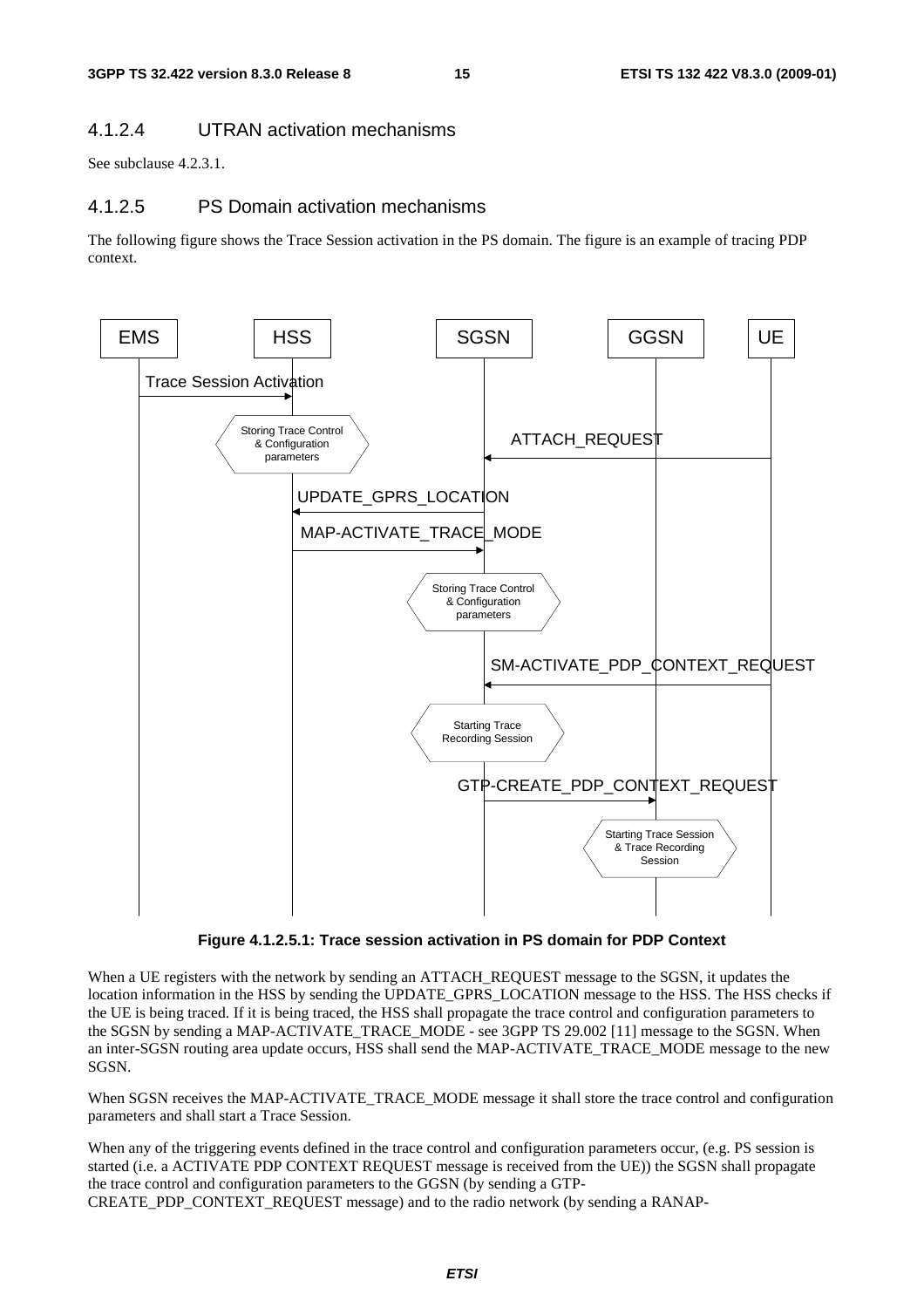CN\_INVOKE\_TRACE message), if it is defined in the trace control and configuration parameters (NE types to trace). The Trace Session activation to UTRAN is described in clauses 4.1.2.4.

When HSS sends the MAP-ACTIVATE\_TRACE\_MODE message to SGSN it shall include the following parameters to the message:

- $\bullet$  IMSI (M).
- Trace reference (M).
- Triggering events for SGSN (M) and GGSN (M).
- Trace Depth for SGSN (M), GGSN (M) and RNC (M).
- List of NE types to trace (M).
- List of interfaces for SGSN (O), GGSN (O) and/or RNC (O).

When the SGSN sends the GTP-CREATE\_PDP\_CONTEXT\_REQUEST message to GGSN it shall include the following parameters to the message:

- IMSI or IMEI (SV) (M).
- Trace reference (M).
- Trace Recording Session Reference (M).
- Triggering events for GGSN (M).
- Trace Depth for GGSN (M).
- List of interfaces for GGSN (O).

The following figure is an example of tracing for MBMS Context.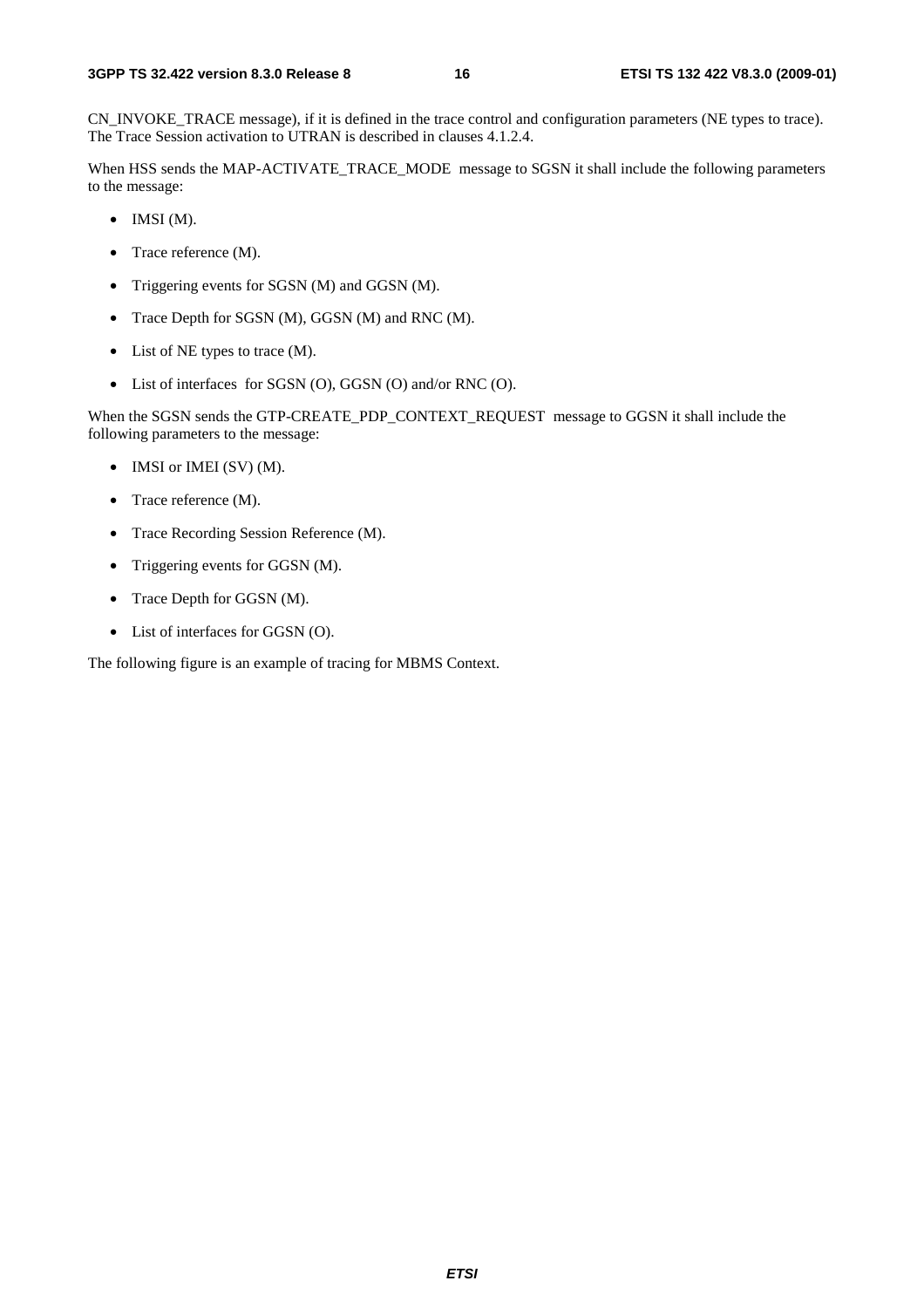

**Figure 4.1.2.5.2: Trace session activation in PS domain for MBMSContext** 

When HSS receives a Trace Session activation from its EMS, it shall store the received trace control and configuration parameters. At this point a Trace Session shall be started in the HSS.

When a UE registers with the network by sending an ATTACH\_REQUEST message to the SGSN, it updates the location information in the HSS by sending the UPDATE\_GPRS\_LOCATION message to the HSS. The HSS checks if the UE is being traced. If it is being traced, the HSS shall propagate the trace control and configuration parameters to the SGSN by sending a MAP-ACTIVATE\_TRACE\_MODE message to the SGSN. When an inter-SGSN routing area update occurs, HSS shall send the MAP-ACTIVATE\_TRACE\_MODE message to the new SGSN.

When SGSN receives the MAP-ACTIVATE\_TRACE\_MODE message it shall store the trace control and configuration parameters and shall start a Trace Session.

When any of the triggering events defined in the trace control and configuration parameters occur, (i.e. an ACTIVATE MBMS CONTEXT REQUEST message is sent to the UE)) the SGSN shall propagate the trace control and configuration parameters to the GGSN (by sending a GTP-CREATE\_MBMS\_CONTEXT\_REQUEST message) and to the radio network (by sending a RANAP-CN\_INVOKE\_TRACE message), if it is defined in the trace control and configuration parameters (NE types to trace). The Trace Session activation to UTRAN is described in clauses 4.1.2.4.

The GGSN shall propagate the trace control and configuration parameters to the BM-SC (by sending a Diameter Gmb AAR message) if the BM-SC is defined in the trace control and configuration parameters (NE types to trace).

When HSS sends the MAP-ACTIVATE\_TRACE\_MODE message to SGSN it shall include the following parameters in the message:

- IMSI  $(M)$ .
- Trace reference (M).
- Triggering events for SGSN (M), GGSN (M) and BM-SC (M).
- Trace Depth for SGSN (M), GGSN (M), BM-SC (M) and RNC (M).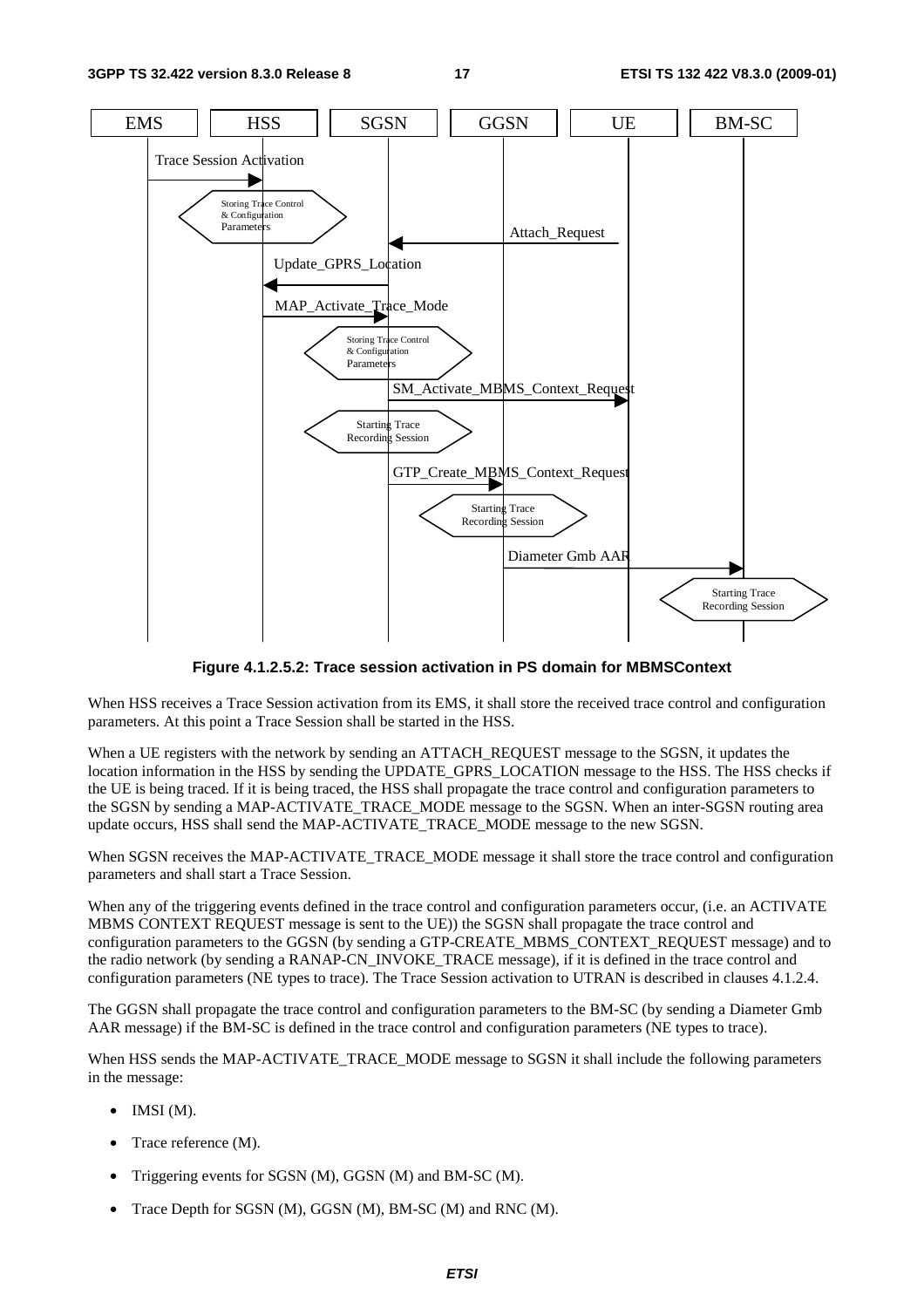#### **3GPP TS 32.422 version 8.3.0 Release 8 18 ETSI TS 132 422 V8.3.0 (2009-01)**

- List of NE types to trace (M).
- List of interfaces for SGSN (O), GGSN (O), BM-SC (O) and/or RNC (O).

When the SGSN sends the GTP-CREATE\_MBMS\_CONTEXT\_REQUEST message to GGSN it shall include the following parameters in the message:

- IMSI or IMEI (SV) (M).
- Trace reference (M).
- Trace Recording Session Reference (M).
- Triggering events for GGSN (M) and BM-SC (M).
- Trace Depth for GGSN (M) and BM-SC (M).
- List of interfaces for GGSN (O) and BM-SC (O).

When the GGSN sends the Diameter Gmb AAR message to the BM-SC it shall include the following parameters in the message:

- IMSI or IMEI (SV) (M).
- Trace reference (M).
- Trace Recording Session Reference (M).
- Triggering events for BM-SC (M).
- Trace Depth for BM-SC (M).
- List of interfaces for BM-SC (O).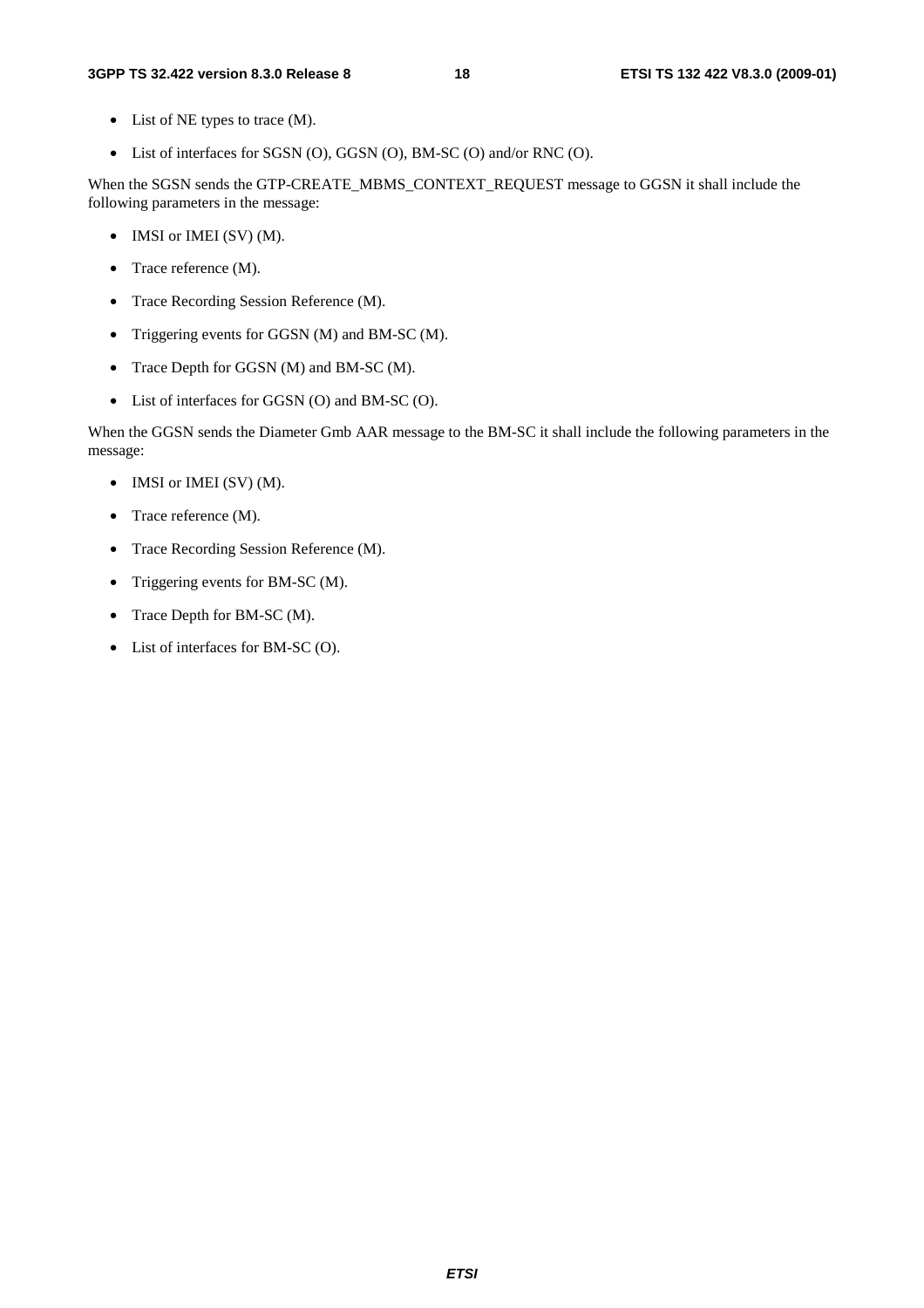# 4.1.2.6 CS Domain activation mechanisms

The following figure shows the Trace Session activation in the CS domain. The figure is an example of tracing Mobile Originating Call.



**Figure 4.1.2.6.1: Trace Session Activation in CS domain** 

When HSS receives Trace Session activation from the EMS it should store the trace control and configuration parameters associated to the Trace Session.

If the UE registers to the network, by sending a LOCATION UPDATING REQUEST message to the MSC/VLR, the MSC Server/VLR updates the location information in the HSS by sending the MAP-UPDATE\_LOCATION message to the HSS. After receiving the UPDATE\_LOCATION message HSS shall propagate the trace control and configuration parameters by sending a MAP-ACTIVATE\_TRACE\_MODE message to the MSC Server/VLR.

When the MSC Server/VLR receives the MAP-ACTIVATE\_TRACE\_MODE message from the HSS, it shall store the trace control and configuration parameters.

When any of the triggering event, defined in the trace control and configuration parameters, occurs (e.g. in case of Mobile Originating Call is started (i.e. the MSC Server receives the CM\_SERVICE\_REQUEST message with service type set to originating call establishment)) the MSC Server should propagate the trace control and configuration parameters to the MGW (by sending an ADD command with a trace package - see 3GPP TS 29.232 [10]) and to the radio network if it is defined in the trace control and configuration parameters (NE types to trace). Trace Session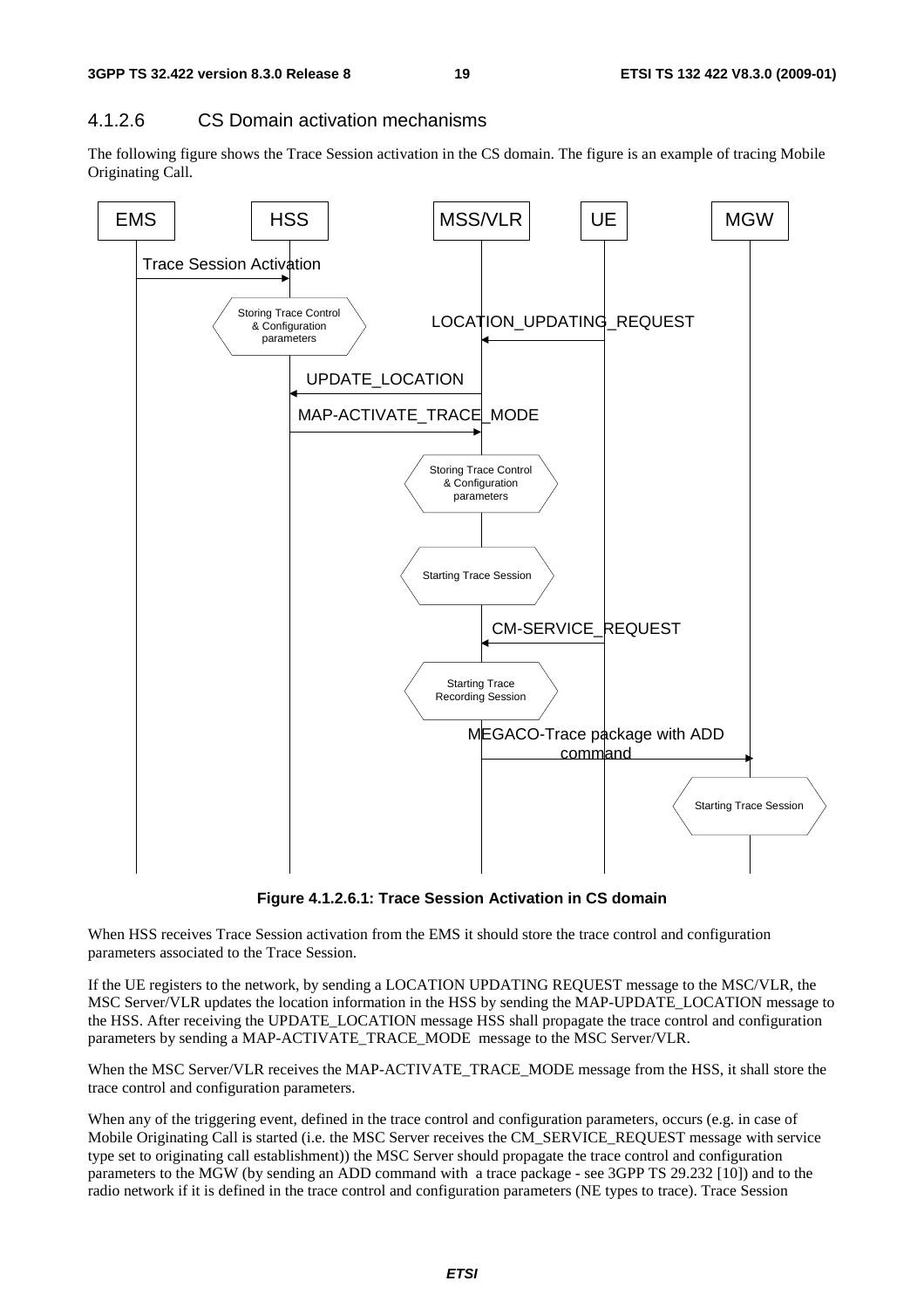activation for UTRAN is described in clauses 4.1.2.4. In case of inter-MSC Server handover the MSC Server-A should propagate the trace control and configuration parameters to the MSC Server-B.

When HSS sends the MAP-ACTIVATE\_TRACE\_MODE message to MSC Server it shall include the following parameters to the message:

- $\bullet$  IMSI (M).
- Trace reference (M).
- Triggering events for MSC Server (M) and MGW (M) .
- Trace Depth for MSC Server (M), MGW (M) and RNC (M)..
- List of NE types to trace (M).
- List of interfaces for MSC Server (O), MGW (O) and/or RNC (O).

When the MSC Server sends the ADD command with trace package to MGW it shall include the following parameters to the message:

- IMSI or IMEI (SV) (M).
- Trace reference (M).
- Trace Recording Session Reference (M).
- Triggering events for MGW (M).
- Trace Depth for MGW (M).
- List of interfaces for MGW (O).
- 4.1.2.7 Void

#### 4.1.2.8 Tracing roaming subscribers

If a HPLMN operator activates a Trace Session for a home subscriber, while it (MS) is roaming in a VPLMN, it (HSS) may restrict the propagation of the Trace Session activation message to a MSC Server/VLR or to a SGSN located in the VPLMN.

Also, a MSC Server/VLR or a SGSN located in a VPLMN may accept any Trace Session activation message(s) coming from an HSS located in another PLMN. However, there shall be a capability to reject activations from another PLMN.

#### 4.1.2.9 Service Level Tracing for IMS activation mechanisms

#### 4.1.2.9.1 General

Figure 4.1.2.9.1.1 illustrates signalling based activation for service level tracing within a home IM CN SS and a visited IM CN SS. An arrow with "Trace Parameter Configuration" represents the availability of the trace functionality at the EM for that domain. Similarly, An arrow with "Trace Parameter Propagation" represents the ability to propagate trace parameters only for the interfaces indicated.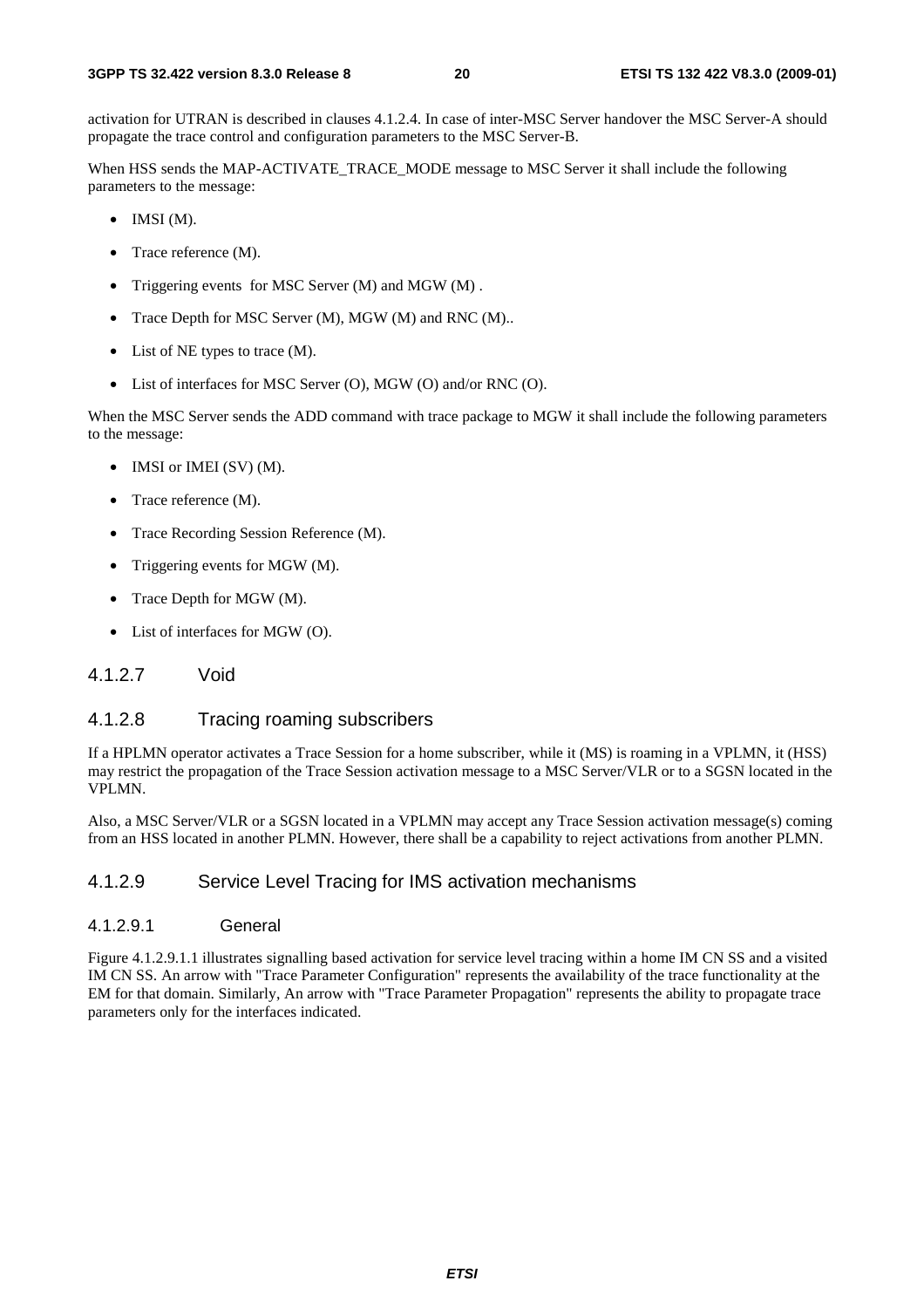

#### **Figure 4.1.2.9.1.1: Overview of Signalling Activation for service level tracing for IMS**

Trace Activation shall be initiated from the Core Network EM only [EM (UE), and EM (HSS)].

The EM (UE) and the interactions between the EM (UE) and the UE shall be achieved using OMA Device Management [18].

When service level tracing for IMS is required for a registered home subscriber in the home IM CN SS Trace Session activation shall go to the UE and the HSS. The HSS shall propagate the Trace Session activation to the S-CSCF, I-CSCF and the AS.

The S-CSCF and I-CSCF shall propagate the Trace Session activation to the P-CSCF. The Trace Session activation shall be propagated to the MRF, MGCF and BGCF via the S-CSCF. When an IMS NE (i.e. S/I/P-CSCF, AS, HSS, MRF, MGCF, BGCF) receives Trace Session activation it shall save the received Trace control and configuration parameters and shall start a Trace Session.

When service level tracing for IMS is required for a registered home subscriber in a visited IM CN SS Trace Session activation shall go to the UE and the HSS. The HSS shall propagate the Trace Session activation to the S-CSCF, I-CSCF and the AS. The I-CSCF may prohibit the propagation of the Trace Session activation from the home IM CN SS to the P-CSCF in the visited IM CN SS.

Editor's Note: The ability to send Trace session activation to the S/I-CSCF in the home IM CN SS in the situation where it is not possible to send Trace Session activation to a UE is FFS.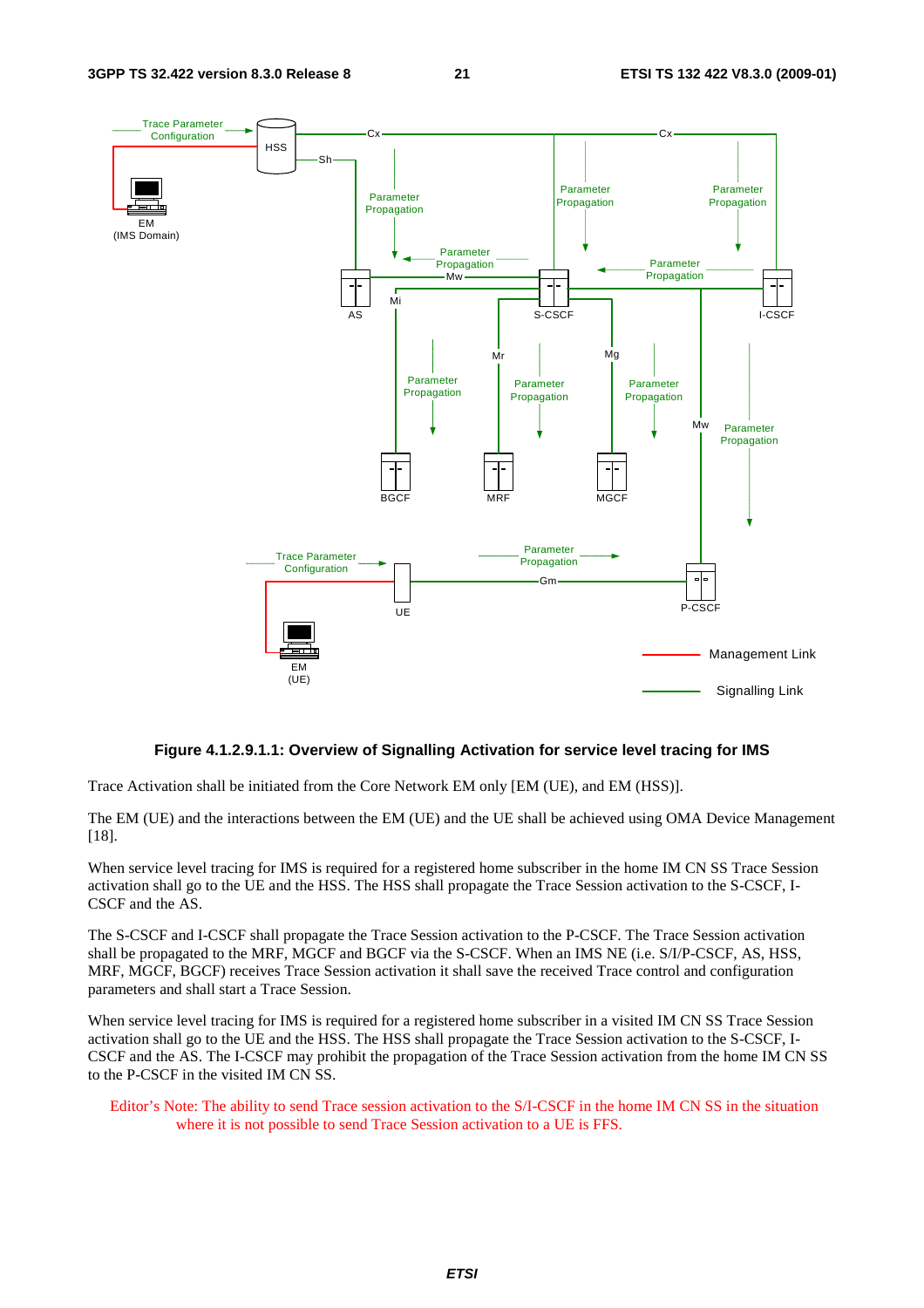#### 4.1.2.9.2 Trace session activation for non-registered UE

Figure 4.1.2.9.2.1 illustrates the sending of Trace Session activation towards the HSS, S-CSCF, I-CSCF, AS and P-CSCF during the registration of a UE with the IM CN SS.

As described in 3GPP TS 23.228 [15] for the purposes of signalling flows the user is considered always to be roaming. For a user roaming in their home network, the home network shall perform the role of the visited network elements and the home network elements.

NOTE: For detailed information of application level registration procedures for IMS see 3GPP TS 23.228 [15].



**Figure 4.1.2.9.2.1: Trace Session activation for non-registered user**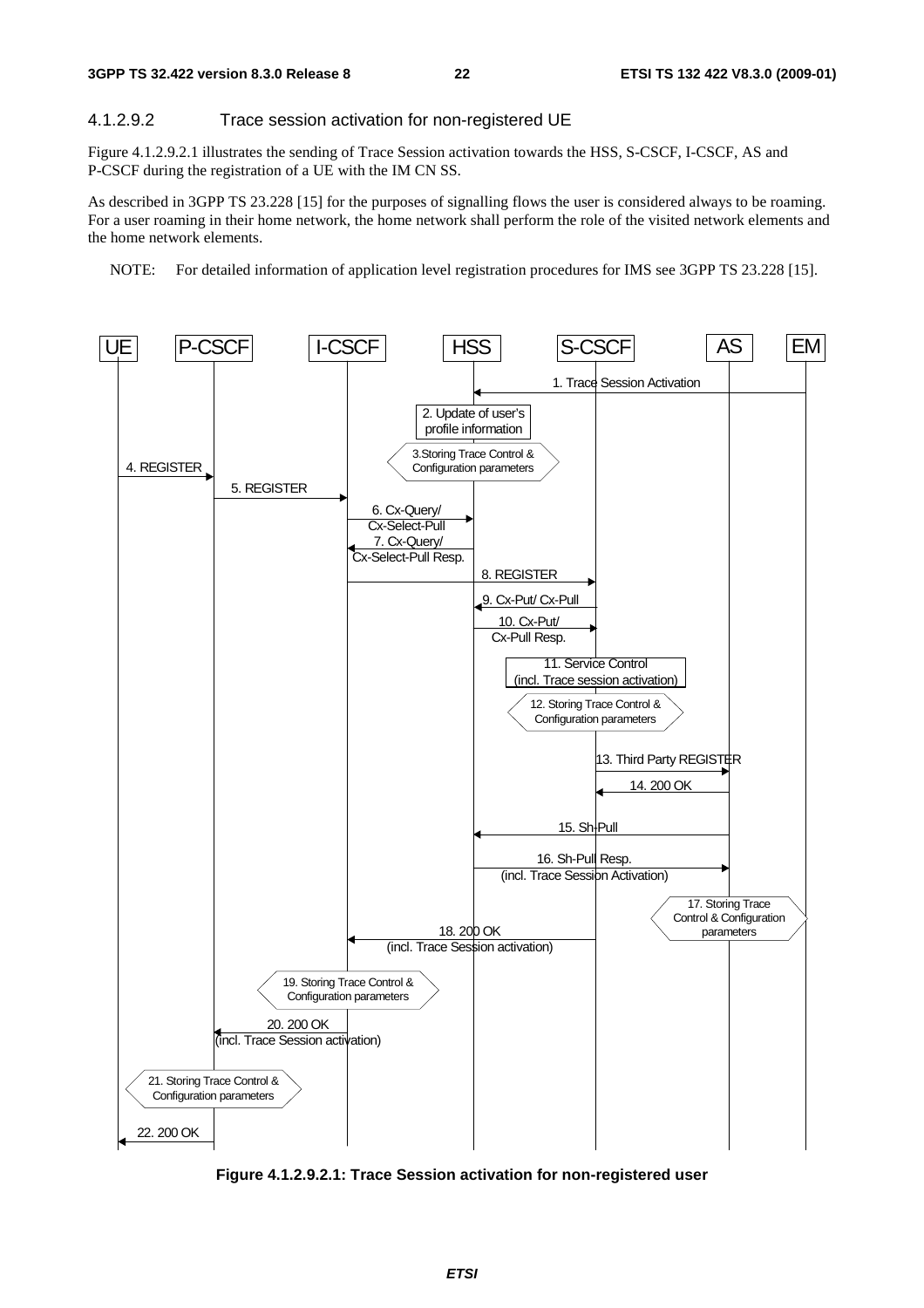When HSS receives Trace Session activation from its EM (Step 1), it shall update the user information associated with the user for whom the trace is to be applied (Step 2). The HSS shall store the received trace control and configuration parameters (Step 3). At this point a Trace Session shall be started in the HSS.

When the EM sends the Trace Session activation to the HSS it shall include the following trace and configuration parameters in the message:

- Public User Identity (i.e. Identity of user initiating/terminating the service to be traced) (M)
- Service identification (M)
- Trace reference (M)
- Triggering events for HSS (M)
- Trace depth for HSS (M)
- List of NE types (M)
- Triggering events for S-CSCF (M), I-CSCF (M), P-CSCF (M), AS (M), BGCF (M), MRF (M), MGCF (M)
- Trace depth for S-CSCF (M), I-CSCF (M), P-CSCF (M), AS (M), BGCF (M), MRF (M), MGCF (M)

When the EM sends the Trace Session activation to the HSS it may include the following trace and configuration parameters in the message if required:

- List of interfaces for HSS (O)
- List of interfaces for S-CSCF (O), I-CSCF (O), P-CSCF (O), AS (O), BGCF (O), MRF (O), MGCF (O).

As described in 3GPP TS 23.228 [15] when a UE registers with the network by sending a REGISTER message (Steps 4 to 10), the HSS sends Service Control (user and filter information) to the S-CSCF (Steps 11). It shall also propagate trace control and configuration parameters to the S-CSCF. At this point a Trace Session shall be started in the S-CSCF (Step 12).

When the HSS sends the Cx-Put-Response operation to the S-CSCF (see 3GPP TS 29.228 [16]) it shall include the following trace and configuration parameters:

- Public User Identity (i.e. Identity of user initiating/terminating the service to be traced) (M)
- Service identification (M)
- Trace reference (M)
- Triggering events for S-CSCF (M)
- Trace depth for S-CSCF (M)
- List of NE types (M)
- Triggering events for I-CSCF (M), P-CSCF (M), BGCF (M), MGCF (M)
- Trace depth for I-CSCF (M), P-CSCF (M), BGCF (M), MGCF (M).

When the HSS sends the Cx-Put-Response operation to the S-CSCF it may include the following trace and configuration parameters if required:

- List of interfaces for S-CSCF (O)
- List of interfaces for I-CSCF (O), P-CSCF (O), BGCF (O), MGCF (O)
- Editor's Note: The sending of trace and configuration parameters as part of the Cx-Put-Response operation is for FFS by CT4.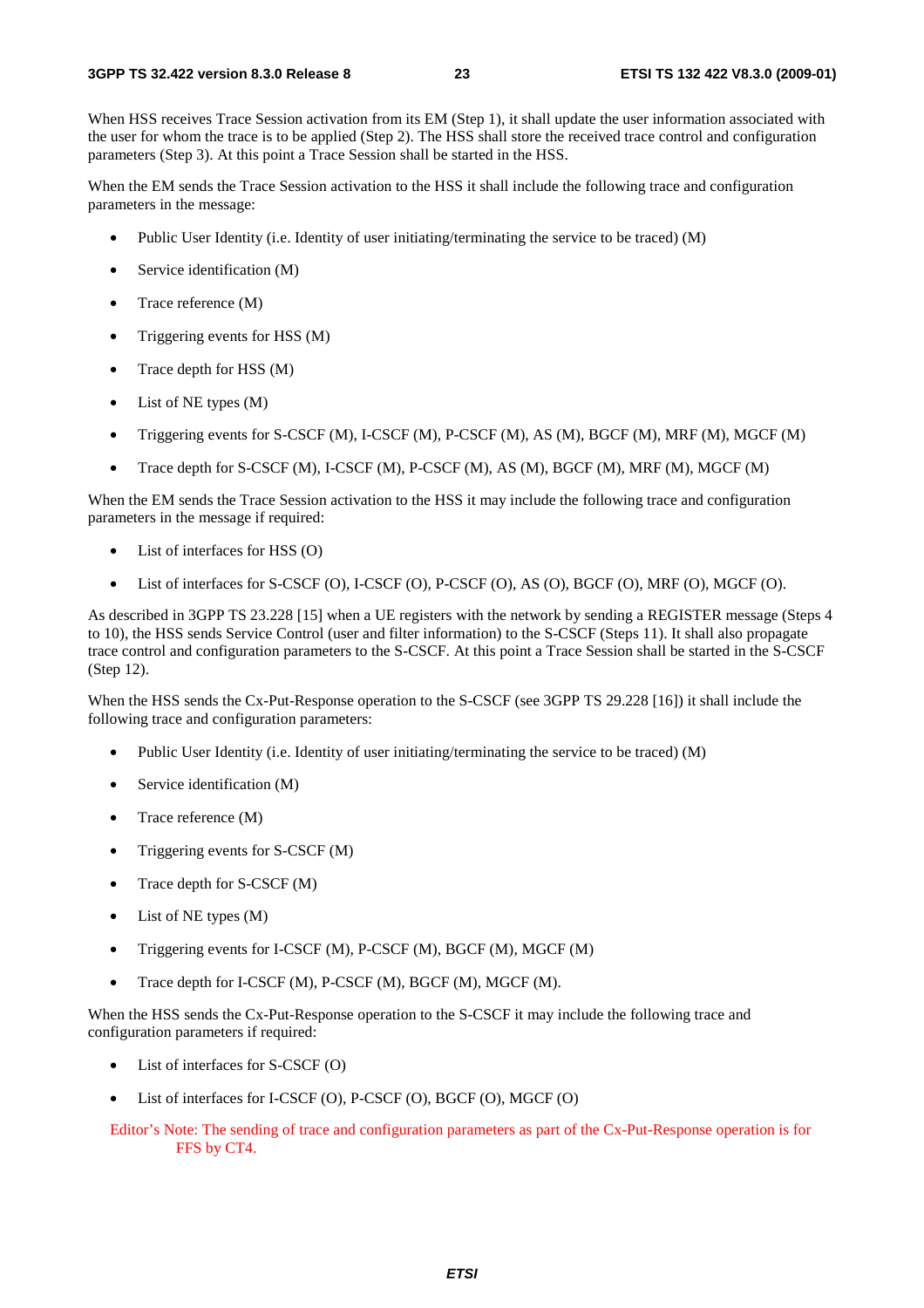As described in 3GPP TS 23.218 [14] on reception of a REGISTER request, the S-CSCF shall send a third-party REGISTER request to the Application Server if the registration request from the user matches a contained trigger as downloaded from the HSS (Step 13 and 14).

As described in 3GPP TS 29.328 [17] the Application Server shall request from the HSS information such as service and user related information. In this case, the HSS shall determine that a trace request for the user is active and shall return to the Application Server trace control and configuration parameters (Step 16). At this point a Trace Session shall be started in the AS (Step 17).

When the HSS sends the Sh-Pull-Response operation to the AS (see 3GPP TS 29.328 [17]) it shall include the following trace and configuration parameters:

- Public User Identity (i.e. Identity of user initiating/terminating the service to be traced) (M).
- Service identification (M)
- Trace reference (M)
- Triggering events for AS (M)
- Trace depth for AS (M)
- List of NE types (M)
- Triggering events for MRF (M)
- Trace depth for MRF (M).

When the HSS sends the Sh-Pull-Response operation to the AS it may include the following trace and configuration parameters if required:

- List of interfaces for AS $(O)$
- List of interfaces for MRF (O)

#### Editor's Note: The sending of trace and configuration parameters as part of the Sh-Pull-Response operation is for FFS by CT4.

Upon successful registration the S-CSCF shall return a SIP 200 OK and shall propagate the received trace control and configuration parameters to the I-CSCF (Step 18). At this point a Trace Session shall be started in the I-CSCF (Step 19).

When the S-CSCF sends the 200 OK (Register) message to the I-CSCF (see 3GPP TS 24.228 [15]) it shall include the following trace and configuration parameters:

- Public User Identity (i.e. Identity of user initiating/terminating the service to be traced) (M).
- Service identification (M)
- Trace reference (M)
- Trace depth for I-CSCF (M)
- Triggering events for I-CSCF (M)
- List of NE types (M)
- Triggering events for P-CSCF (M)
- Trace depth for P-CSCF (M)

When the S-CSCF sends the 200 OK (Register) message to the I-CSCF it may include the following trace and configuration parameters if required:

- List of interfaces for I-CSCF (O)
- List of interfaces for P-CSCF (O)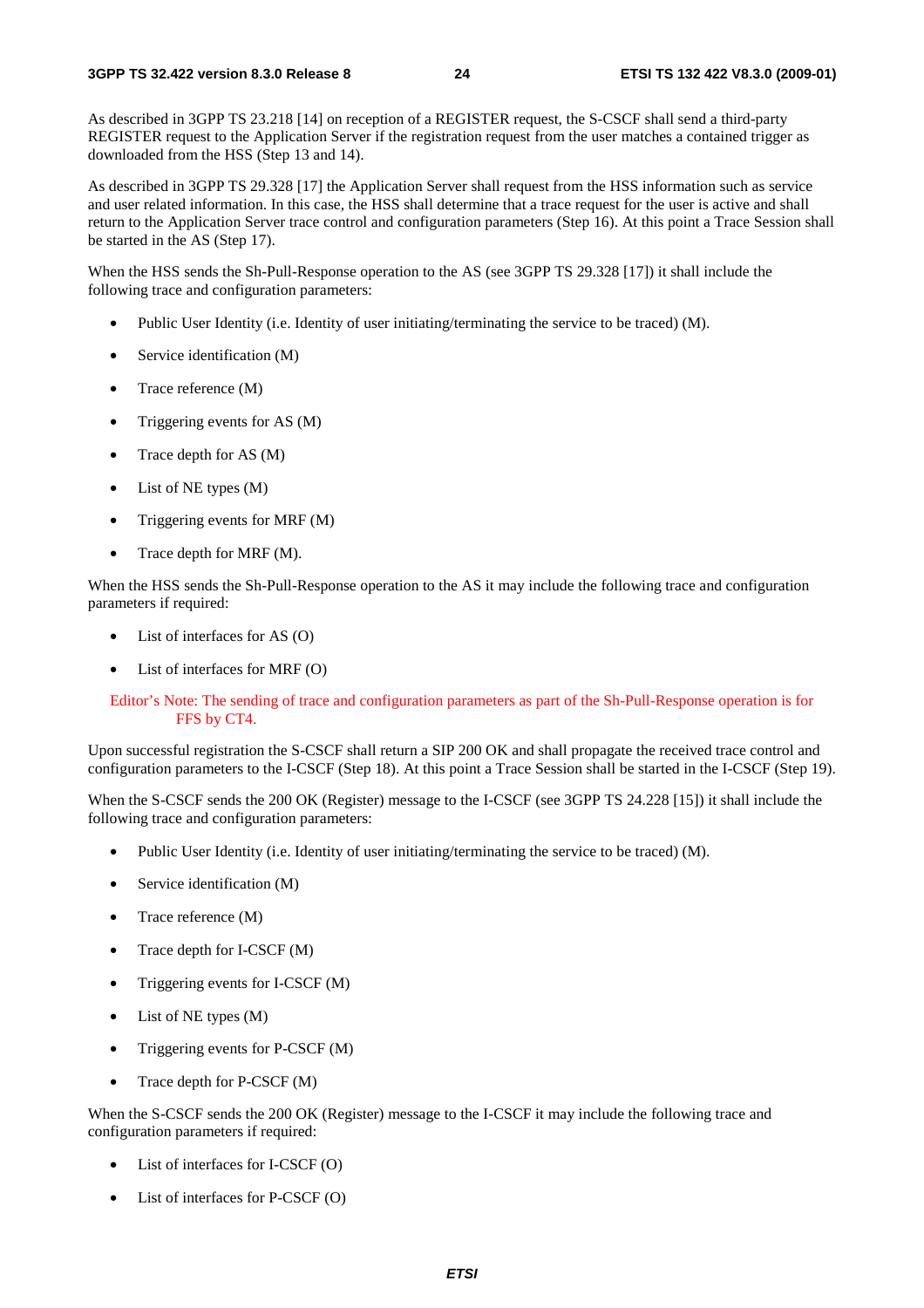If the P-CSCF resides in the same (i.e. home IM CN SS) network as the I-CSCF, the I-CSCF forwards the SIP 200 OK and shall propagate the retrieved trace control and configuration parameters to the P-CSCF (Step 20). At this point a Trace Session shall be started in the P-CSCF (Step 21).

When the I-CSCF sends the 200 OK (Register) message to the P-CSCF (see 3GPP TS 24.228 [15]) it shall include the following trace and configuration parameters:

- Public User Identity (i.e. Identity of user initiating/terminating the traced service) (M)
- Service identification (M)
- Trace reference (M)
- Trace depth for P-CSCF (M)
- Triggering events for P-CSCF (M)
- $\bullet$  List of NE types  $(M)$

When the I-CSCF sends the 200 OK (Register) message to the P-CSCF it may include the following trace and configuration parameters if required:

• List of interfaces for P-CSCF (O).

If the P-CSCF resides in a different (i.e. visited IM CN SS) network as the I-CSCF, the I-CSCF forwards the SIP 200 OK and may propagate the retrieved trace control and configuration parameters to the P-CSCF. If the P-CSCF is in a different network than the I-CSCF and the sending of trace control and configuration parameters from the home IM CN SS to the visited IM CN SS is prohibited then the I-CSCF shall restrict the sending of the trace control and configuration parameters.

The P-CSCF shall forward the SIP 200 OK to the UE. The P-CSCF shall not send the retrieved trace control and configuration parameters.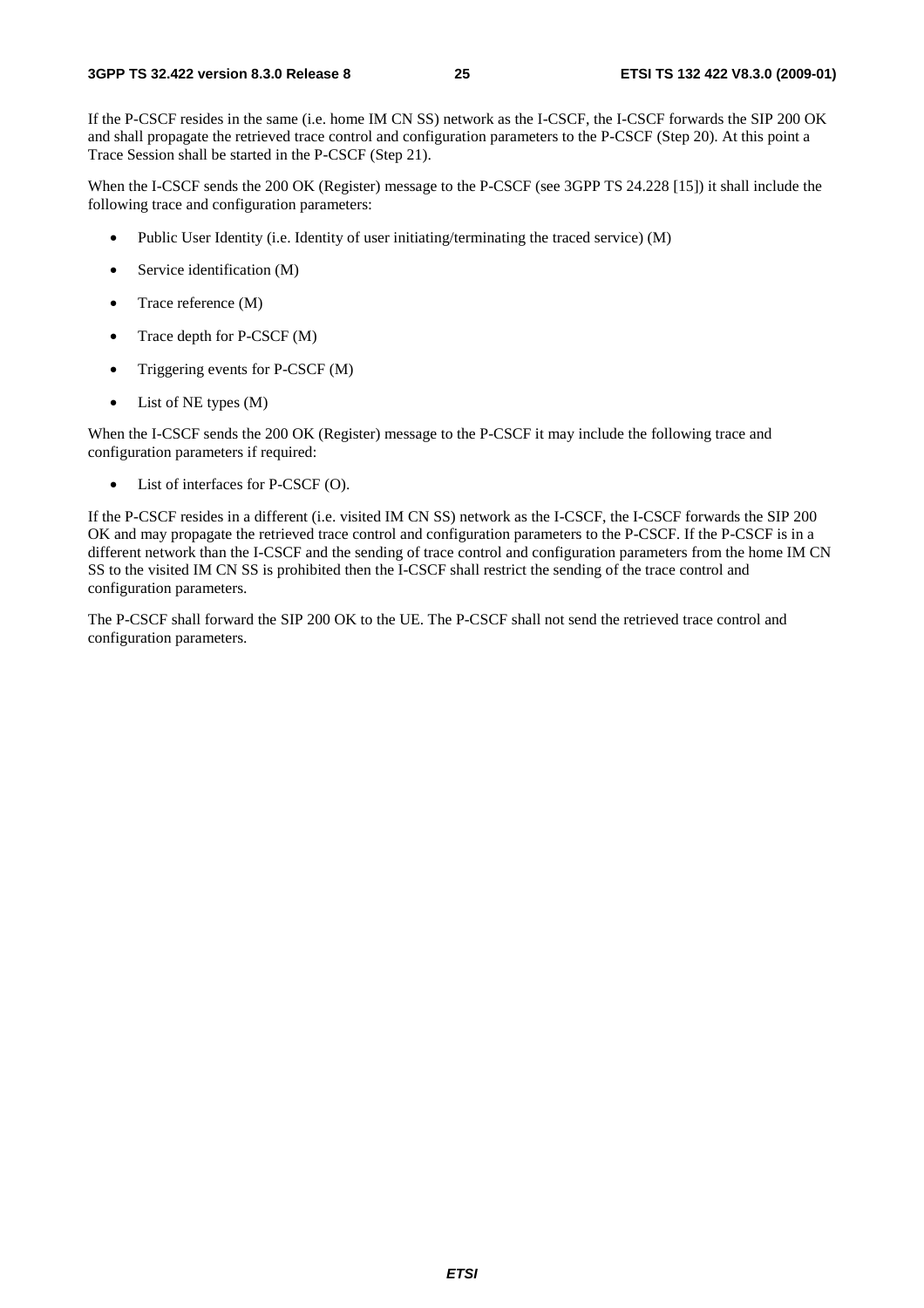#### 4.1.2.9.3 Trace session activation for a registered UE

Figure 4.1.2.9.3.1 illustrates the sending of Trace Session activation towards the HSS, S-CSCF, I-CSCF, AS and P-CSCF during the re-registration of a UE with the IM CN SS.

As described in 3GPP TS 23.228 [15] periodic application level re-registration is initiated by the UE either to refresh an existing registration or in response to a change in the registration status of the UE. Re-registration follows the same process as that defined for registration of a non-registered user.



**Figure 4.1.2.9.3.1: Trace Session activation for registered UE** 

When HSS receives Trace Session activation from its EM (Step 1), it shall update the user information associated with the user for whom the trace is to be applied (Step 2). The HSS shall store the received trace control and configuration parameters (Step 3). At this point a Trace Session shall be started in the HSS.

When the EM sends the Trace Session activation to the HSS it shall include the trace and configuration parameters as described in clause 4.1.2.9.2.

Prior to expiry of the agreed registration timer, the UE initiates a re-registration by sending a REGISTER message. The subsequent steps of re-registration of the UE as described in 3GPP TS 23.228 [15] and the signalling flow steps as described in subclause 4.1.2.9.2 apply.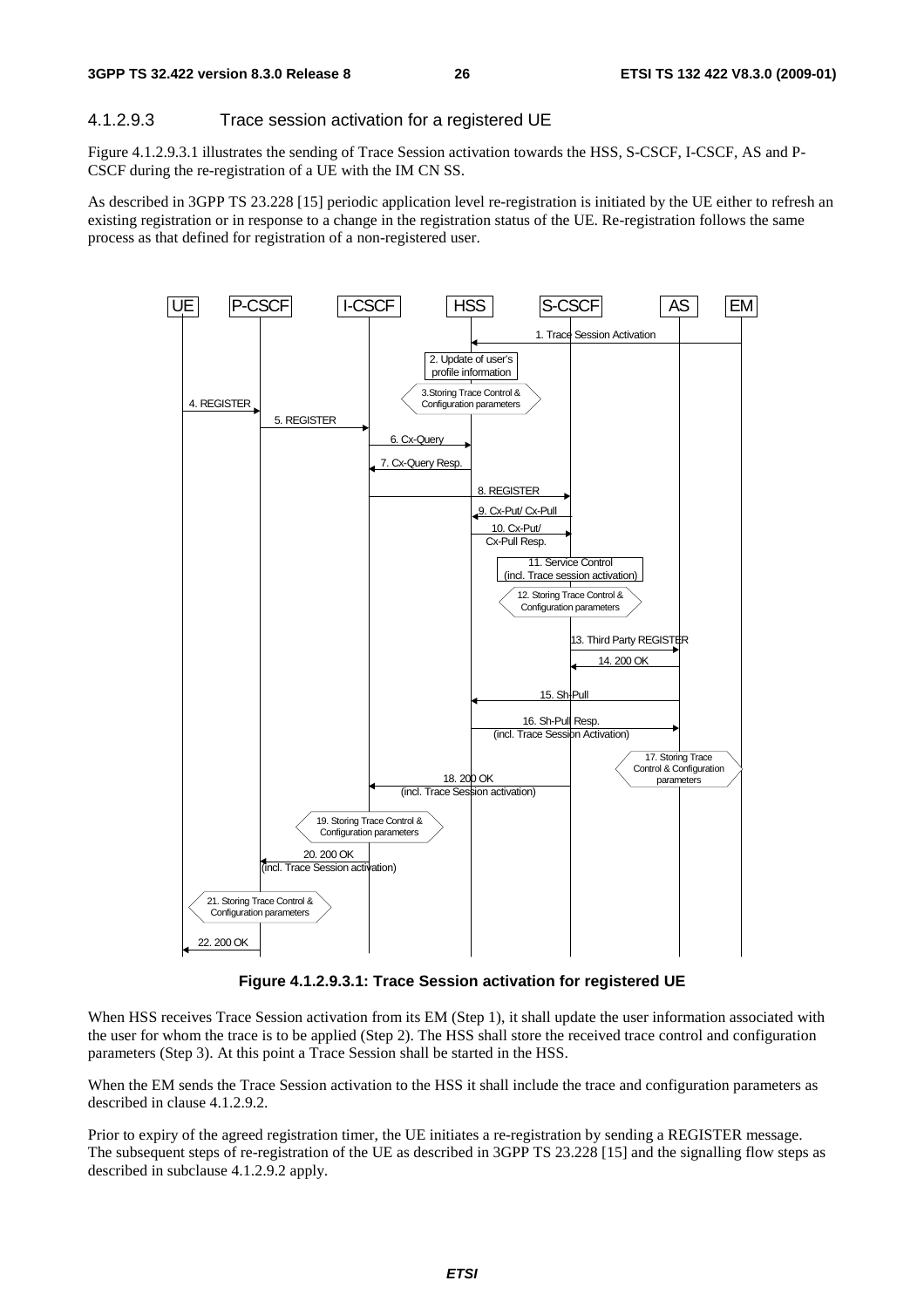The IM CN SS shall request a re-authentication of a registered UE when Trace Session activation is required before the UE performs a periodic re-registration, and when the subscription status of the registered UE is not to be affected.

Following a network initiated re-authentication, the UE shall re-register with the IM CN SS and the procedures described for Trace Session activation for a registered UE shall apply.

#### 4.1.2.9.4 Trace session activation at the UE

Figure 4.1.2.9.4.1 illustrates the sending of Trace Session activation from the Device Management Server (DMS) to a UE and the subsequent propagation of a SIP message including a start trigger event from the UE and the P-CSCF.

Editor's note: The exact OMA Device Management enabler is FFS.



**Figure 4.1.2.9.4.1: Trace Session activation at a UE** 

A management session shall be established (Step 1) in accordance with OMA Device Management [18]. When a UE receives Trace Session Activation (Step 2) as part of the received management operation it shall store the Trace Control and configuration parameters, and may (e.g. depending on Operator conditions) start a trace session (Step 3).

When any of the triggering events occur at the UE (e.g. the service to be traced from the traced UE is initiated), and when the condition(s) as defined by the trace control and configuration parameters within the received management operation occur, the UE shall start a trace recording (Step 4). As described in subclause 4.2.3.5 the UE shall include in the outgoing SIP (service) signalling message (e.g. INVITE) a Start Trigger Event (Step 5).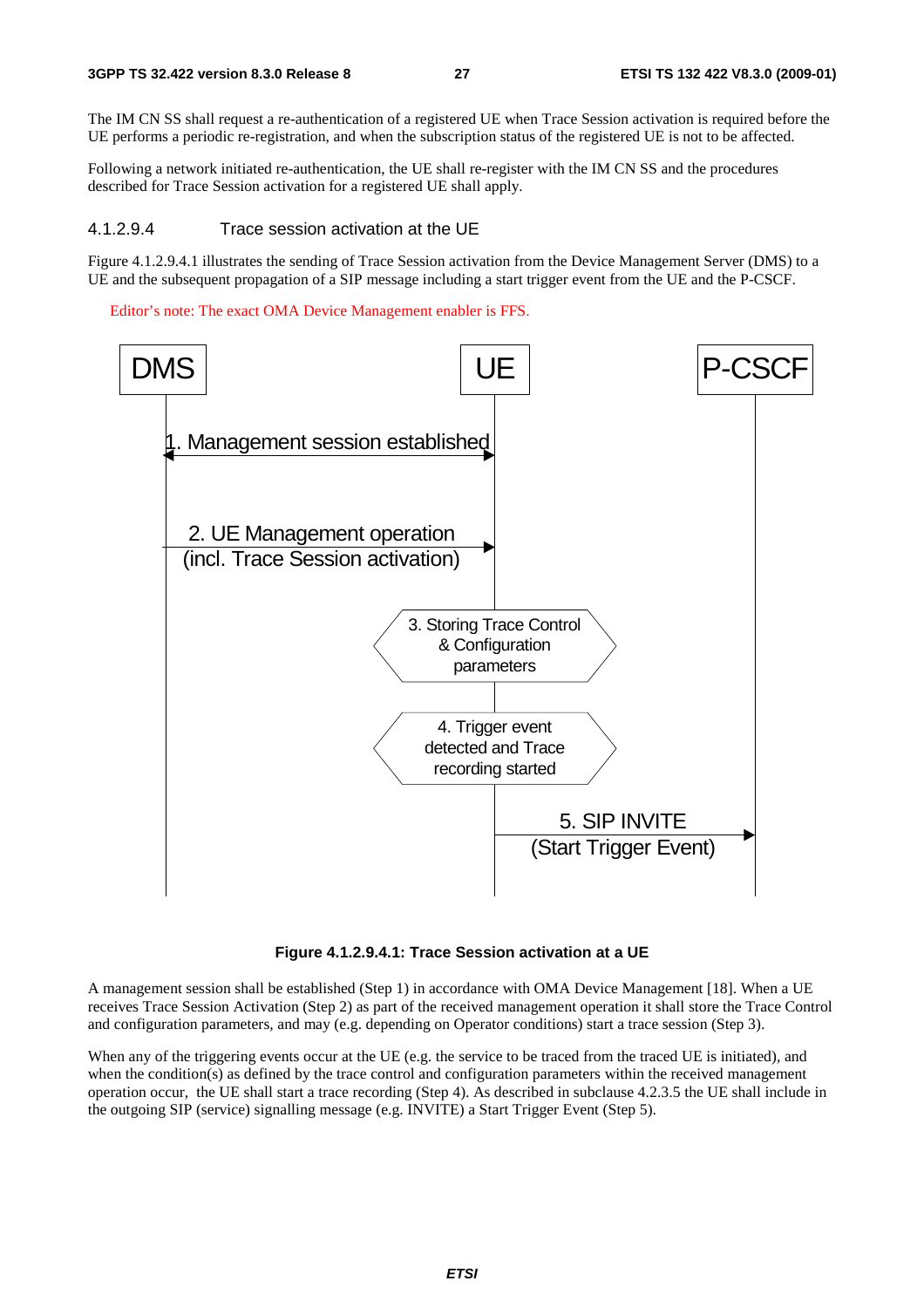### 4.1.2.10 EPC activation mechanism

Figure 4.1.2.10.1 summarizes the Trace Session activation procedure in EPC:



**Figure 4.1.2.10.1: Trace Session activation procedure in EPC:** 

The Trace Session activation in MME can come for a home subscriber trace from HSS via the S6a interface or for a foreign subscriber from the EM of MME.

<sup>8</sup> Trace Recording<br>
<sup>8</sup> Trace Recording<br>
<sup>9</sup><br> **Cedure in EPC:**<br>
<br> **Cedure in EPC:**<br>
<br> **Cedure in EPC:**<br>
<br>
<br> **Condition**:<br>
<br> **Condition**:<br>
<br> **CONDIDE TRACE SESSION:**<br>
<br> **CONDIDE ACE ACE SESSION:**<br>
<br> **CONDIDE ACE ACE SESSIO** Session<br>  $\overline{\phantom{a}}$ <br>  $\overline{\phantom{a}}$ <br>  $\overline{\phantom{a}}$ <br>  $\overline{\phantom{a}}$ <br>  $\overline{\phantom{a}}$ <br>  $\overline{\phantom{a}}$ <br>  $\overline{\phantom{a}}$ <br>  $\overline{\phantom{a}}$ <br>  $\overline{\phantom{a}}$ <br>  $\overline{\phantom{a}}$ <br>  $\overline{\phantom{a}}$ <br>  $\overline{\phantom{a}}$ <br>  $\overline{\phantom{a}}$ <br>  $\overline{\phantom{a}}$ <br>  $\overline{\phantom{a}}$ <br>  $\overline{\phantom{a}}$ <br>  $\overline$ Tre in<br>
I HSS<br>
ation<br>
e the procession<br>
e sall be and<br>
procession<br>
procession<br>
expansion<br>
expansion<br>
expansion<br>
expansion<br>
expansion<br>
expansion<br>
expansion<br>
expansion<br>
expansion<br>
expansion<br>
expansion<br>
expansion<br>
expansion<br> Financial Contracts of the location pubscriber transference of the location of the location and shall singuration of iguration in the requence control and control and control and control and control and control and control When the UE makes an attach request to the MME, it updates the location information in the HSS. The HSS checks if the UE is being traced. If it is being traced, the HSS shall propagate the trace control and configuration data to the MME by either sending a standalone Trace Session Activation message or include the trace control and configuration parameters into the Insert subscriber data message. When MME receives the trace control and configuration data from the HSS it shall store the information and shall start a Trace Session.

When a triggering events, defined in the trace control and configuration data occur (i.e. a session is started) a Trace Recording Session shall be started and the trace control and configuration data shall be propagated to the radio network to the eNB and to the serving GW. (in the above example the trace control and configuration data shall be sent to eNB in Bearer Setup Request message to the eNB and in the request bearer resource allocation message to the serving GW.)

When HSS activates the trace to the MME the following trace control and configuration parameters shall be included in the message:

- IMSI
- Trace Reference
- Triggering events for MME, Serving GW, PDN GW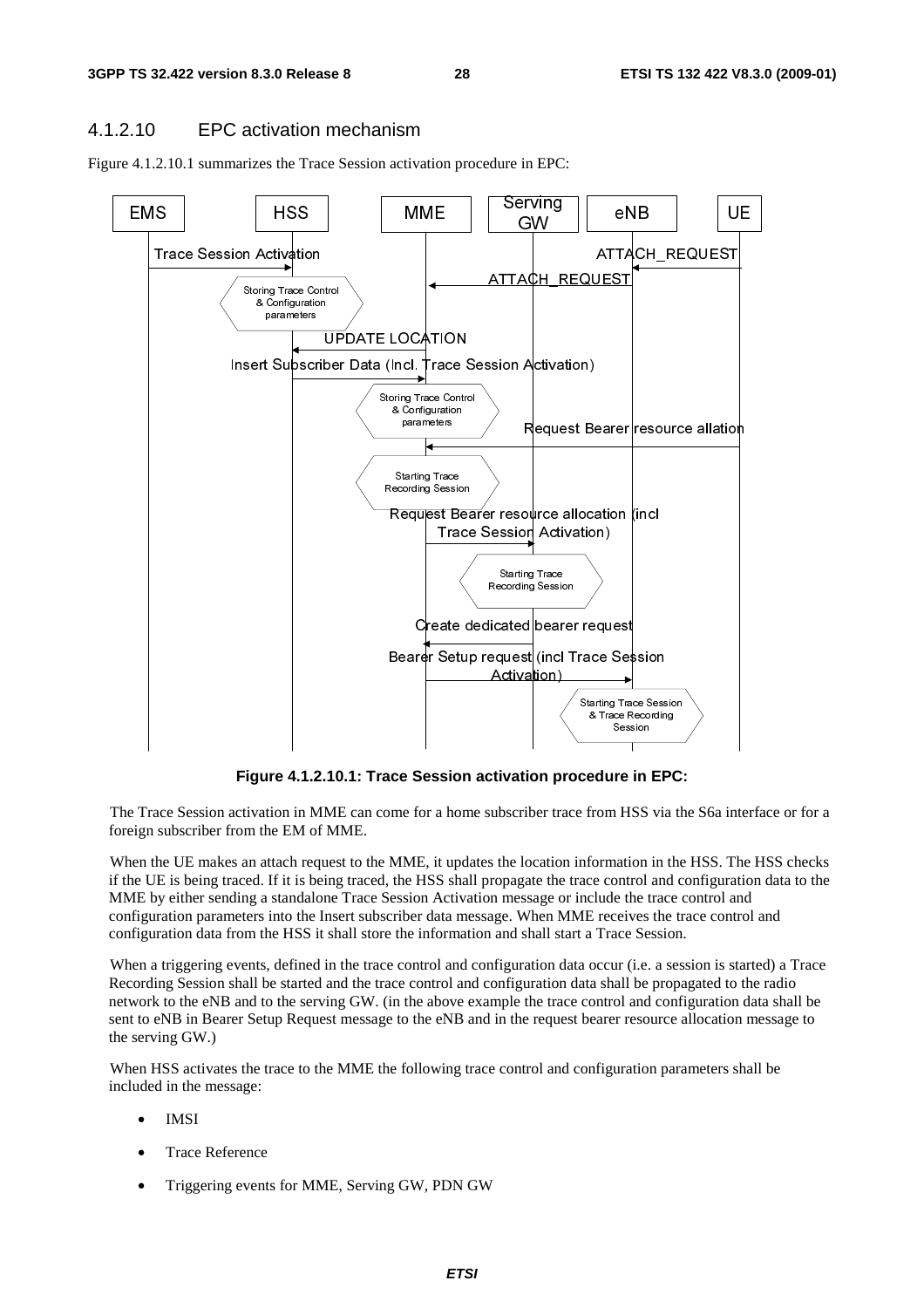- Trace Depth for MME, Serving GW, PDN GW, eNB
- List of NE types to trace
- List of Interfaces for MME, Serving GW, PDN GW, eNB
- IP address of Trace Collection Entity

When MME sends the trace control and configuration parameters to the eNB the following information shall be included in the Trace Session Activation message:

- Trace Reference
- Trace Recording Session Reference
- Trace Depth for eNB
- IP Address of Trace Collection Entity

and the following information may be included in the Trace Session Activation message:

• List of Interfaces for eNB

#### 4.1.2.11 E-UTRAN activation mechanisms

The Trace Session should be activated in in an eNB when the eNB receives the TRACE START, INITIAL CONTEXT SETUP REQUEST or HANDOVER REQUEST message with the IE *Trace Activation* from the MME and if some activities have been started on the interfaces that have been requested to be traced.

If the subscriber or equipment which is traced makes a handover to a target eNB using the X2 interface, the source eNB should propagate the trace control and configuration parameters further to the target eNB by using the HANDOVER REQUEST message. When the target eNB receives the HANDOVER REQUEST message it should immediately start a Trace Session according to the trace control and configuration parameters received in the HANDOVER REQUEST message.

If the subscriber or equipment which is traced makes a handover to a target eNB using the S1 interface, it is the MME's responsibility to propagate the trace control and configuration parameters to the target eNB.

#### Interaction with Relocation

If the tracing shall continue also after the relocation has been performed, the CN Invoke Trace procedure shall be reinitiated from the CN towards the future eNB after the Relocation Resource Allocation procedure has been executed successfully.

The TRACE START, INITIAL CONTEXT SETUP REQUEST or HANDOVER REQUEST message that is received from the MME contains the following information:

- Trace Reference (including Trace Recording Session Reference)
- Trace Depth for eNB
- List of interfaces for eNB
- IP address of Trace Collection Entity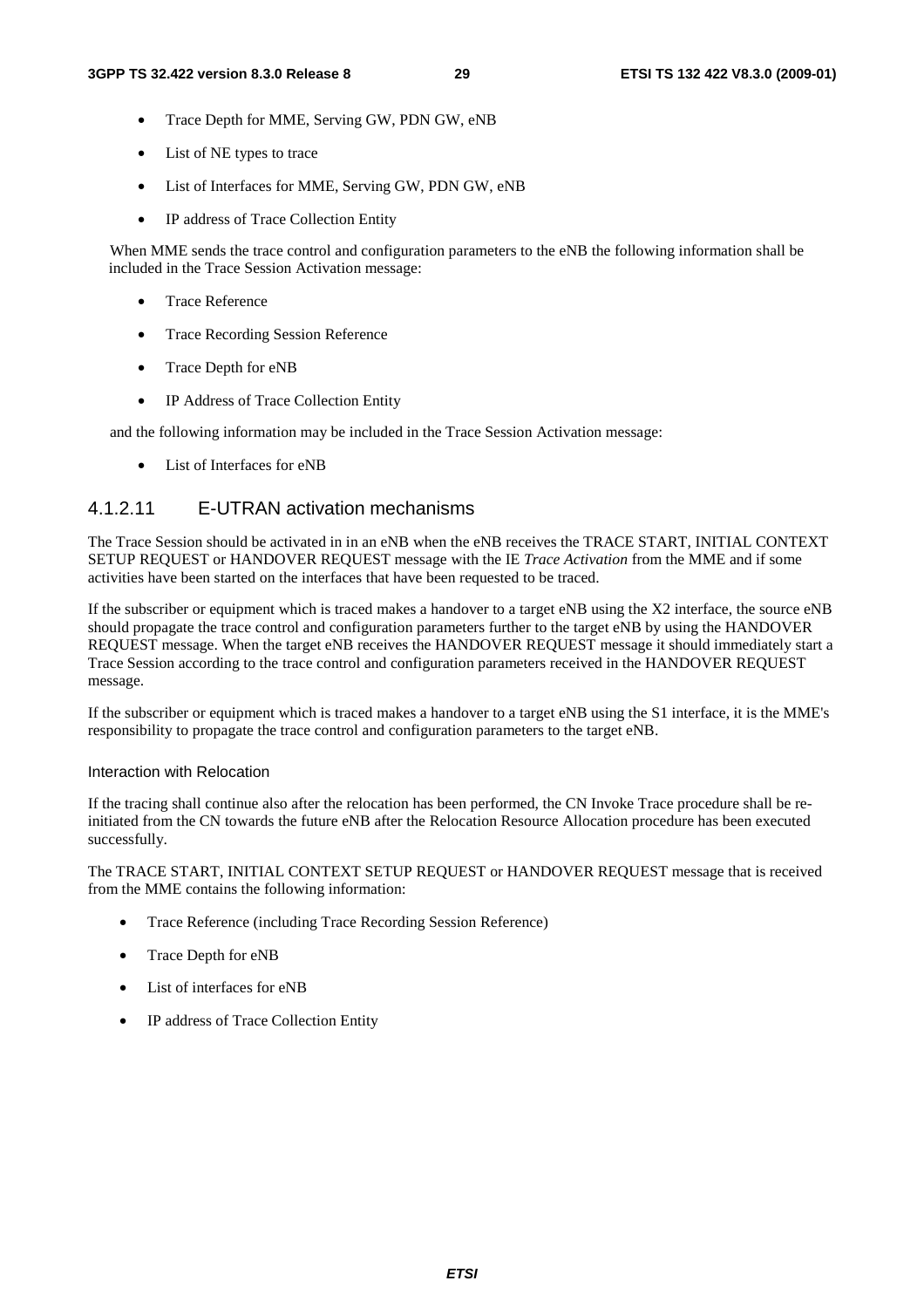# 4.1.3 Management deactivation

## 4.1.3.1 UTRAN deactivation mechanisms

When last Trace session is requested to be ended for an IMEI(SV) or a list of IMEI(SV), the RNC shall send the requested IMEI(SV)/list of IMEI(SV)s in 'Uplink Information Exchange Request' to the interacting MSC Server(s) and SGSN(s). The MSC Servers and SGSNs shall remove the requested IMEI(SV)s for the RNC in question.

# 4.1.3.2 PS Domain deactivation mechanisms

When a SGSN, GGSN or BM-SC receives a Trace Session Deactivation from its EM, the Trace Session identified by the Trace Reference, shall be deactivated in SGSN/GGSN/BM-SC.

If a Trace Recording Session is active at the time of receiving a Trace Session deactivation from the EM, the SGSN/GGSN/BM-SC may choose to continue the Trace Recording Session till it ends gracefully or may stop it immediately. In all cases, the SGSN/GGSN/BM-SC shall deactivate the requested Trace Session immediately at the end of the Trace Recording Session.

# 4.1.3.3 CS Domain deactivation mechanisms

When a MSC Server receives a Trace Session Deactivation from its EM, the Trace Session identified by the Trace Reference, shall be deactivated in MSC Server.

If a Trace Recording Session is active at the time of receiving a Trace Session deactivation from the EM, the MSC Server may choose to continue the Trace Recording Session till it ends gracefully or may stop it immediately. In all cases, the MSC Server shall deactivate the requested Trace Session immediately at the end of the Trace Recording Session.

### 4.1.3.4 IP Multimedia Subsystem deactivation mechanisms

When a S-CSCF/P-CSCF receives a Trace Session deactivation from the EM, the Trace Session identified by the Trace Reference, shall be deactivated.

If a Trace Recording Session is active at the time of receiving a Trace Session deactivation from the EM, the S-CSCF/P-CSCF may choose to continue the Trace Recording Session till it ends gracefully or may stop it immediately. In all cases, the S-CSCF/P-CSCF shall deactivate the requested Trace Session immediately at the end of the Trace Recording Session.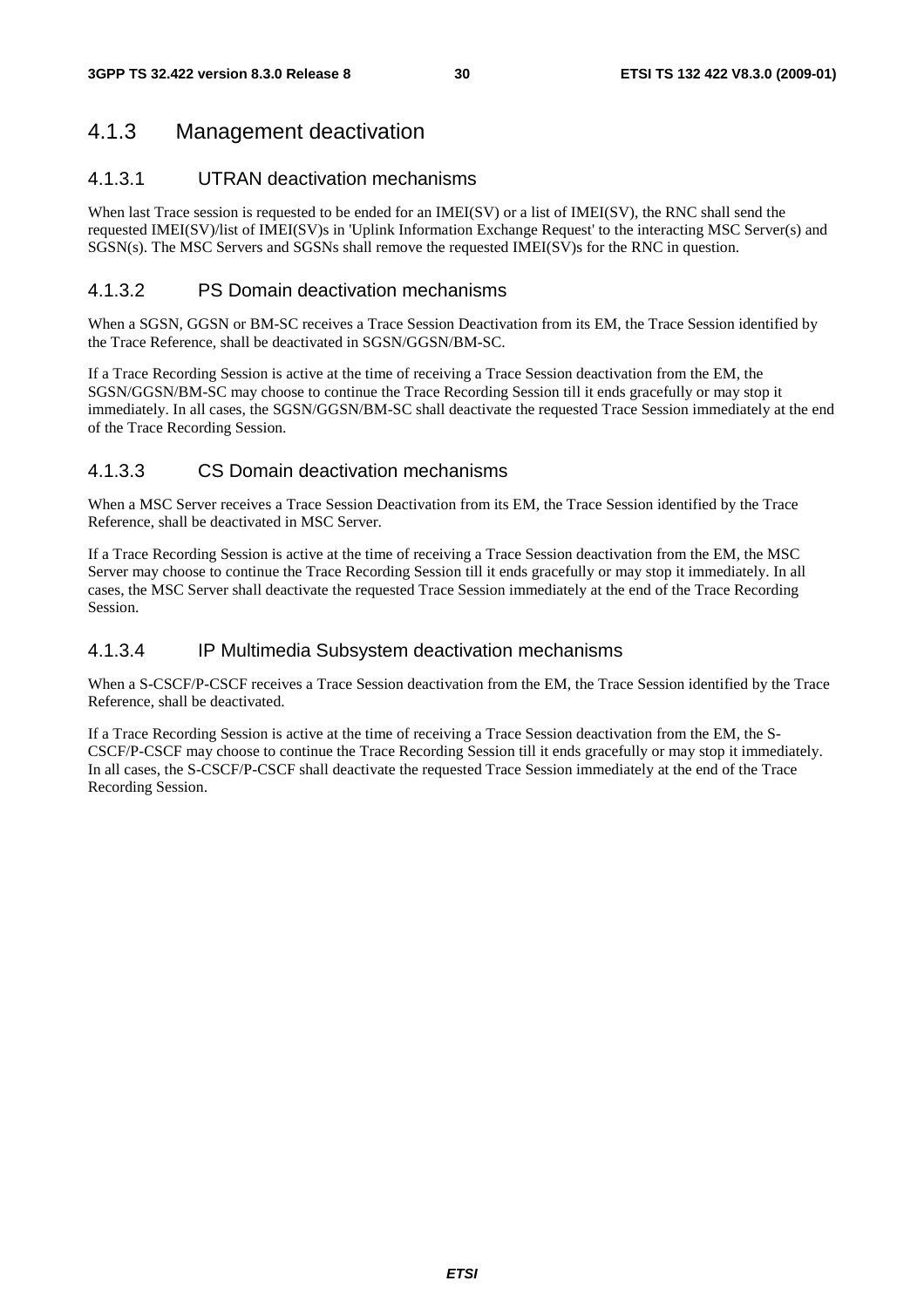The following figure illustrates how the Trace Session is deactivated when a Trace Recording Session is going on (e.g. a SIP INVITE method is being traced in S-CSCF).



#### **Figure 4.1.3.4.1: Trace session deactivation in IMS**

## 4.1.3.5 E-UTRAN deactivation mechanisms

In E-UTRAN the Cell Traffic trace functionality can be deactivated when the eNodeB receives the Trace Session Deactivation message from the EM. At this time the eNodeB shall deactivate the Trace Session for those E-UTRAN Cells that have been indicated in the Trace Session Deactivation message received from the EM.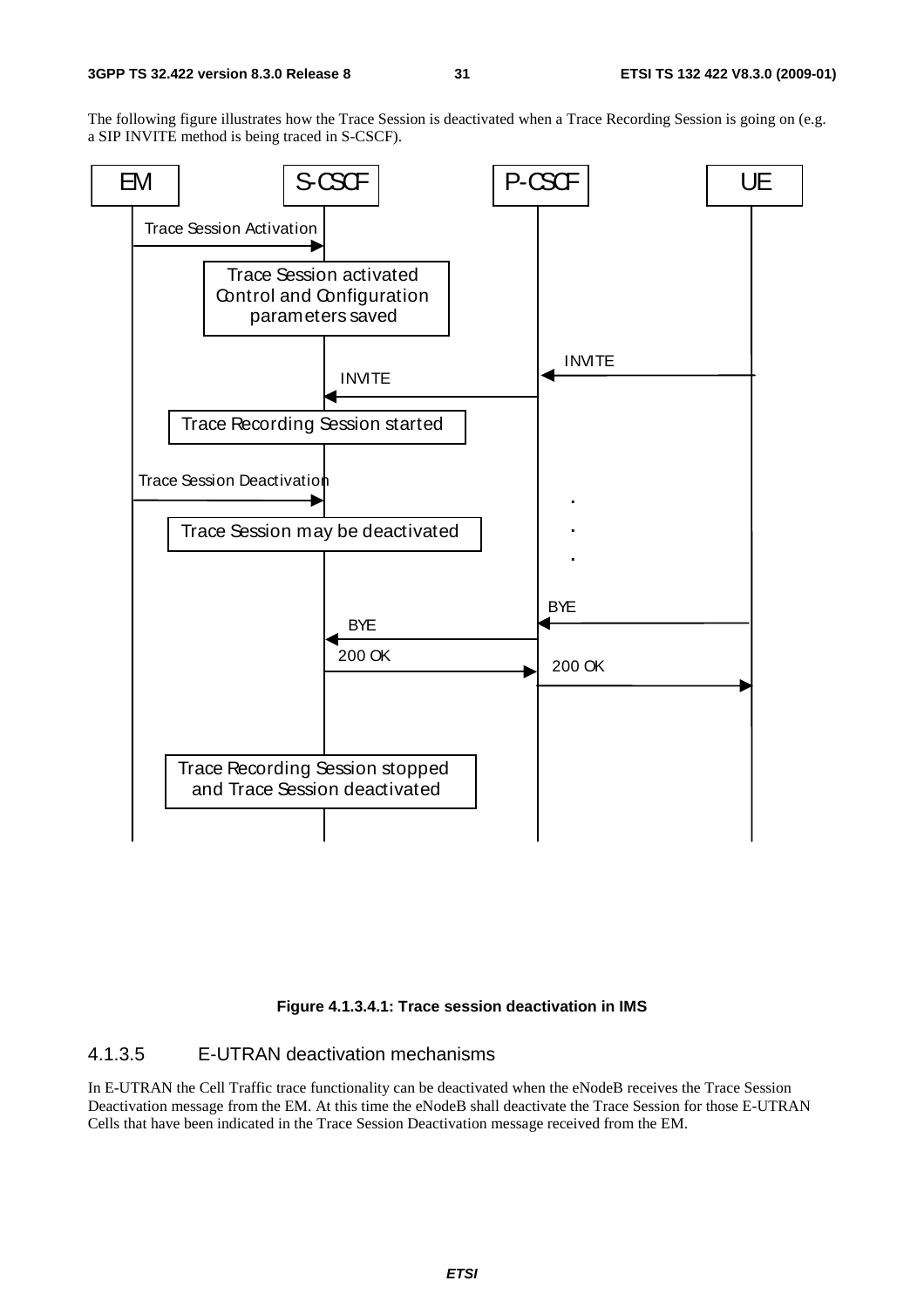## 4.1.3.6 EPC Domain deactivation mechanisms

When a MME or a SGW receives a Trace Session Deactivation from its EM, the Trace Session identified by the Trace Reference, shall be deactivated in the MME or the SGW.

If a Trace Recording Session is active at the time of receiving a Trace Session deactivation from the EM, the MME may choose to continue the Trace Session and the Trace Recording Session till it ends gracefully or may stop it immediately. In all cases, the MME shall deactivate the requested Trace Session immediately at the end of the Trace Recording Session.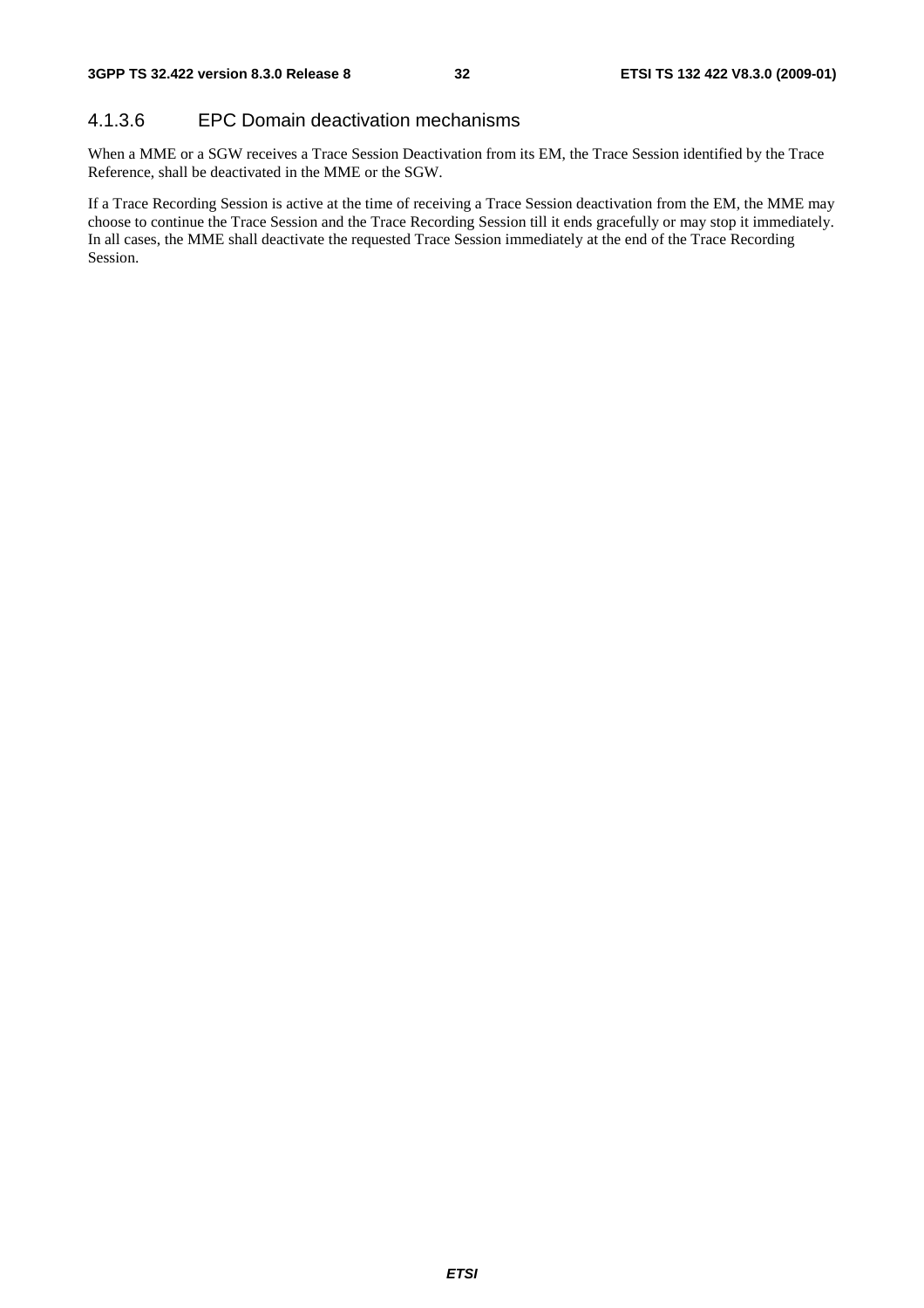# 4.1.4 Signalling deactivation

### 4.1.4.1 General

In Signalling deactivation, the Trace Deactivation shall always be carried out from the Core Network EM only [EM (PS), EM (CS), EM(EPC) and EM (HSS) are generally considered to be in the Core Network. A Core Network EM can be any of these or their combinations]. In case of home subscriber trace (i.e. in the HPLMN) the Trace Session deactivation shall go to the HSS, MSC Server/VLR, SGSN or MME. In case of foreign subscriber trace (i.e. the HPLMN operator wishes to deactivate tracing on foreign subscribers roaming in his PLMN) the Trace Session deactivation shall go the MSC Server/VLR SGSN or MME. The Management System shall deactivate the Trace Session in the same NE where it activated the Trace Session.

When an HSS receives a Trace Session deactivation from its Management system, it shall deactivate the active Trace Session corresponding to the Trace Reference received in the deactivation message. The HSS shall delete all trace control and configuration parameters associated with this Trace Session. If a Trace Recording Session is active at the time of receiving a Trace Session deactivation message from the EM, the HSS may choose to continue the Trace Recording Session till it ends gracefully or may stop it immediately. In all cases, the HSS shall deactivate the requested Trace Session immediately at the end of the Trace Recording Session.

### 4.1.4.2 UTRAN deactivation mechanisms

When RNC receives the CN\_DEACTIVATE\_TRACE message it shall deactivate the Trace Session for the indicated Trace Reference in the CN\_DEACTIVATE\_TRACE message. In case of simultaneous CS/PS connections, the trace session for the indicated trace reference shall be closed upon reception of the CN DEACTIVATE TRACE message from any of the CN domain, whether it was the one which initiated trace session activation or not.

The Trace Session is also deactivated in the RNC when the Iu connection to the Core Network is released.

If CN\_INVOKE\_TRACE message is received for only one Iu connection (either CS or PS) the Trace Session shall be deactivated in the RNC when the IU\_RELEASE\_COMMAND message is received from the Core Network for that Iu connection where the CN\_INVOKE\_TRACE message is sent.

The following figure shows this behaviour: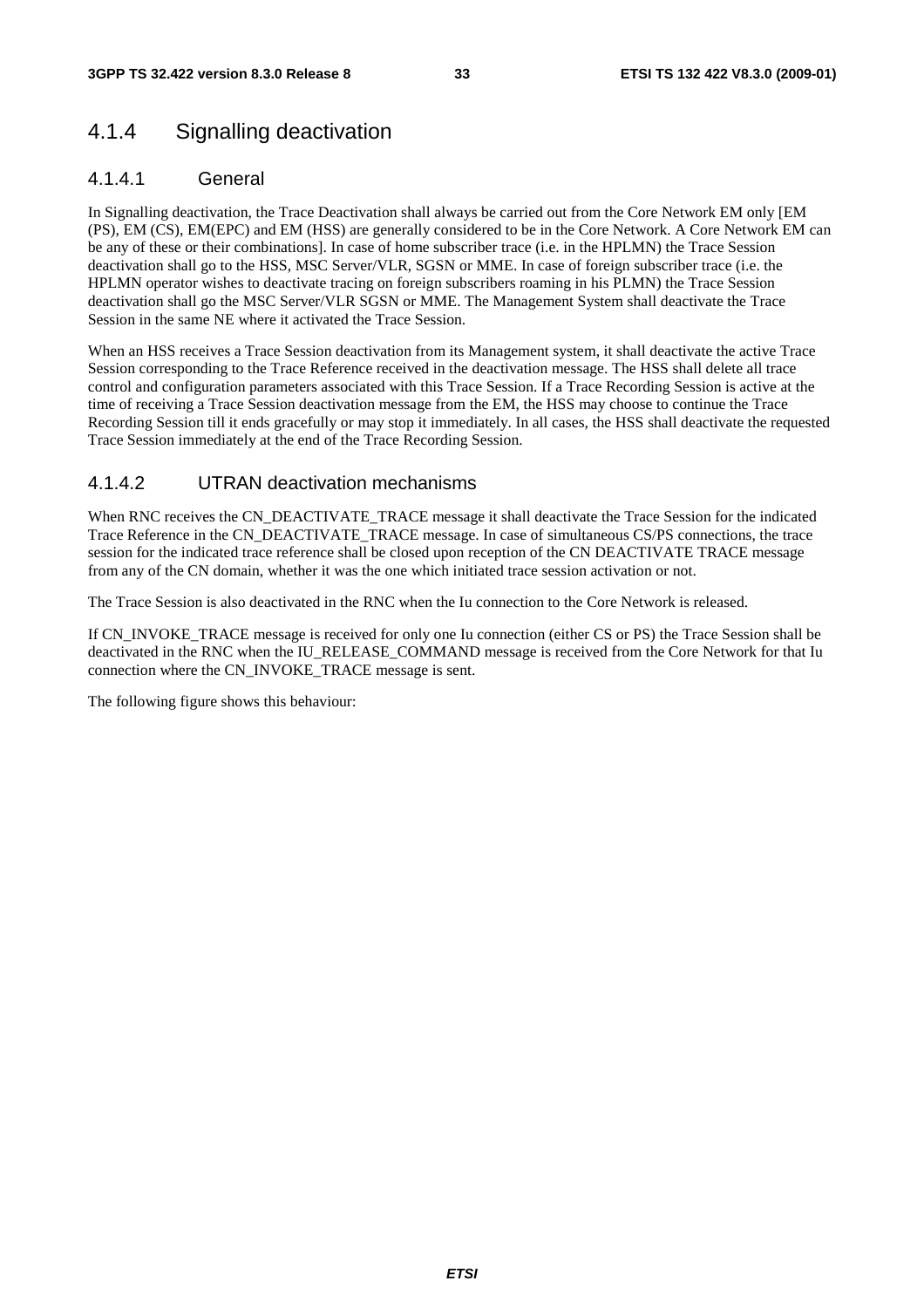

**Figure 4.1.4.2.1: Trace session deactivation (Signalling) in UTRAN 1** 

If CN\_INVOKE\_TRACE message is received by the RNC for both Iu-CS and Iu-PS connection with the same Trace Reference number than the Trace Session shall not be deactivated in the RNC when any of the Iu connection is released (when the first IU\_RELEASE\_COMMAND message is received). The Trace Session shall be deactivated when the second Iu connection is released (the second IU\_RELEASE\_COMMAND message is received). The following figure shows the situation.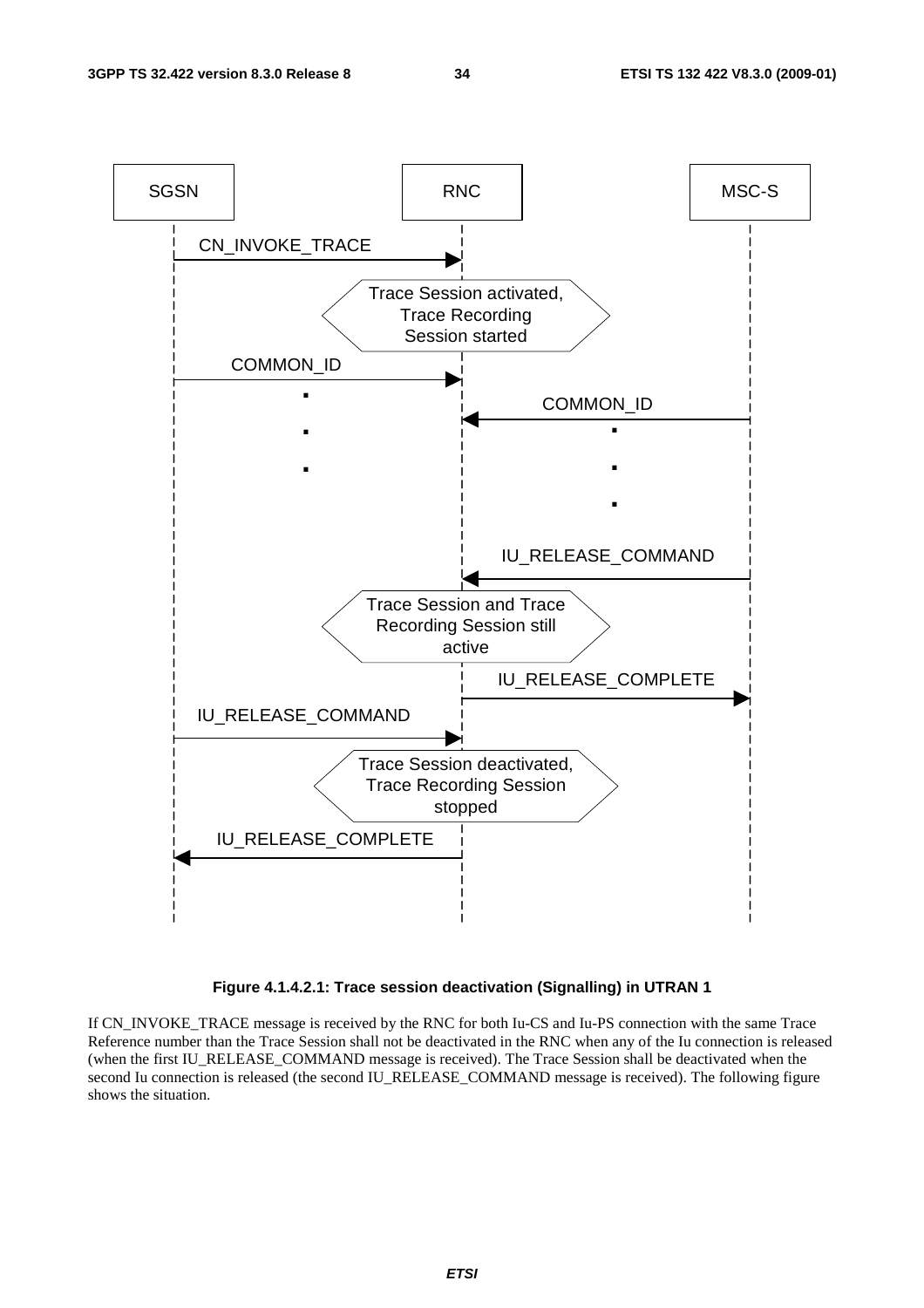

**Figure 4.1.4.2.2: Trace session deactivation (Signalling) in UTRAN 2**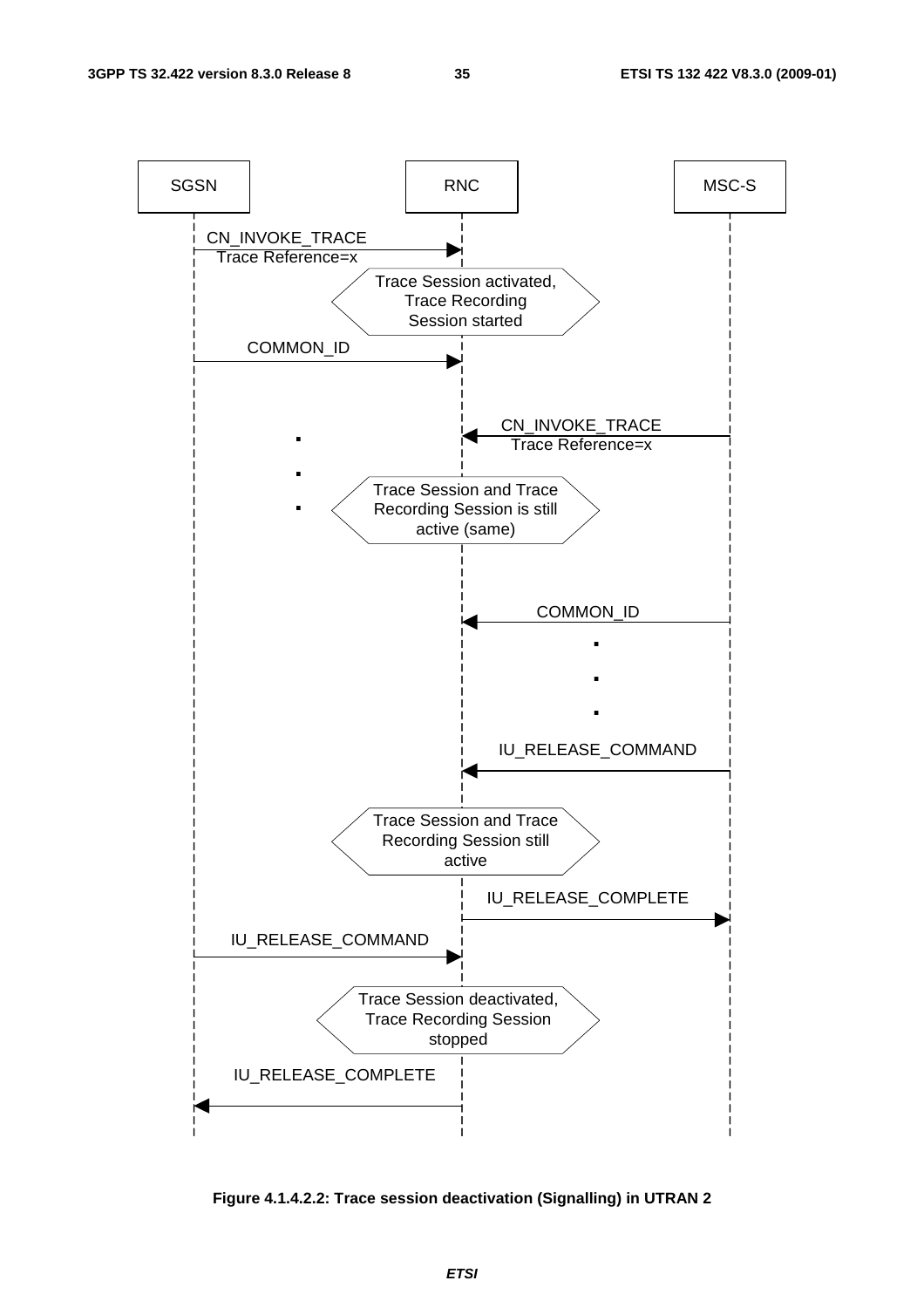#### **Interaction with Soft-handover**

The Trace Session should be deactivated in a Drift RNC when the DRNC receives the IUR\_DEACTIVATE\_TRACE message or the Iur connection is released.

When an RNC deactivates a Trace Session the Trace Recording Session shall also be stopped at the same time.

NOTE: In RNC the Trace Session and the Trace Recording Session always the same.

### 4.1.4.3 PS Domain deactivation mechanisms

When an HSS receives a Trace Session deactivation from the Management System it shall send a MAP\_DEACTIVATE\_TRACE\_MODE message to the SGSN.

When the SGSN receives a MAP\_DEACTIVATE\_TRACE\_MODE message it shall deactivate the Trace Session identified by the Trace reference received in the MAP\_DEACTIVATE\_TRACE\_MODE message.

If a Trace Recording Session is active at the time of receiving a deactivation message (in SGSN it is the MAP-DEACTIVATE\_TRACE\_MODE, in GGSN it is the GTP Update PDP Context Request or the Update MBMS Context Request, in BM-SC it is the Diameter Gmb STR message), the SGSN and/or the GGSN and/or the BM-SC may choose to continue the Trace Recording Session till it ends gracefully or may stop it immediately. In all cases, the SGSN/GGSN/BM-SC shall deactivate the requested Trace Session immediately at the end of the Trace Recording Session. When the SGSN deactivates the Trace Session, it shall delete all trace control and configuration parameters associated with the corresponding Trace Session.

If SGSN deactivates the Trace Session during the Trace Recording Session, the SGSN should deactivate the trace to the RNC by using the CN\_DEACTIVATE\_TRACE RANAP message and should deactivate the trace to the GGSN by sending the GTP Update PDP Context Request or the Update MBMS Context Request message with Trace Activity Control set to Trace Deactivation.

If the GGSN deactivates the Trace Session during the Trace Recording Session, the GGSN should deactivate the trace to the BM-SC (by sending a Diameter Gmb STR message).

#### 4.1.4.4 CS Domain deactivation mechanisms

When an HSS receives Trace Session deactivation from the Management System it shall send a MAP\_DEACTIVATE\_TRACE\_MODE message to the MSC Server.

When the MSC Server receives a MAP\_DEACTIVATE\_TRACE\_MODE message it shall deactivate the Trace Session identified by the Trace reference received in the MAP\_DEACTIVATE\_TRACE\_MODE message.

If a Trace Recording Session is active at the time of receiving a MAP\_DEACTIVATE\_TRACE\_MODE message from the HSS, the MSC Server may choose to continue the Trace Recording Session till it ends gracefully or may stop it immediately. In all cases, the MSC Server shall deactivate the requested Trace Session immediately at the end of the Trace Recording Session. When the MSC Server deactivates the Trace Session it shall delete all trace control and configuration parameters associated with the corresponding Trace Session. .

If MSC Server deactivates the Trace Session during a Trace Recording Session, it should deactivate the trace to the RNC by sending the CN\_DEACTIVATE\_TRACE RANAP message and should deactivate the trace to the MGW.

4.1.4.5 Void

## 4.1.4.6 Service Level Trace in IMS deactivation mechanisms

#### 4.1.4.6.1 General

When an IMS NE (i.e. S/I/P-CSCF, AS, HSS, MRF, MGCF, BGCF) receives Trace Session deactivation the Trace Session, as identified by the Trace Reference, shall be deactivated.

If a Trace Recording Session(s) within the Trace session is active at the time of receiving a Trace Session deactivation, the IMS NE may stop the trace recording session(s) immediately or it may choose to continue the Trace Recording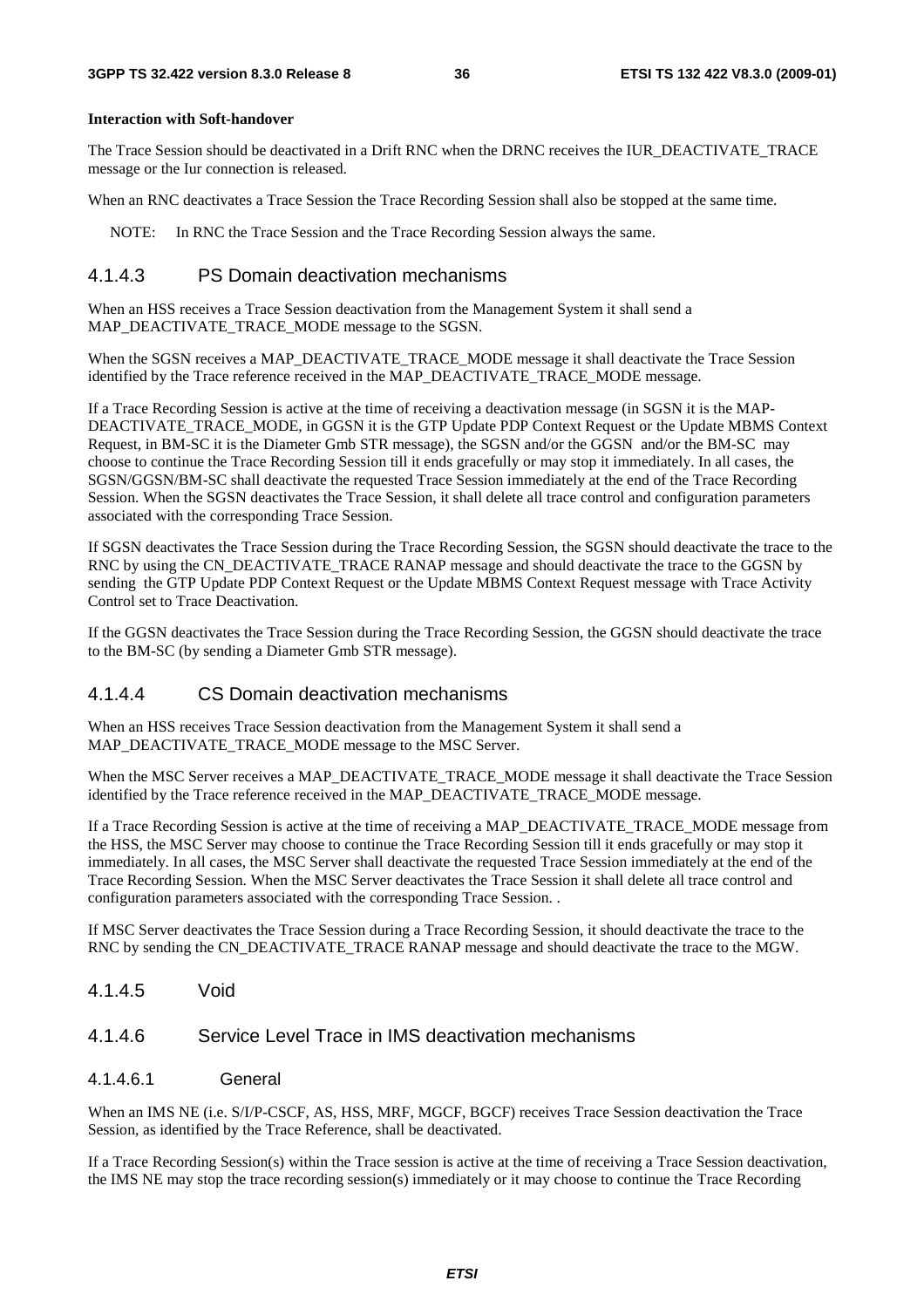Session(s) till the session(s) ends gracefully (e.g. the SIP session ends after a specific period of time, or upon completion of a SIP session and the reception of a SIP BYE).

In all cases, the IMS NE shall deactivate the requested Trace Session immediately at the end of the Trace Recording Session(s). When the IMS NE deactivates the Trace Session, it shall delete all associated trace control and configuration parameters associated with that Trace Session.

## 4.1.4.6.2 Trace session deactivation at an IMS NE

### 4.1.4.6.2.1 Trace session deactivation propagated by EM

Trace Session deactivation may be initiated from the Core Network EM only [EM (UE), and EM (HSS)]. The same EM that initiated Trace Session activation shall initiate a Trace Session deactivation in the same Network Element (NE).

When Trace Session deactivation is required for a registered home subscriber in the home IM CN SS, Trace Session deactivation shall go to the UE and the HSS. The HSS shall propagate the Trace Session deactivation to the S-CSCF, I-CSCF, and the AS. The S-CSCF and I-CSCF shall propagate the Trace Session deactivation to the P-CSCF. The Trace Session deactivation shall be propagated to the MRF, MGCF and BGCF via the S-CSCF.

When Trace deactivation is required for a registered home subscriber in a visited IM CN SS, Trace Session deactivation shall go to the UE and the HSS. The HSS shall propagate the Trace Session deactivation to the S-CSCF, I-CSCF and the AS.

Depending on whether the I-CSCF had previously propagated a Trace Session Activation to the P-CSCF serving the UE (see subclause 4.1.2.9.2) where Trace is to be initiated the I-CSCF may propagate the Trace Session deactivation to the P-CSCF.

#### 4.1.4.6.2.2 Trace session deactivation following a Triggering event

An Active Trace Session may be deactivated at an IMS NE following the detection of a Stop Triggering Event, e.g. Trace Session expiry time.

In the case where there is one or more active Trace Recording Sessions, the IMS NE shall deactivate the Trace Session immediately following the detection of a Stop Triggering Event associated for each of the Trace Recording Session(s), e.g. following the detection of SIP final response or a SIP Request Failure

When the IMS NE deactivates the Trace Session Stop Triggering Event, it shall delete all associated trace control and configuration parameters associated with that Trace Session.

#### 4.1.4.6.2.3 Trace session deactivation initiated directly by an EM

When required, an active Trace Session at an IMS NE may be deactivated directly by its EM. The Management based Trace Session deactivation mechanism (see clause 4.1.1) shall be used for this purpose.

#### 4.1.4.6.3 Trace session deactivation at the UE

The EM (UE) and the interactions between the EM (UE) and the UE shall be achieved using OMA Device Management [18].

Figure 4.1.4.6.3.1 illustrates the sending of Trace Session Deactivation from the Device Management Server (DMS) to a UE.

Editor's note: The exact OMA Device Management enabler is FFS.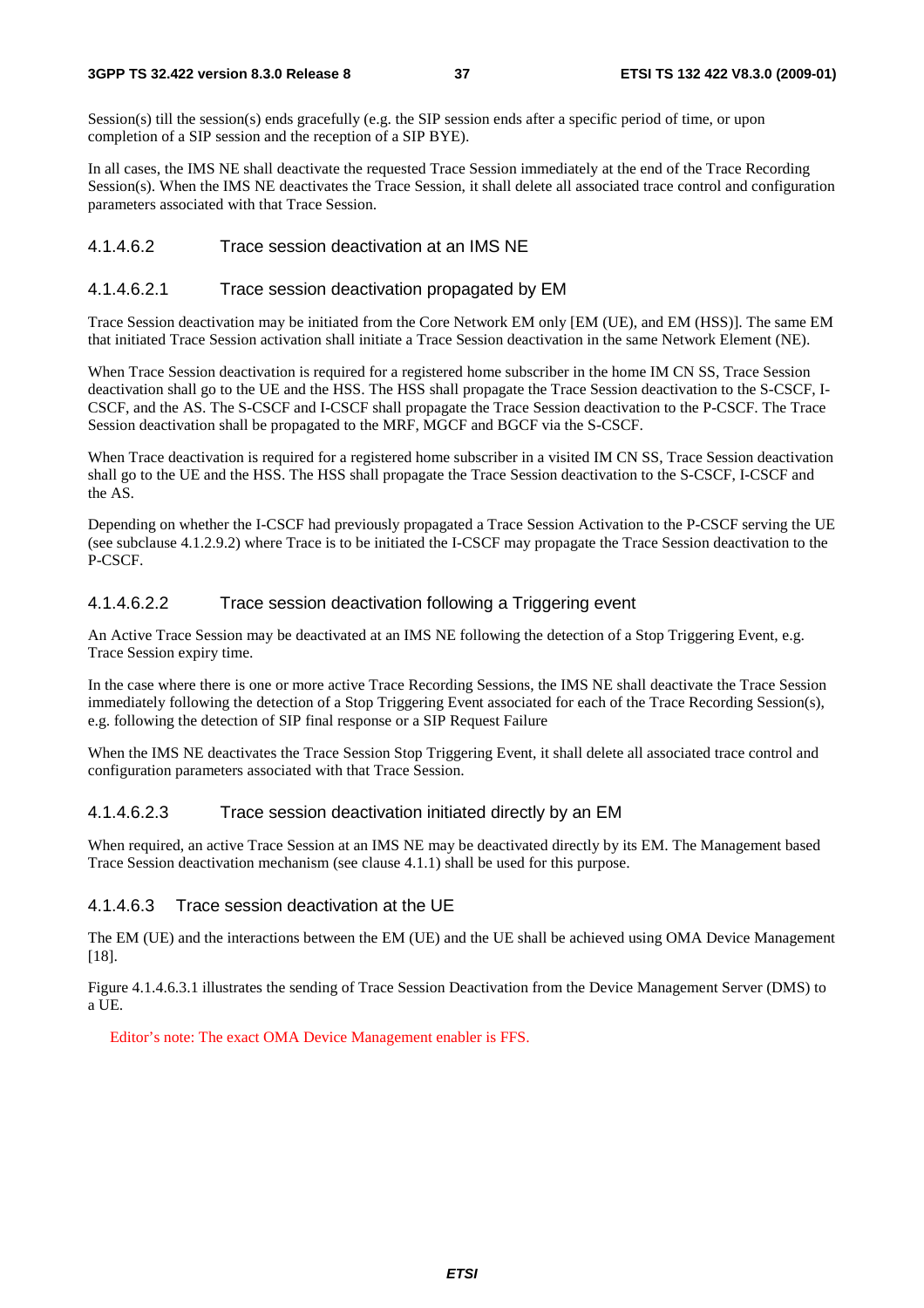

**Figure 4.1.4.6.3.1: Trace session deactivation at a UE** 

Trace Session deactivation shall be initiated from the Device Management Server (DMS). The same DMS that initiated Trace Session activation shall initiate a Trace Session deactivation in the same UE (Step 1).

When a UE receives Trace Session Deactivation as part of the received management operation from its DMS (Step 2) it may deactivate the Trace Session (Step 3).

If a Trace Recording Session(s) within the Trace session is active at the time of receiving a Trace Session deactivation, the UE may stop the trace recording session(s) immediately (see note), or it may choose to continue the Trace Recording Session(s) until the session(s) end gracefully (e.g. the SIP session ends after a specific period of time, or upon completion of a SIP session and the reception of a SIP BYE).

NOTE: When the Trace session is stopped the UE may deactivate or delete its management operation.

## 4.1.4.7 EPC deactivation mechanisms

When an HSS receives a Trace Session Deactivation from the Management System it shall send a Trace Session Deactivation message to the MME via the S6a interface.

When the MME receives the S6a Trace Session Deactivation message or the Trace Session is deactivated directly from the EM it shall deactivate the Trace Session identified by the Trace reference.

If a Trace Recording Session is active at the time of receiving a deactivation message, the MME and/or the SGW may choose to continue the Trace Recording Session till it ends gracefully or may stop it immediately. In all cases, the MME/SGW shall deactivate the requested Trace Session immediately at the end of the Trace Recording Session. When the MME deactivates the Trace Session, it shall delete all trace control and configuration parameters associated with the corresponding Trace Session.

If MME deactivates the Trace Session during the Trace Recording Session, the MME should deactivate the trace to the eNB by using the Trace Session Deactivation message via S1 interface and should deactivate the trace to the SGW by sending a Trace Session deactivation message via the S11 interface.

When MME sends the Trace Session Deactivation message either to SGW or to eNB, it shall include the Trace Reference to the message to identify the Trace Session that needs to be deactivated.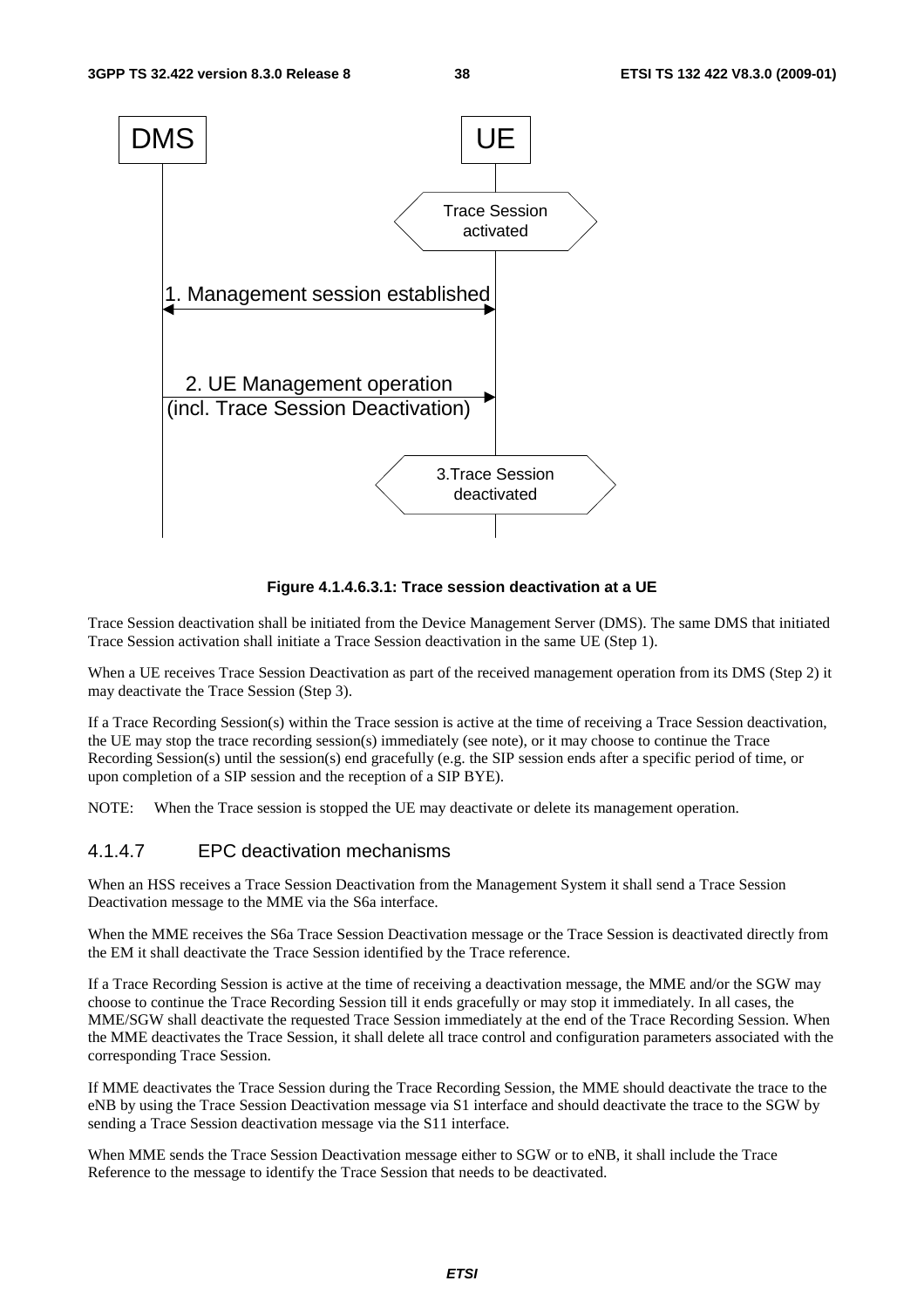# 4.1.4.8 E-UTRAN deactivation mechanisms

When eNB receives the S1-Trace Session Deactivation message it shall deactivate the Trace Session for the indicated Trace Reference.

If the S1 connection is released that is related to the traced subscriber or equipment, eNB shall also deactivate the Trace Session.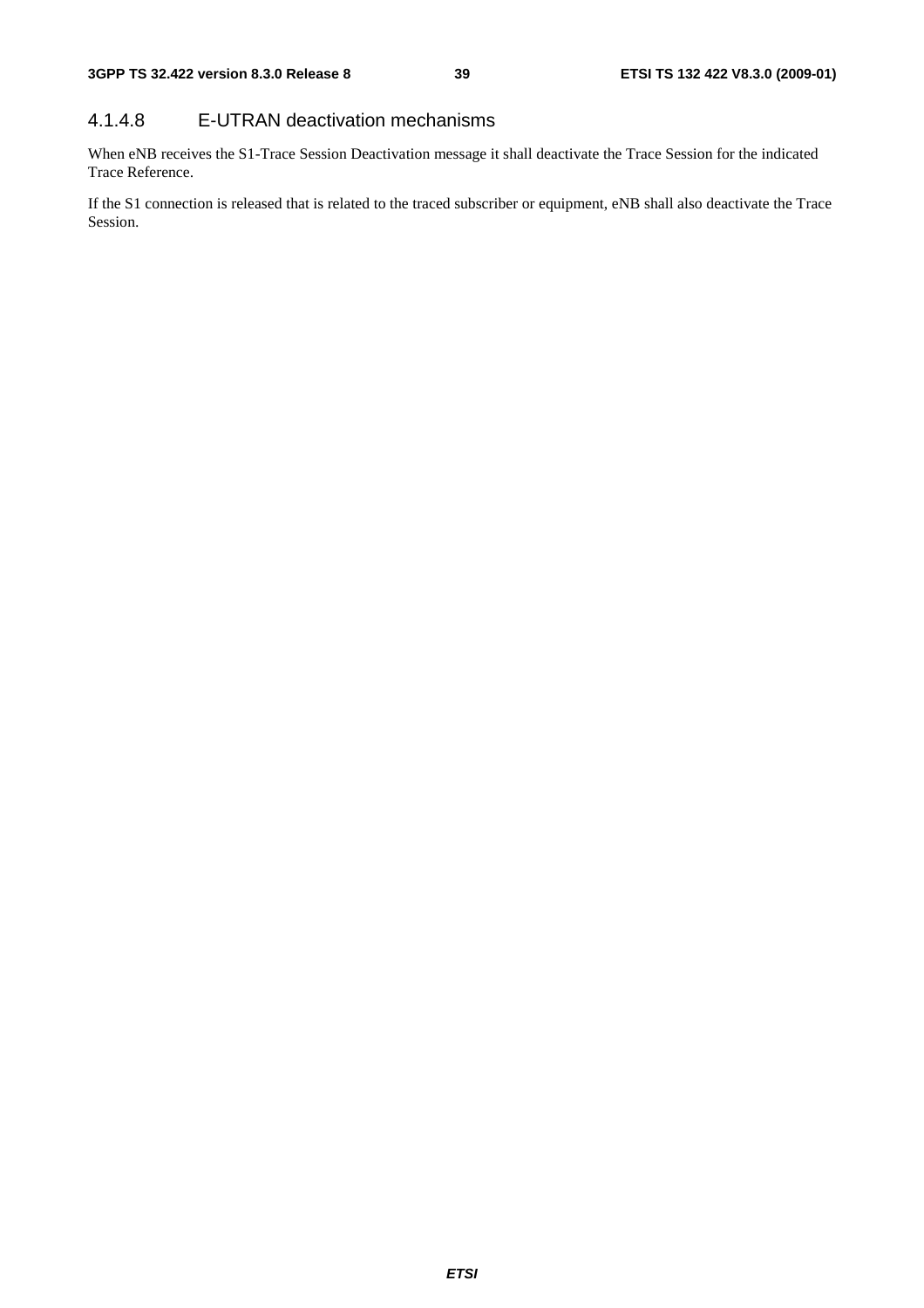# 4.2 Trace recording session Start / Stop triggering

# 4.2.1 General

#### Editor's Note: For further study.

The Trace Session activation contains the triggering events parameter. The actual start/stop triggering events corresponding to the values of the triggering events parameter are defined in triggering events tables in sub-clause 5.1 in the present document.

# 4.2.2 Starting a trace recording session - management based

## 4.2.2.1 UTRAN starting mechanisms

In an RNC, a Trace Recording Session should start after the reception of the CN\_INVOKE\_TRACE message from the CN and if some activities have been started on the interfaces that have been requested to be traced. The RNC shall record those signalling messages in the interfaces that are defined in the *list of interfaces* parameter. Trace depth defines whether entire signalling messages or just some IEs needs to be recorded.

The RNC may not start a Trace Recording Session if there are insufficient resources available for the recording.

When RNC starts a Trace Recording Session it shall assign a Trace Recording Session Reference for the Trace Recording Session.

### 4.2.2.2 PS Domain starting mechanisms

In a SGSN/GGSN/BM-SC, a Trace Recording Session should start after the reception of a Trace Session Activation from EM and if any of the defined *start triggering events* occur. During the Trace Recording Session, the SGSN/GGSN/BM-SC shall record those signalling messages in the interfaces that are defined in the *list of interfaces* parameter. The *Trace Depth* parameter defines whether entire signalling messages or just some IEs need to be recorded.

The IMSI and IMEISV shall be available in the SGSN, in the GGSN and in the BM-SC for at least those connections which shall be traced.

The SGSN/GGSN/BM-SC may not start a Trace Recording Session if there are insufficient resources available for the recording.

If the SGSN/GGSN/BM-SC receives the Trace Session Activation during an established session (e.g. during an active PDP context or an active MBMS context), it *may* start the Trace Recording Session immediately. However, if any of the start triggering events occur in the SGSN/GGSN/BM-SC after receiving the Trace Session Activation, it shall start the Trace Recording Session.

When a Trace Recording Session is started, the SGSN/GGSN/BM-SC shall assign a Trace Recording Session Reference for the Trace Recording Session.

### 4.2.2.3 CS Domain starting mechanisms

In a MSC Server, a Trace Recording Session shall start after the reception of a Trace Session Activation from EM and if any of the defined *start triggering events* occur. During the Trace Recording Session, the MSC Server shall record those signalling messages in the interfaces that are defined in the *list of interfaces* parameter. The *Trace Depth* parameter defines whether entire signalling messages or just some IEs needs to be recorded.

The IMSI and the IMEISV shall be available in the MSC Server for at least those connections which shall be traced.

The MSC Server may not start a Trace Recording Session if there are insufficient resources available for the recording.

If the MSC Server receives the Trace Session Activation during an established call, it *may* start the Trace Recording Session immediately. However, if any of the start triggering events occurs in MSC Server after receiving the Trace Session Activation, it shall start the Trace Recording Session.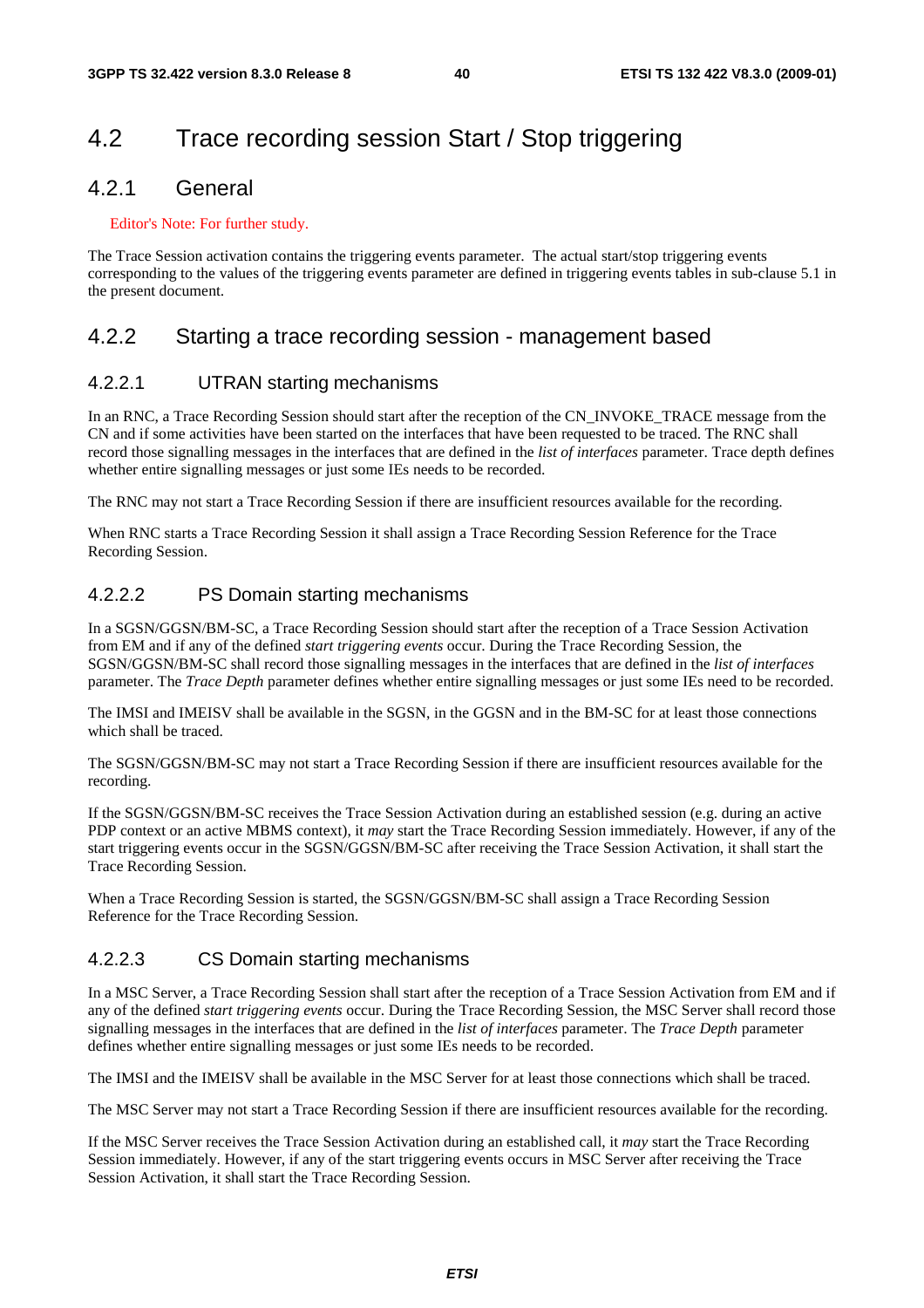When a Trace Recording Session is started, the MSC Server shall assign a Trace Recording Session Reference for the Trace Recording Session.

# 4.2.2.4 IP Multimedia Subsystem starting mechanisms

Editor's Note: For further study.

### 4.2.2.5 E-UTRAN starting mechanism

In E-UTRAN for Cell Traffic Trace the eNodeB shall start a Trace Recording Session whenever a call or session is started in the monitored cell(s). When the eNodeB starts a Trace Recording Session it shall allocate a Trace Recording Session Reference for the given call or session. The eNodeB shall send the allocated Trace Recording Session Reference, and the Trace Reference and the Trace Collection Entity address to the MME via the S1 connection.

Editor's note; the name of the S1 signalling message is FFS.

When MME receives this new S1 signalling message containing the Trace Recording Session Reference and Trace Reference, the MME shall look up the IMSI and IMEI(SV) of the given call from its database and shall send the IMSI, IMEI(SV) numbers together with the Trace Recording Session Reference and Trace Reference to the Trace Collection Entity.

The figure 4.2.2.5.1 illustrates the procedure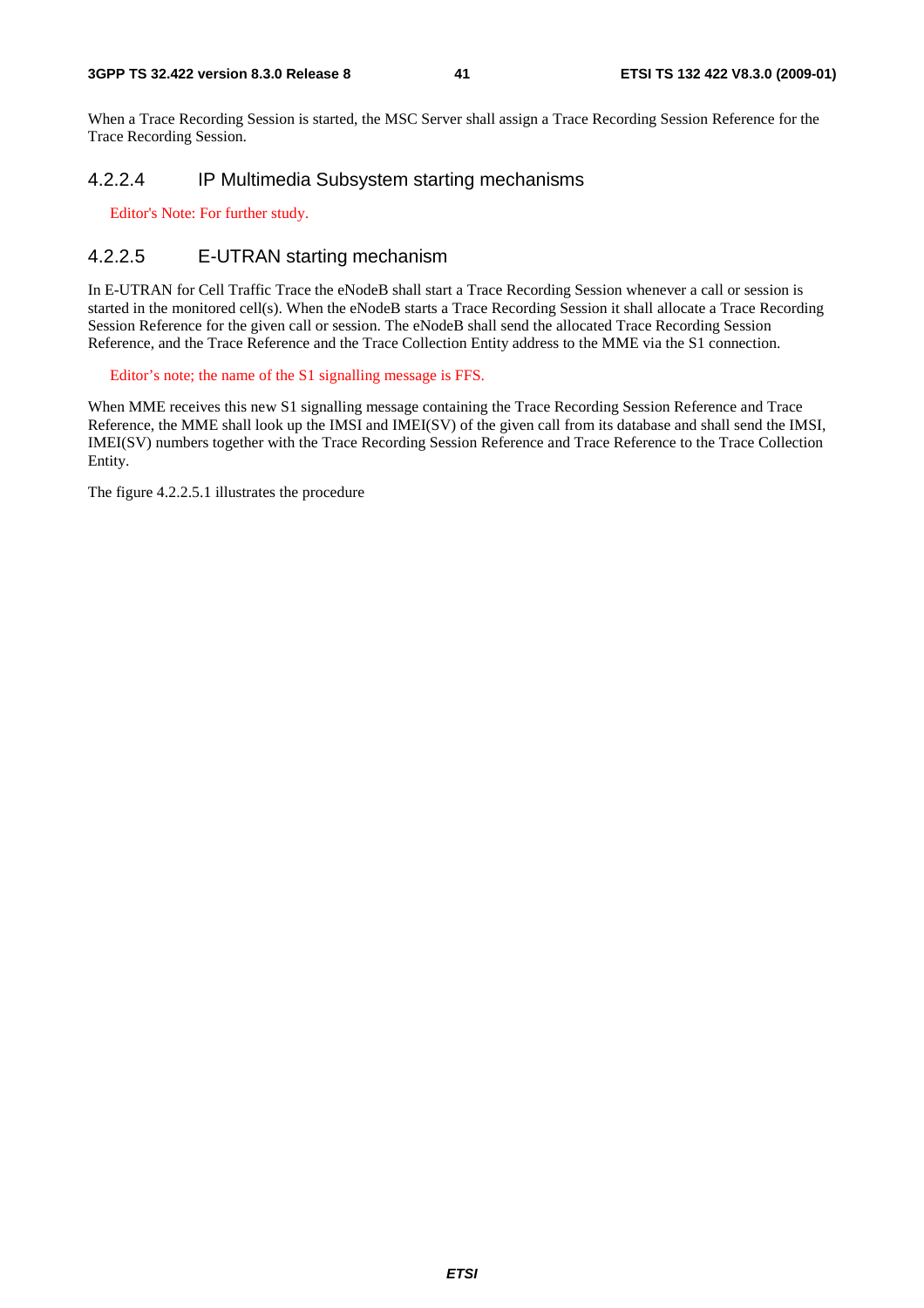

**Figure 4.2.2.5.1** 

*ETSI*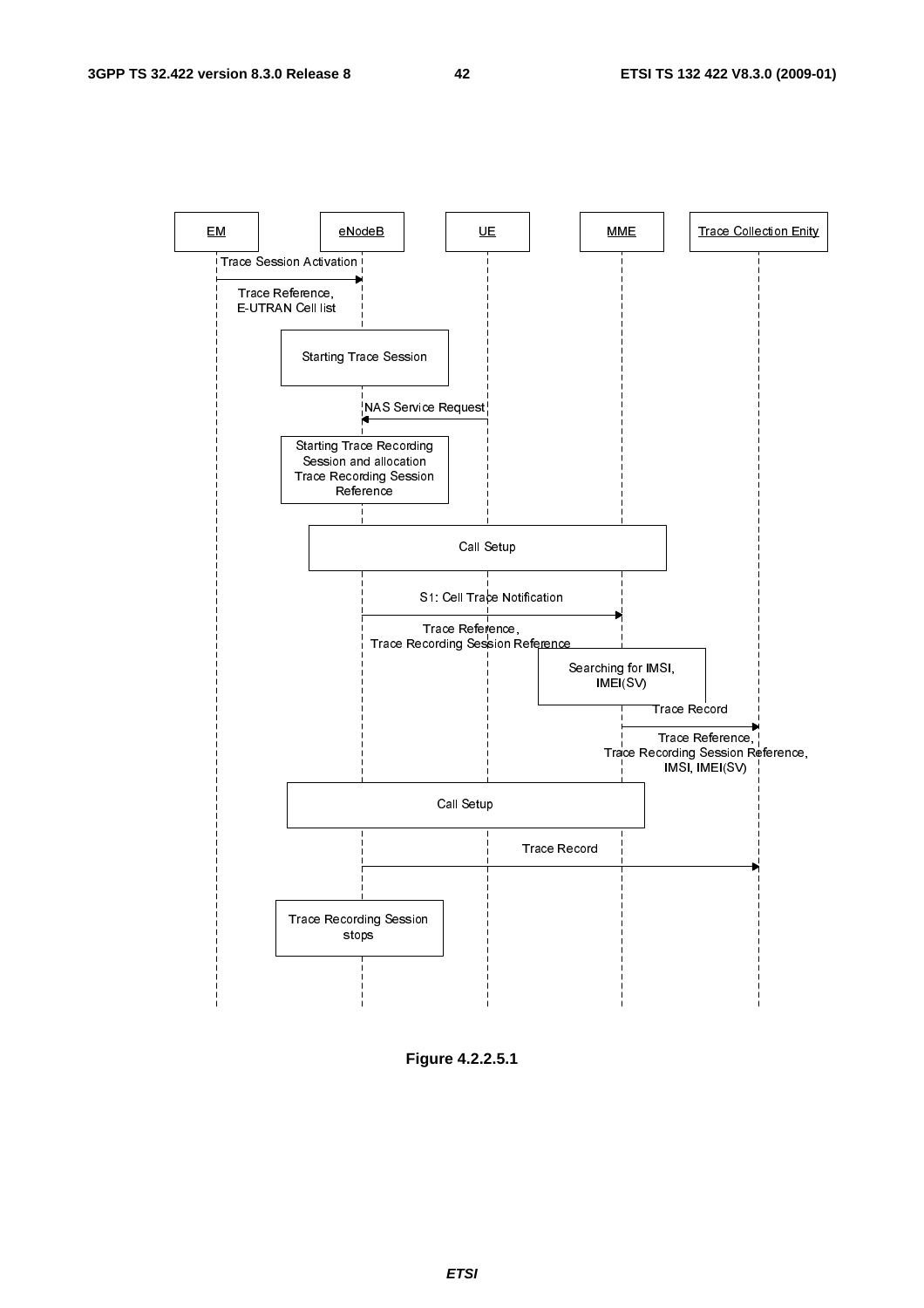# 4.2.2.6 EPC Domain starting mechanisms

In a MME or a SGW, a Trace Recording Session should start after the reception of a Trace Session Activation from EM and if any of the defined *start triggering events* occur. During the Trace Recording Session, the MME or the SGW shall record those signalling messages in the interfaces that are defined in the *list of interfaces* parameter. The *Trace Depth* parameter defines whether entire signalling messages or just some IEs need to be recorded.

The IMSI and IMEISV shall be available in the MME and in the SGW for at least those connections which shall be traced.

The MME or the SGW may not start a Trace Recording Session if there are insufficient resources available for the recording.

If the MME or the SGW receives the Trace Session Activation during an established session (e.g. during an active PDP context), it may start the Trace Recording Session immediately. However, if any of the start triggering events occur in the MME or the SGW after receiving the Trace Session Activation, it shall start the Trace Recording Session.

When a Trace Recording Session is started, the MME or the SGW shall assign a Trace Recording Session Reference for the Trace Recording Session.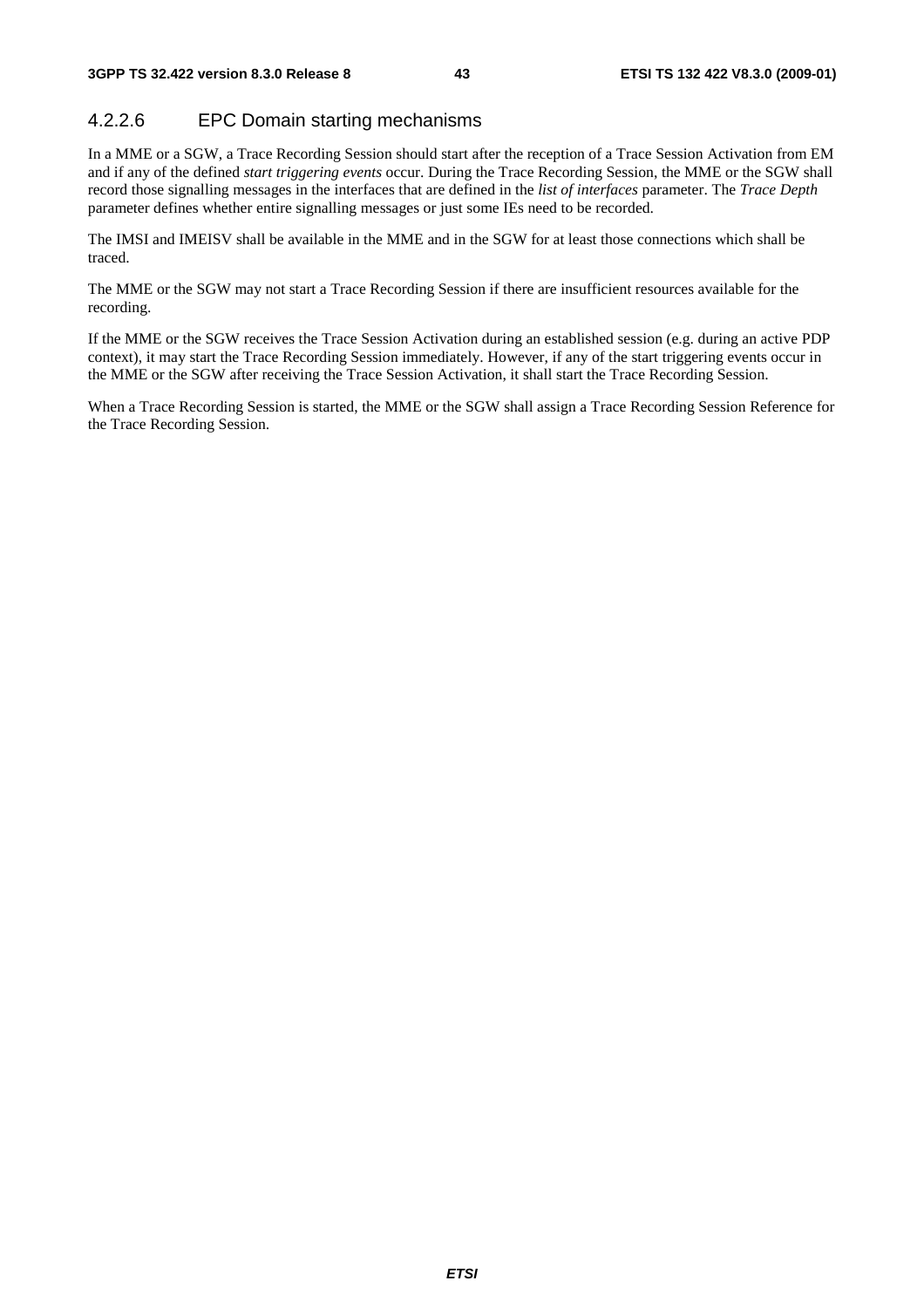# 4.2.3 Starting a trace recording session - signalling based

## 4.2.3.1 UTRAN starting mechanisms

In an RNC the Trace Recording Session will always be the same as the Trace Session as no triggering events are defined in UTRAN. Therefore a Trace Recording Session should be started in an SRNC when the SRNC receives the CN\_INVOKE\_TRACE message from the Core Network and if some activities have been started on the interfaces that have been requested to be traced. If the SRNC receives a second CN\_INVOKE\_TRACE message from the CN with the same Trace Reference that have been received in the first CN\_INVOKE\_TRACE message, a new Trace Recording Session should not be started as it is already started.

The CN\_INVOKE\_TRACE message that is received from the Core Network (MSC Server or SGSN) contains the following information:

- Trace Reference
- UE identity (IMSI or IMEI(SV)
- Trace Recording Session Reference
- Trace Depth for RNC
- List of interfaces for RNC

If the SRNC does not have enough resources it may not start a Trace Recording Session.

The Trace Recording Session Reference shall be the same as received in the CN\_INVOKE\_TRACE message.

In a DRNC the Trace Recording Session should be started when the DRNC receives the IUR\_INVOKE\_TRACE message. If the DRNC does not have enough resources it may not start a Trace Recording Session.

The Trace Session is activated to the RNC by sending a CN\_INVOKE\_TRACE message from the CN (MSC Server or SGSN). When RNC receives the CN\_INVOKE\_TRACE message it should immediately start a Trace Session and a Trace Recording Session according to the trace control and configuration parameters received in the CN\_INVOKE\_TRACE message.

If there are not enough resources in RNC to start a Trace Recording Session, the RNC may reject to start a Trace Recording Session. However the RNC shall start the Trace Session.

In the case RNC receives multiple CN INVOKE TRACE messages for the same subscriber or equipment (e.g. simultaneous CS/PS connections):

- If the Trace Reference is equal to an existing one, a new trace session and trace recording session shall not be started;
- If the Trace Reference is not equal to an existing one, a new trace session and trace recording session may be started.

The following figure shows an example for a CS call how the Trace Session is activated to RNC. In the example it is assumed that there is no PS connection at all during the CS call.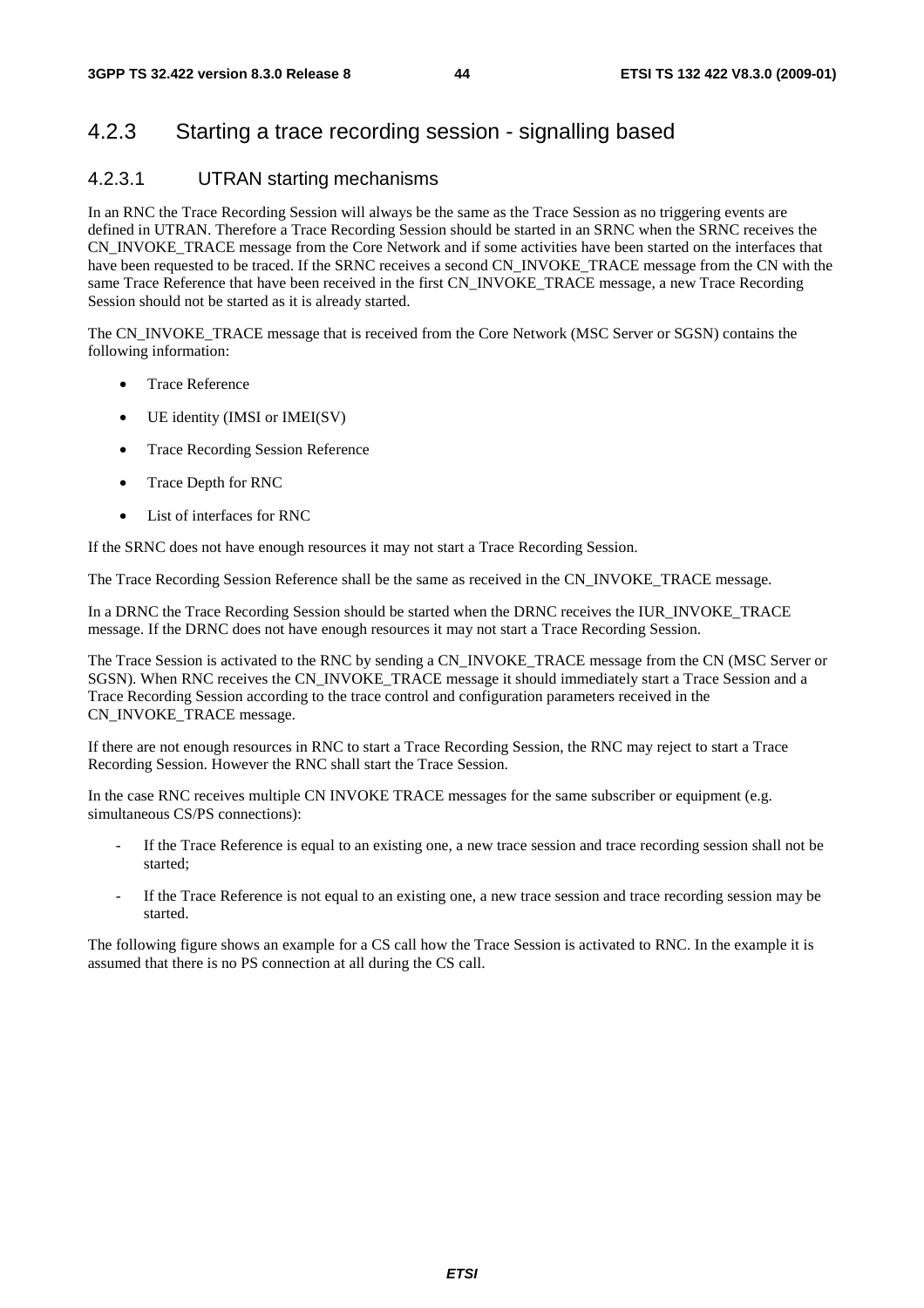

**Figure 4.2.3.1.1: Starting a Trace Recording Session (Signalling) in UTRAN** 

#### Interaction with soft-handovers

If the subscriber or equipment, which is traced, makes a soft handover the SRNC should propagate the trace control and configuration parameters further to the DRNC by using the IUR\_INVOKE\_TRACE message. When the DRNC receives the IUR\_INVOKE\_TRACE message it should immediately start a Trace Session and a Trace Recording Session according to the trace control and configuration parameters received in the IUR\_INVOKE\_TRACE message.

If there are insufficient resources in the DRNC, the DRNC may not start a Trace Recording Session.

The Trace Recording Session Reference sent by the SRNC to the DRNC shall be the same what SRNC has received in the CN\_INVOKE\_TRACE message from the CN.

#### Interaction with Relocation

If the tracing shall continue also after the relocation has been performed, the CN Invoke Trace procedure shall be reinitiated from the CN towards the future SRNC after the Relocation Resource Allocation procedure has been executed successfully.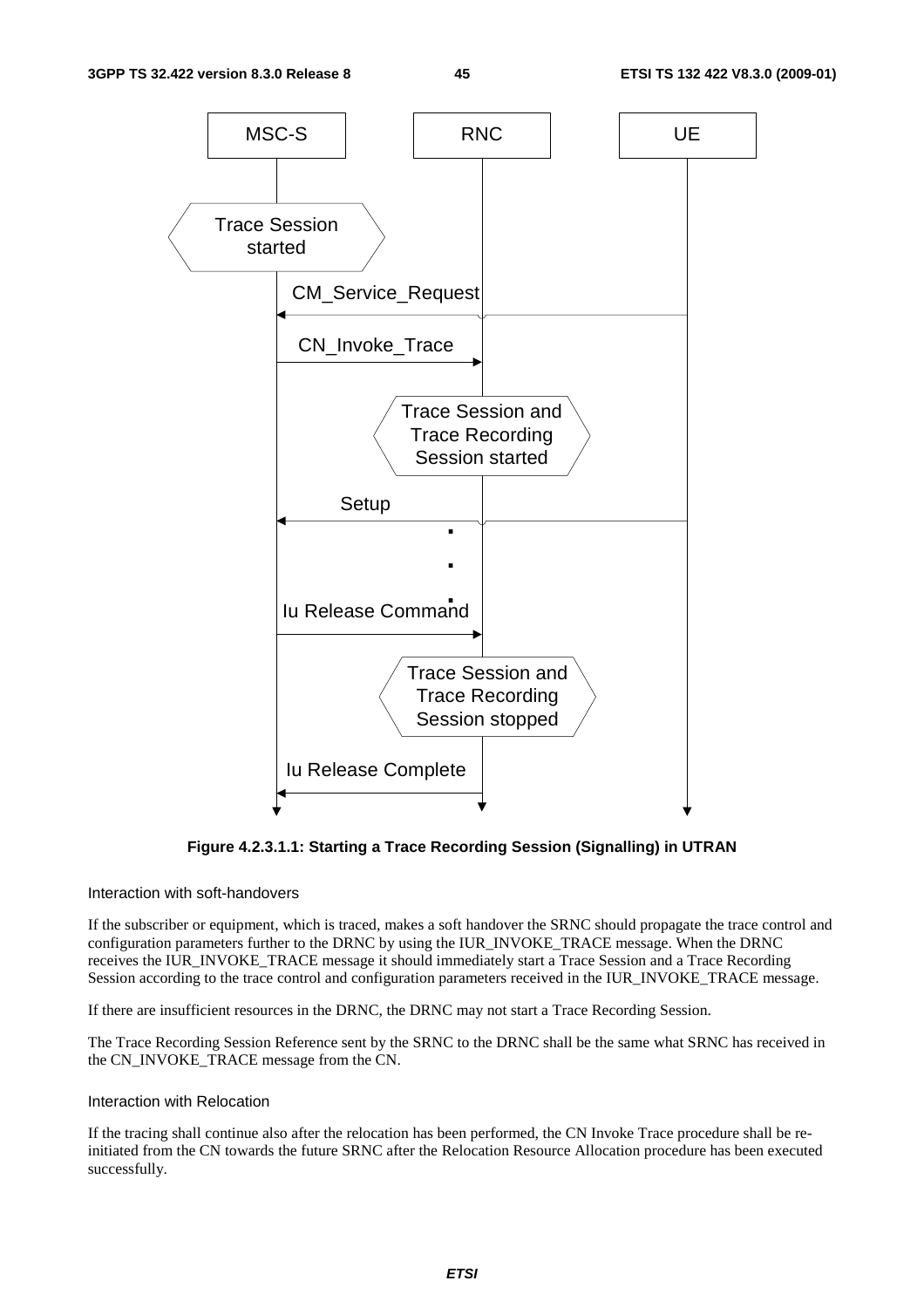# 4.2.3.2 PS Domain starting mechanisms

In SGSN/GGSN/BM-SC a Trace Recording Session should start after the reception of a Trace Session Activation message (in SGSN it is the MAP-ACTIVATE\_TRACE\_MODE, in GGSN it is the GTP-Create PDP Context request or Update PDP Context request, in BM-SC it is the Diameter Gmb AAR message) and if any of the defined *start triggering events* occur. During the Trace Recording Session, the SGSN/GGSN/BM-SC shall record the signalling messages in the interfaces that are defined in the *list of interfaces* parameter. The *Trace Depth* parameter defines whether entire signalling messages or just some IEs need to be recorded.

The SGSN/GGSN/BM-SC may not start a Trace Recording Session if there are insufficient resources available for the recording.

In case of an established session, the SGSN may start the Trace Recording Session immediately after the reception of the Trace Session Activation message. However, if any of the start triggering events occurs in SGSN after receiving the Trace Session activation message, it shall start the Trace Recording.

When a Trace Recording Session is started in SGSN, it shall assign a Trace Recording Session Reference for the Trace Recording Session. When the SGSN propagates the Trace control and configuration parameters to GGSN or to UTRAN (I.e. activates a Trace Session in GGSN/UTRAN), it shall include the assigned Trace Recording Session Reference in the Trace Session Activation message. When an SGSN starts a Trace Recording Session and the list of NE types parameter requires GGSN tracing, it shall send the GTP- Update PDP Context Request or Create PDP Context Request message for activating the Trace Session to GGSN. When a GGSN starts a Trace Recording Session and the list of NE types parameter requires BM-SC tracing, it shall send a Diameter Gmb AAR message to the BM-SC in order to activate a Trace Session in the BM-SC. Also, when an SGSN starts a Trace Recording Session and the list of NE types parameter requires RNC tracing, it shall send the CN\_INVOKE\_TRACE message to the RNC in order to activate a Trace Session in RNC. In both cases the Trace Session and the Trace Recording Session in the receiving NE should start at the same time.

In case of SRNS relocation the SGSN shall send the CN\_INVOKE\_TRACE message to the new SRNC after the successful Relocation Resource Allocation procedure.

SGSN has to find the identity of the mobile before it activates a Trace Session towards other NE. The IMEI(SV) can be got from the Mobile by using the Identification procedure on the Iu interface.

When the SGSN sends the Trace Session activation (CN\_INVOKE\_TRACE) message to RNC it shall include the following parameters to the message:

- IMSI or IMEI (SV) (M).
- Trace reference (M).
- Trace Recording Session Reference (M).
- Trace Depth (M).
- List of interfaces (O).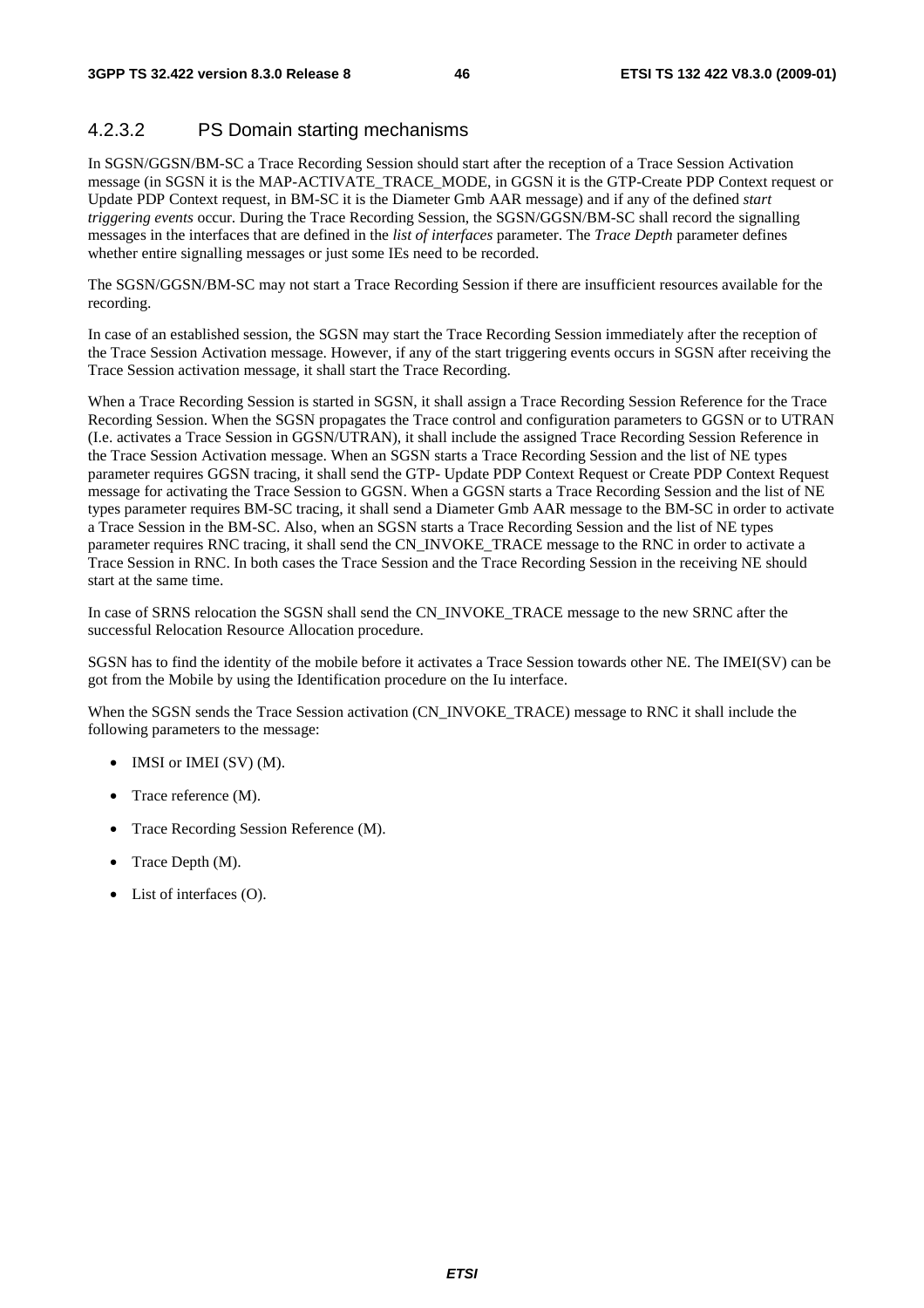# 4.2.3.3 CS Domain starting mechanisms

In MSC Server/MGW a Trace Recording Session should start after the reception of a Trace Session Activation message (MAP-ACTIVATE TRACE MODE in MSC Server and ADD/MOD command with Trace package in MGW) and if any of the defined *start triggering events* occur. During the Trace Recording Session the MSC Server/MGW shall record the signalling messages in the interfaces that are defined in the *list of interfaces* parameter. The *Trace Depth* parameter defines whether entire signalling messages or just some IEs need to be recorded.

The MSC Server may not start a Trace Recording Session if there are insufficient resources available for the recording.

In case of an established call, the MSC Server may start the Trace Recording Session immediately after the reception of the MAP-ACTIVATE\_TRACE\_MODE message. However, if any of the start triggering events occur in the MSC Server after receiving the Trace Session activation message, it shall start the Trace Recording Session.

When a Trace Recording Session is started in MSC Server, it shall assign a Trace Recording Session Reference for the Trace Recording Session. When the MSC Server propagates the Trace control and configuration parameters to MGW or to UTRAN (I.e. activates a Trace Session in MGW/UTRAN) it shall include the assigned Trace Recording Session Reference in the Trace Session Activation message.

When an MSC Server starts a Trace Recording Session and the list of NE types parameter requires MGW tracing, it shall send the ADD/MOD command with trace package to MGW in order to activate the trace in MGW. Also, when an MSC Server starts a Trace Recording Session and the list of NE types parameter requires RNC tracing, it shall send the CN\_INVOKE\_TRACE message to the RNC. In both cases the Trace Session and the Trace Recording Session in the receiving NE should start at the same time.

MSC Server has to find the identity of the mobile before it activates a Trace Session towards other NE. The IMEI(SV) can be got from the Mobile by using the Identification procedure on the Iu interface.

In case of SRNS relocation the MSC Server shall send the CN\_INVOKE\_TRACE message to the new SRNC after the successful Relocation Resource Allocation procedure. The following figure shows an example how the Trace Session is activated with CN\_INVOKE\_TRACE message in case of relocation.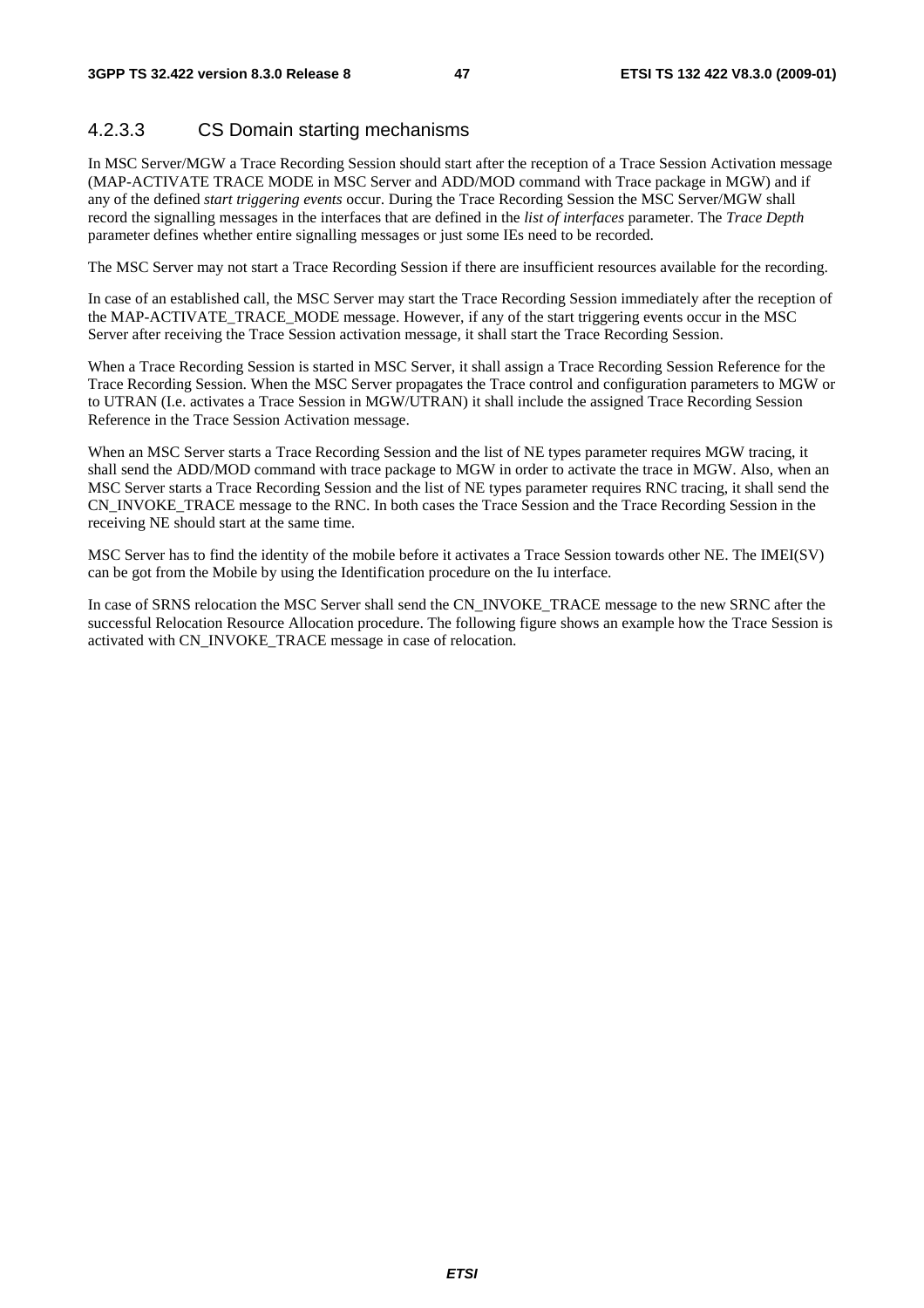

**Figure 4.2.3.3.1: Starting a Trace Recording Session (Signalling) in CS Domain** 

When the new SRNC receives the CN\_INVOKE\_TRACE message it should start immediately a Trace Session and a Trace Recording session according to the trace control and configuration parameters received in the CN\_INVOKE\_TRACE message. The Trace Session shall automatically be deactivated in the old RNC when the Iu connection is released.

When the MSC Server sends the Trace Session activation (CN\_INVOKE\_TRACE) message to RNC it shall include the following parameters to the message:

- IMSI or IMEI (SV) (M).
- Trace reference (M).
- Trace Recording Session Reference (M).
- Trace Depth (M).
- List of interfaces to trace (O).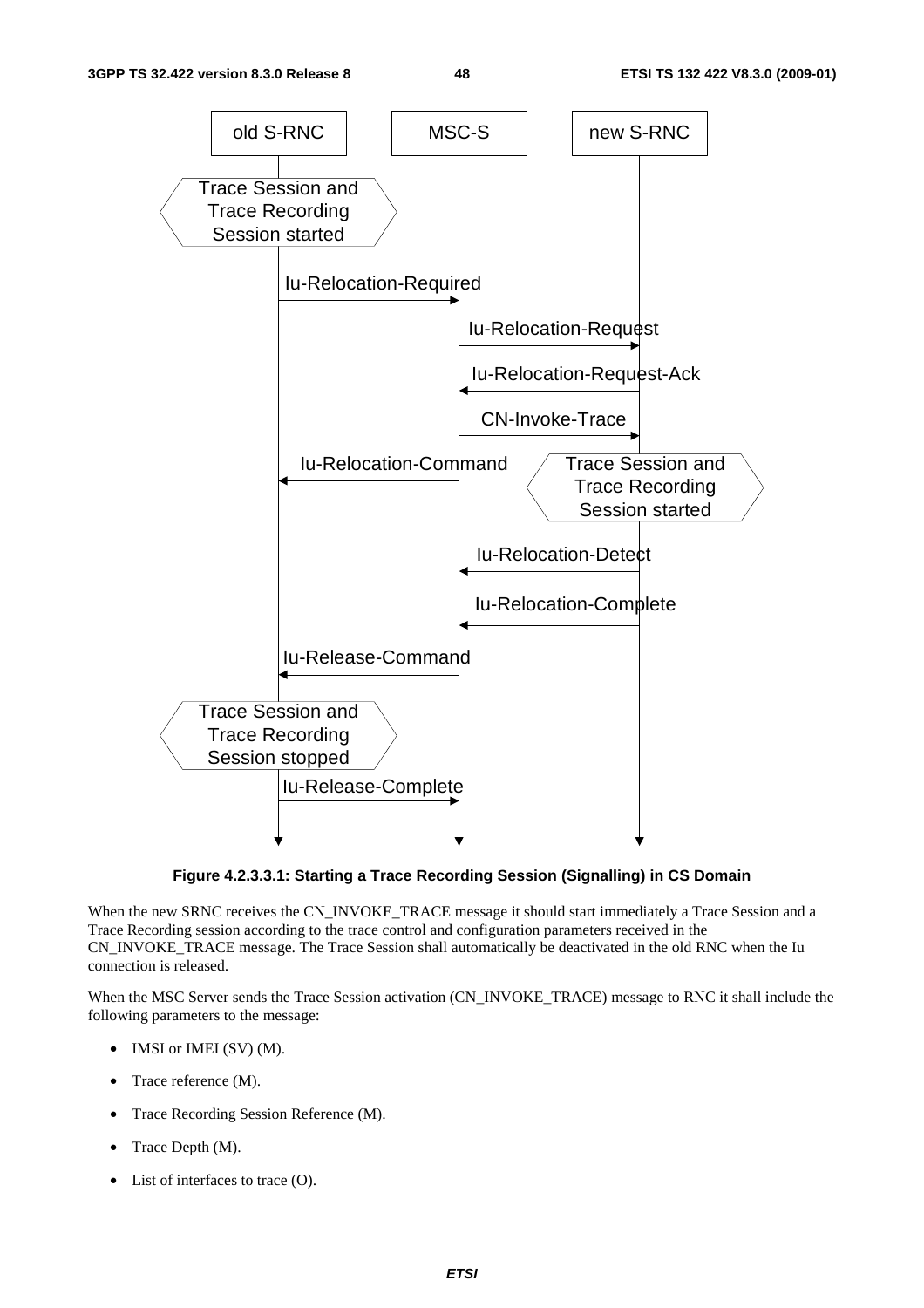#### 4.2.3.4 Void

#### 4.2.3.5 Service level tracing for IMS starting mechanism

#### 4.2.3.5.1 General

A trace recording session should start when there is an active trace session and when an appropriate start triggering event occurs. Figure 4.2.3.5.1.1 illustrates the initiation of a trace recording session at the UE, P-CSCF and S-CSCF within an originating network when any of the defined triggering events as defined in Trace Session Activation occur. When a triggering event occurs in the UE (Step 1) it includes in the outgoing SIP (service) signalling message a service level tracing Start Triggering Event (Step 2) and starts a trace recording session (Step 3). When the P-CSCF receives the SIP (service) signalling message containing the Start Triggering Event it authenticates the received Start Triggering Event (step 4) and starts its trace recording session (Step 5). The P-CSCF forwards the SIP (service) signalling message containing the Start Triggering Event to the S-CSCF (Step 7) and starts its trace recording session (Step 8).



## **Figure 4.2.3.5.1.1a: Starting a Trace Recording Session within originating network**

Figure 4.2.3.5.1.2 illustrates the initiation of a trace recording session at the AS, I-CSCF, HSS, S-CSCF, P-CSCF and UE within the terminating network when any of the defined triggering events as defined in Trace Session Activation occur.

NOTE: All origination, termination and S-CSCF to CSCF procedures as described in 3GPP TS 23.228 [15] apply.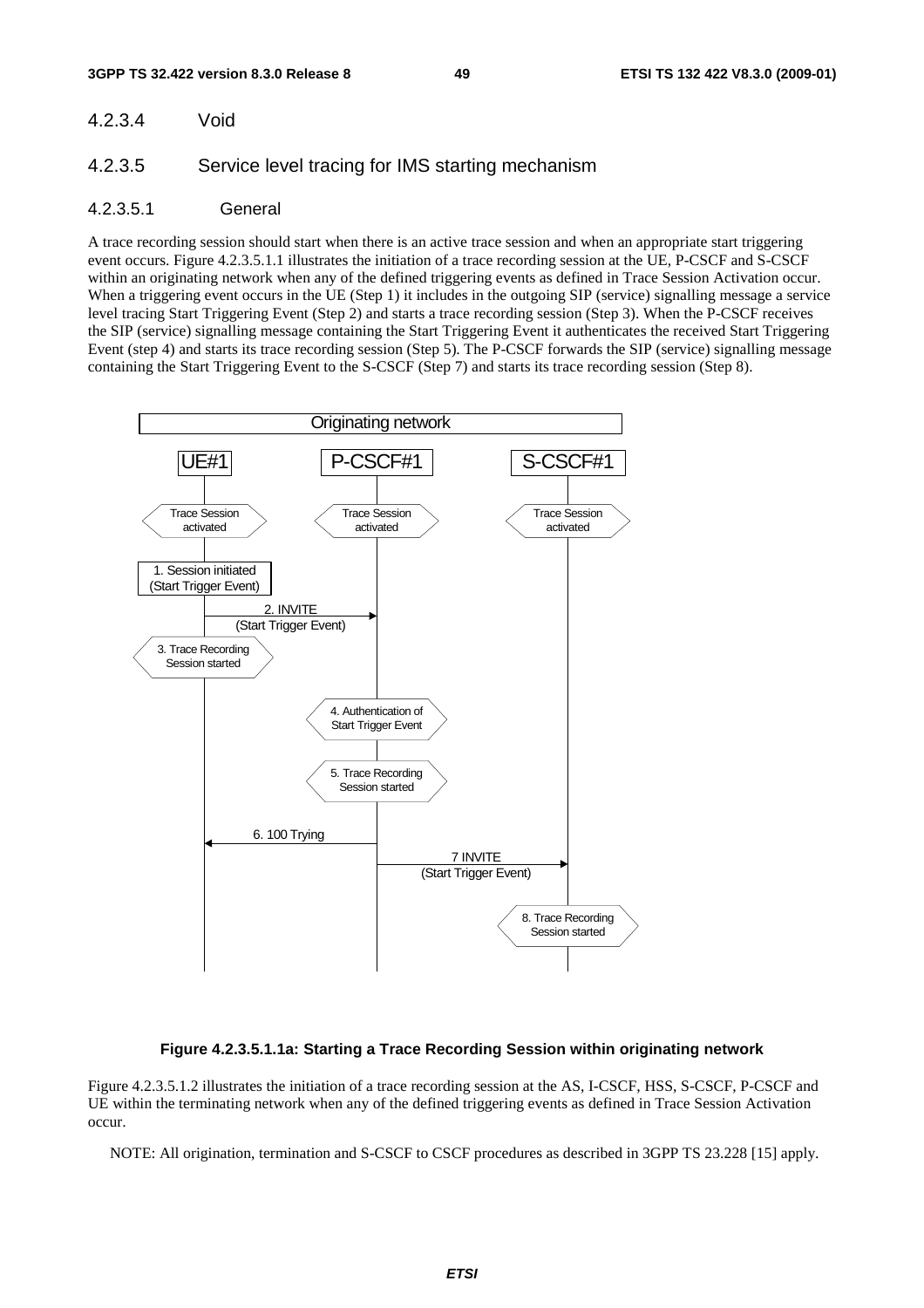

**Figure 4.2.3.5.1.1b: Starting a Trace Recording Session within terminating network**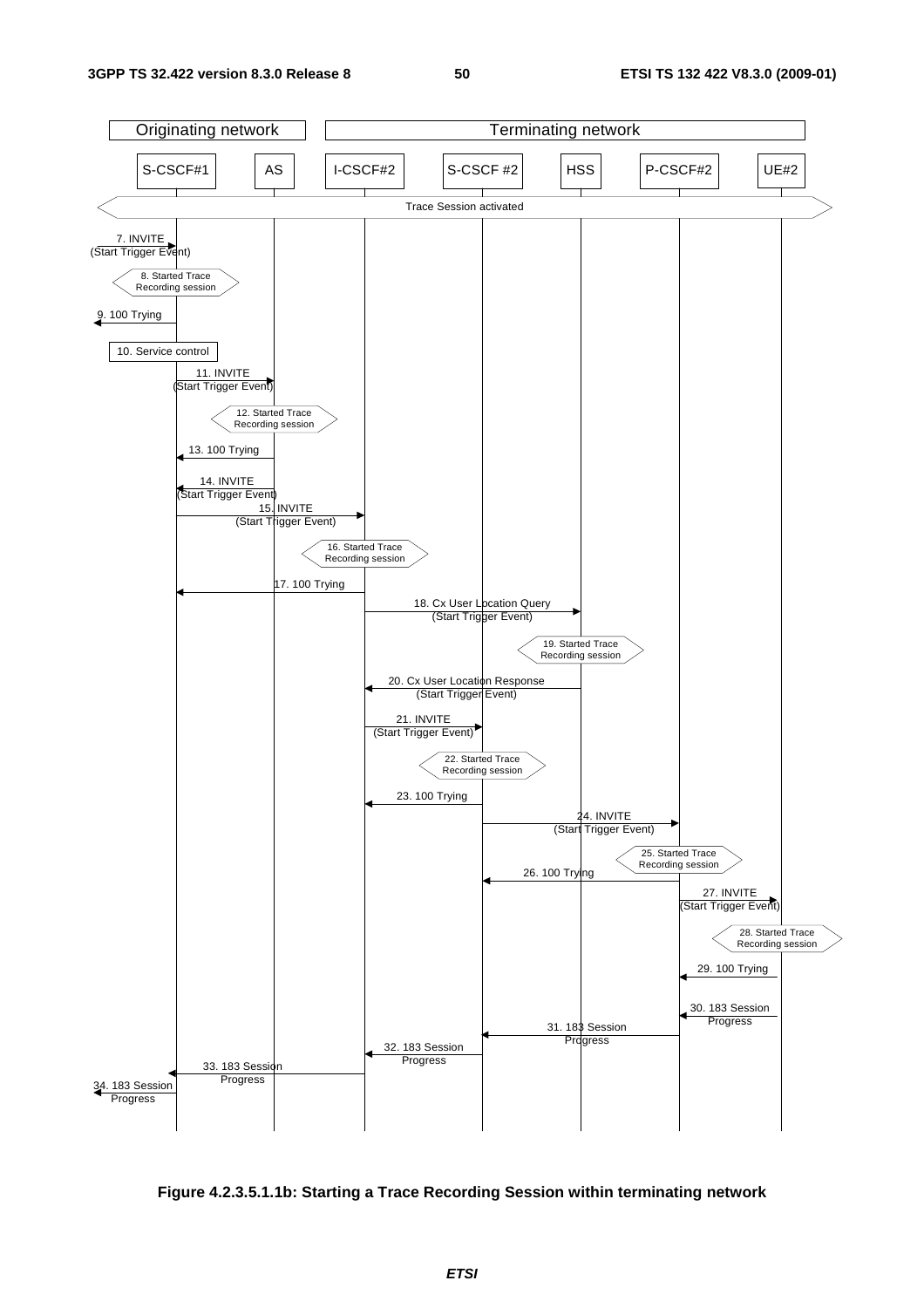When S-CSCF#1 receives the SIP (service) signalling message containing the Service Level Tracing Start Trigger Event (step 7) it shall start a trace recording session (Step 8). Based on the service control information (step 10) S-CSCF#1 forwards the SIP (service) signalling message containing the Start Trigger Event to the Application Server (Step 11).

On reception of the SIP INVITE the Application Server adds, removes, or modifies the header contents contained in the SIP INVITE (see 3GPP TS 23.218) and proxies the SIP INVITE together with the Start Trigger Event back to S-CSCF#1 (Step 14). The Application Server also starts a trace recording session (Step 12).

S-CSCF#1 forwards the SIP INVITE containing the service level tracing Start Trigger Event request to I-CSCF#2 (Step 15). At this point the I-CSCF starts a trace recording session Step 16).

I-CSCF#2 initiates a query to the HSS for the current location of the terminating user (UE#2) and includes in the Cx-User Location procedure the service level tracing Start Trigger Event (Step 20).

When the HSS receives the query for the current location and an associated Start Trigger Event it shall start a trace recording session (Step 19) and returns to the I-CSCF#2 the address of the current S-CSCF (S-CSCF#2) for the terminating user and the service level tracing Start Trigger Event (20).

I-CSCF#2 forwards the SIP INVITE containing the Start Trigger Event to the S-CSCF (S-CSCF#2) that will handle the session termination. When the S-CSCF receives the SIP INVITE containing the Start Trigger Event it starts a trace recording session (Step 21).

The S-CSCF forwards the SIP INVITE containing the Start Trigger Event to the P-CSCF (P-CSCF#2). When the P-CSCF receives the SIP INVITE containing the Start Trigger Event it starts a trace recording session (Steps 24 and 25).

The P-CSCF forwards the SIP INVITE containing the Start Trigger Event to the terminating UE (UE#2). When the terminating UE receives the SIP INVITE containing the Start Trigger Event it starts a trace recording session (Step 28).

The continuation of the termination procedures is as defined in 3GPP TS 23.228 [15].

#### 4.2.3.5.2 Starting mechanism at the UE

For a UE that has an active trace session (see subclause 4.1.2.9.4) one or more trace recording session(s) (e.g. to allow the tracing for several different simultaneous services) shall be started when any of the defined triggering events occur at the UE, and when the condition(s) as defined by the trace control and configuration parameters within the received management operation occur.

#### Editor's note: The exact OMA Device Management enabler is FFS.

A Trace recording session(s) may be initiated at an originating UE when:

1) The UE detects the initiation of the specified service to be traced. The service may be initiated either by the end user or by an application.

The triggering events at a terminating UE include:

- 1) The UE detects the initiation of the specified service to be traced. The service may be initiated either by the end user or by an application.
- 2) The UE detects the reception of an incoming SIP message containg the service level tracing Start Triggering Event.

A Trace recording session(s) may be initiated at a UE (both originating and terminating) when it detects a start trigger event initiated directly by the Device Management server for the purpose of allowing not only SIP information related to the service to be traced, but also information relating to the processes performed by the UE to support the initialization of the service.

Upon the detection of a triggering event the UE shall include in the appropriate outgoing SIP (service) signalling message (i.e. the outgoing signalling messages associated with the service to be traced) a service level tracing Start Triggering Event.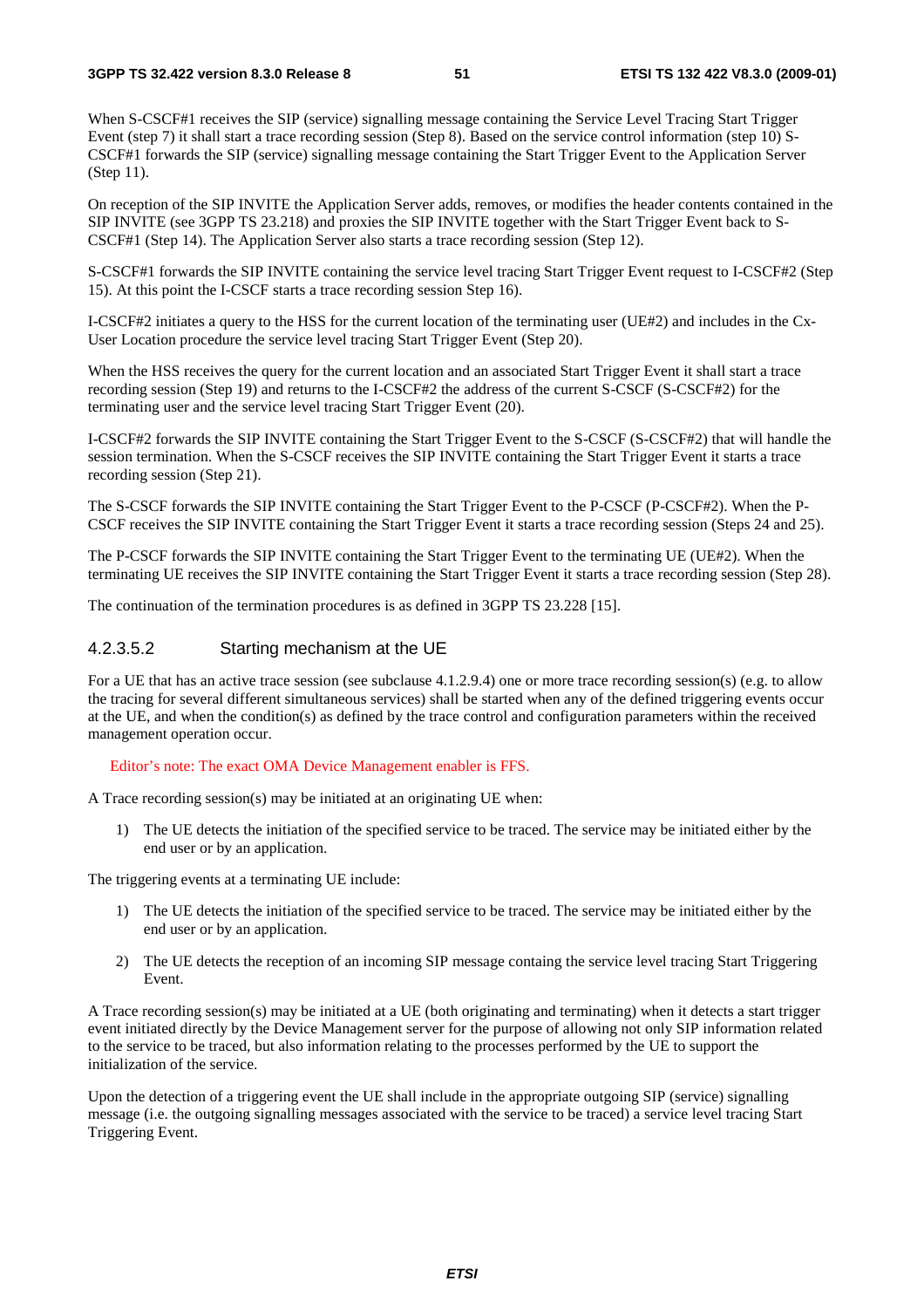#### 4.2.3.5.3 Starting mechanism at the IMS NE

For an IMS NE (i.e. S/I/P-CSCF, AS, HSS, MRF, MGCF, BGCF) that has an active trace session (see subclause 4.1.2.9) a trace recording session should be started when it receives in an incoming SIP (service) signalling message containing a service level tracing Start Triggering Event and when the information contained within the service level tracing Start Triggering Event matches the information received by the IMS NE during trace session activation. The IMS NE shall also start the recording of signalling messages in the interfaces that are defined in the list of received interfaces parameter.

An IMS NE (i.e. S/I/P-CSCF, AS, HSS, MRF, MGCF, BGCF) that receives an incoming SIP (service) signalling message containing a service level tracing Start Triggering Event should forward in an appropriate outgoing SIP (service) signalling message (i.e. outgoing signalling messages associated with the service being traced) the same service level tracing Start Triggering Event (i.e. service level tracing Start Triggering Event with the same trace reference).

When an IMS NE has an active trace session and trace recording session, and when an incoming SIP (service) signalling message is part of an existing dialog or standalone transaction and contains a service level tracing Start Trigger Event the IMS NE shall determine that an active Trace Recording Session exists and shall not start a new Trace Recording Session.

Depending on operator policy, a HSS may forward the service level tracing Start Triggering Event to an external AS (see 3GPP TS 23.218 [14]). In the case of a terminating session a S-CSCF or I-CSCF may forward the service level tracing Start Triggering Event to a P-CSCF in a visited IM CN SS. A P-CSCF shall send a service level tracing Start Triggering Event to a terminating UE.

When a P-CSCF receives a SIP (service) signalling message containing a service level tracing Start Triggering Event from a UE it shall authenticate the Start Triggering Event by comparing the information contained within the received service level tracing Start Triggering Event (see subclause 5.2) either against the information it received within the Start Trace activation message or by requesting information from the I-CSCF or S-CSCF. If the received service level tracing Start Triggering Event is authenticated by the P-CSCF it should start a trace recording session and shall forward the service level tracing Start Triggering Event in the appropriate outgoing SIP (service) signalling message.

If the authentication of the incoming service level tracing Start Triggering Event fails the P-CSCF shall not start a trace recording session and shall not forward the service level tracing Start Triggering Event in any outgoing SIP (service) signalling message. The P-CSCF should provide an indication to the Management System following the unsuccessful authentication of the service level tracing Start Triggering Event.

When an IMS NE does not have an active trace session when it receives an incoming SIP (service) signalling message that contains a service level tracing Start Trigger Event, the IMS NE shall not initiate a Trace Recording Session and should forward in an appropriate outgoing SIP (service) signalling message the same service level tracing Start Trigger Event.

#### 4.2.3.5.4 Charging concepts for Service Level Tracing for IMS

Charging for Service Level Tracing for IMS shall be fulfilled using IMS charging mechanism as specified in TS 32.240 [19] and TS 32.260 [20].

It shall be possible to apply specific tariffs (e.g. zero rating) to the bearer and/or signalling traffic associated with services subjected to Service Level Tracing for IMS.

As described in subclause 4.2.3.5 an IMS NE that has an active trace session should start a trace recording session when it detects a service level tracing Start Triggering Event. An IMS NE shall also provide an indication in the generated charging information that service level tracing has been applied.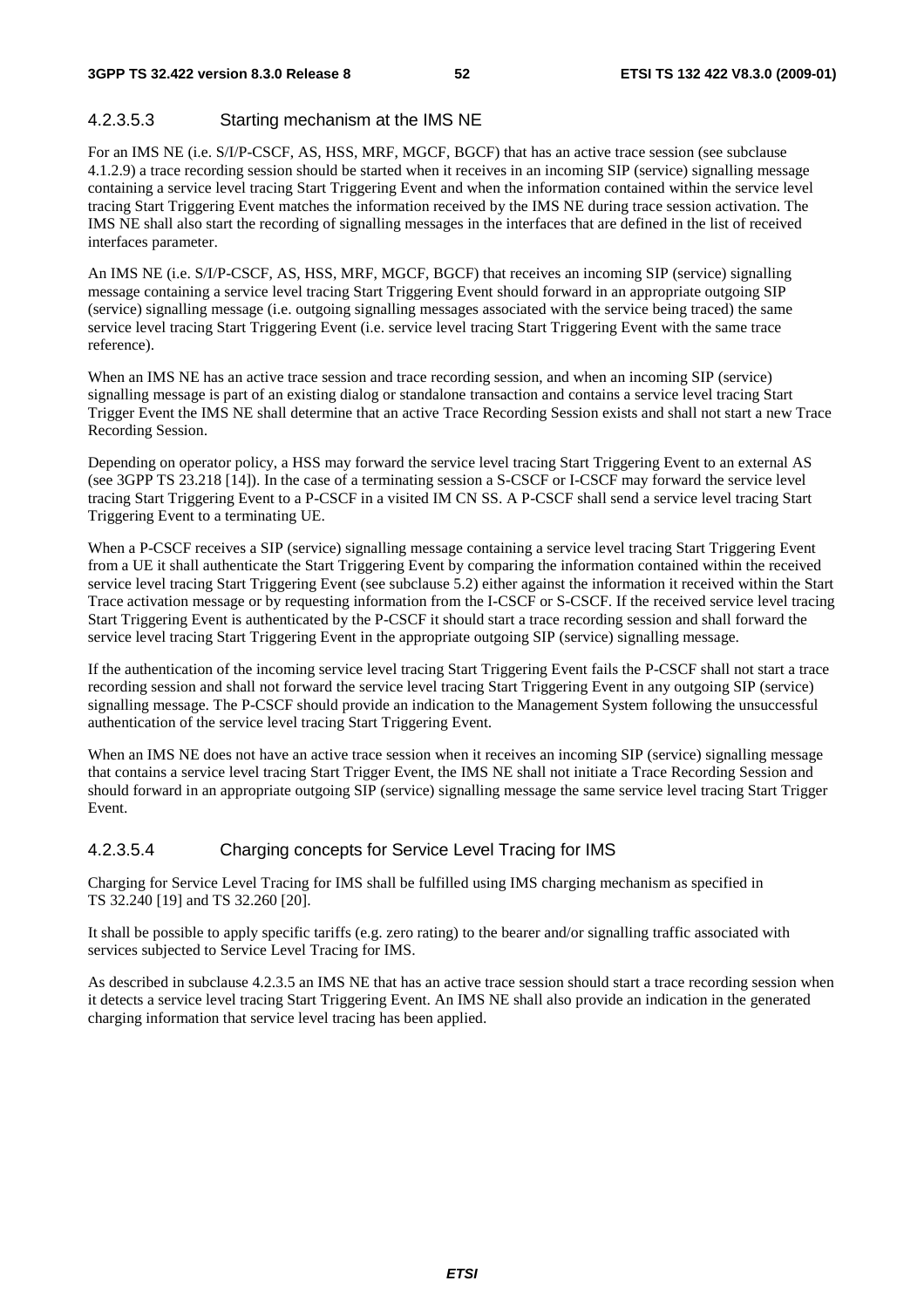# 4.2.3.6 E-UTRAN starting mechanism

In an eNB the Trace Recording Session will always be the same as the Trace Session as no triggering events are defined in eNB. The Trace Recording Session shall be started in the eNB when it receives the Trace Session activation message from MME. The trace session activation message can be included in the Bearer Setup Request message or can be a standalone Trace Session Activation message.

# 4.2.3.7 EPC starting mechanisms

In MME / SGW a Trace Recording Session should start after the reception of a Trace Session Activation message and if any of the defined *start triggering events* occur. During the Trace Recording Session, the MME/ SGW shall record the signalling messages in the interfaces that are defined in the *list of interfaces* parameter. The *Trace Depth* parameter defines whether entire signalling messages or just some IEs need to be recorded.

The MME/SGW may not start a Trace Recording Session if there are insufficient resources available for the recording.

In case of an established session, the MME may start the Trace Recording Session immediately after the reception of the Trace Session Activation message. However, if any of the start triggering events occurs in MME after receiving the Trace Session activation message, it shall start the Trace Recording Session.

When a Trace Recording Session is started in MME, it shall assign a Trace Recording Session Reference for the Trace Recording Session. When the MME propagates the Trace control and configuration parameters to SGW or to E-UTRAN (I.e. activates a Trace Session in SGW/eNB), it shall include the assigned Trace Recording Session Reference in the Trace Session Activation message. When an MME starts a Trace Recording Session and the list of NE types parameter requires SGW tracing, it shall send a Trace Session Activation message to SGW via S11 interface.

Also, when an MME starts a Trace Recording Session and the list of NE types parameter requires eNB tracing, it shall send theTrace Session Activation message via the S1 interface to the eNB in order to activate a Trace Session in eNB. In both cases the Trace Session and the Trace Recording Session in the receiving NE should start at the same time.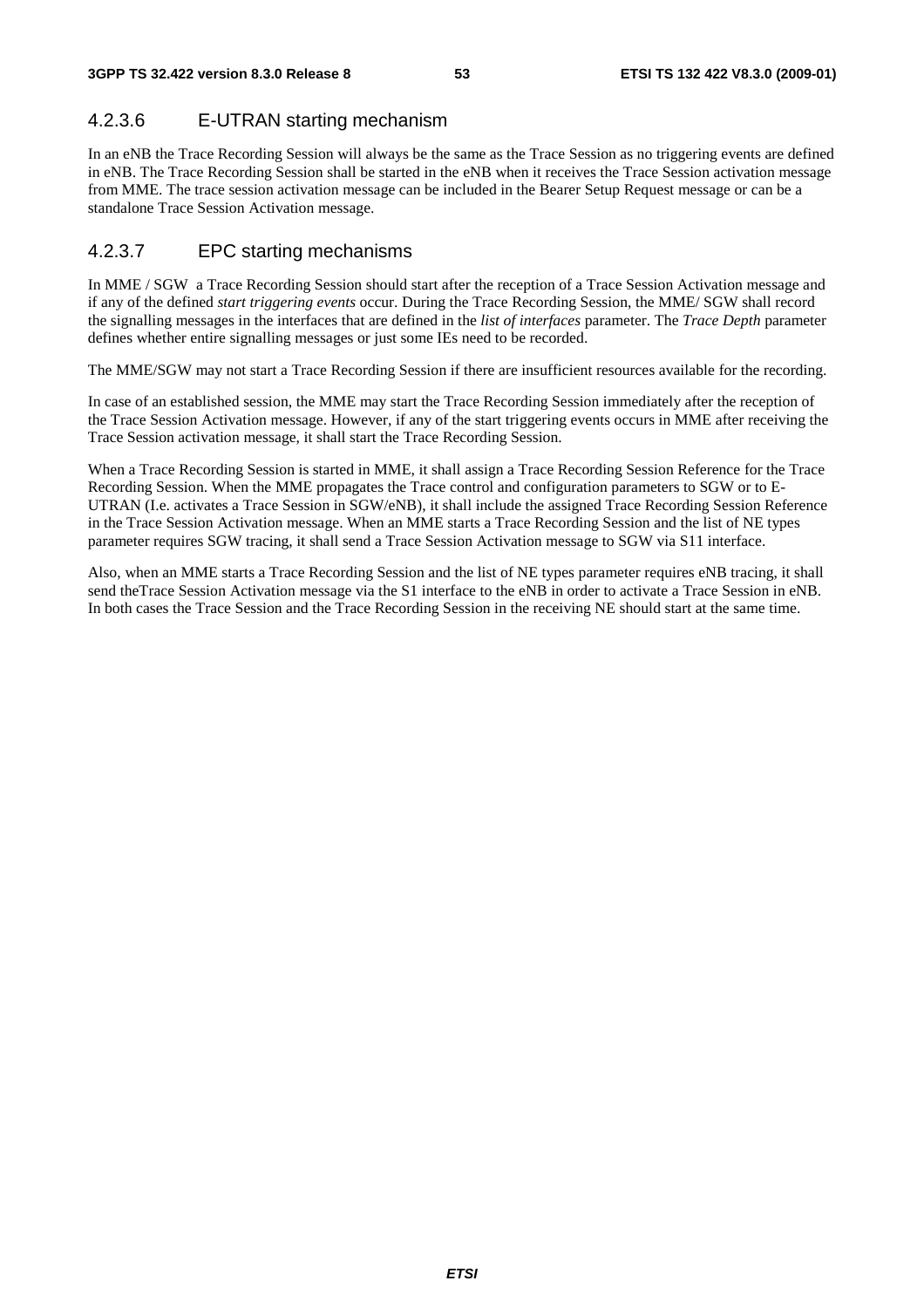# 4.2.4 Stopping a trace recording session - management based

# 4.2.4.1 UTRAN stopping mechanisms

Editor's Note: The Trace Recording Session in the RNC shall be stopped when the last connection, which belongs to the traced subscriber/mobile, is released.

## 4.2.4.2 PS Domain stopping mechanisms

In SGSN, GGSN and BM-SC a Trace Recording Session shall be stopped when any of the defined stop triggering events occur. If Trace Session deactivation is received during the Trace Recording Session, the SGSN is allowed to finish tracing of the on-going procedures (e.g. session). In this case the Trace Recording Session shall be stopped between the reception of the Trace Session deactivation and the appropriate stop-triggering event.

The following figure illustrates the successful case in tracing a PDP context when a Trace Recording Session is stopped.



**Figure 4.2.4.2.1: Stopping a Trace Recording Session for a PDP Context (Management Based) - PS domain**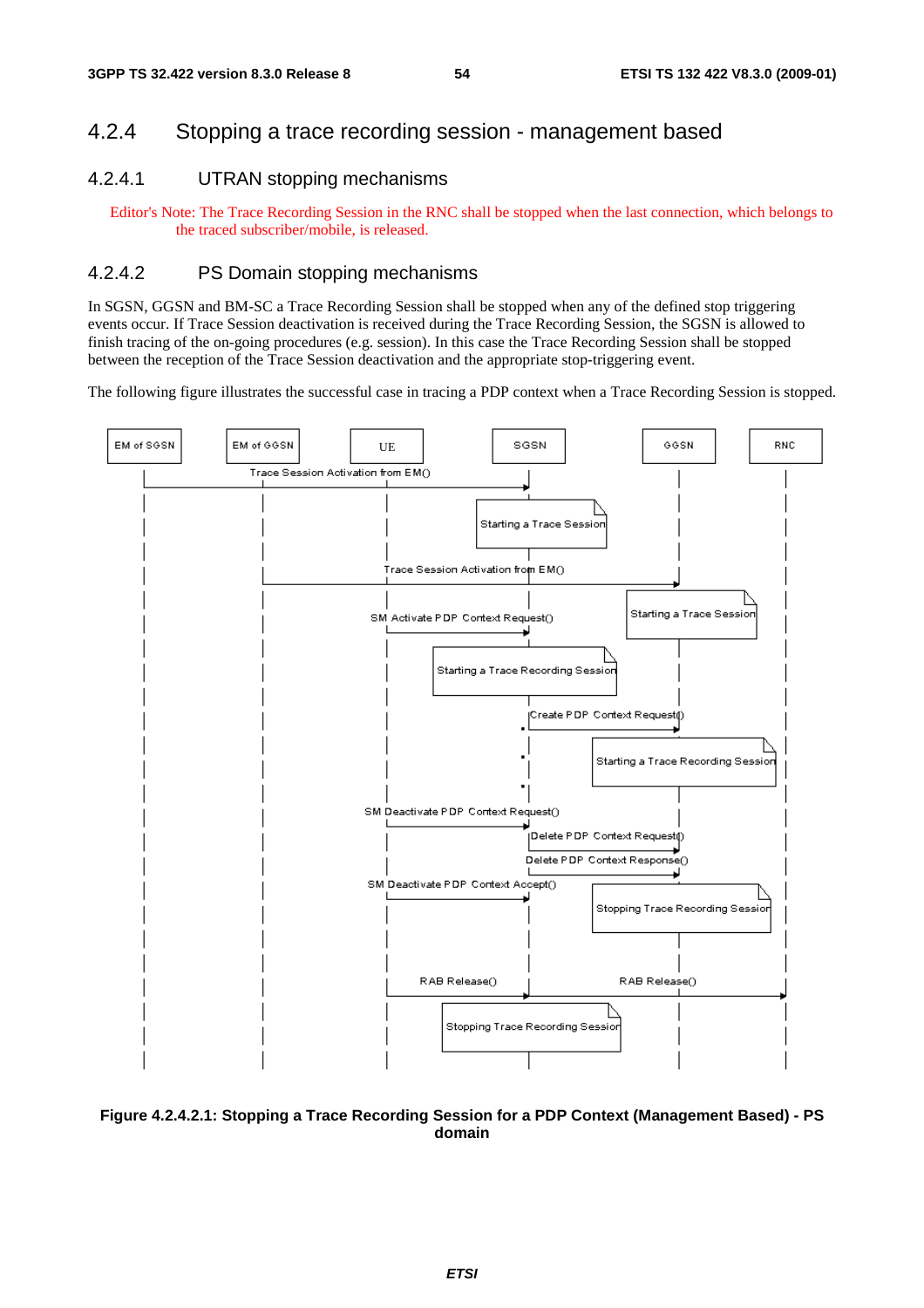The following figure illustrates the successful case in tracing a MBMS context when a Trace Recording Session is stopped.



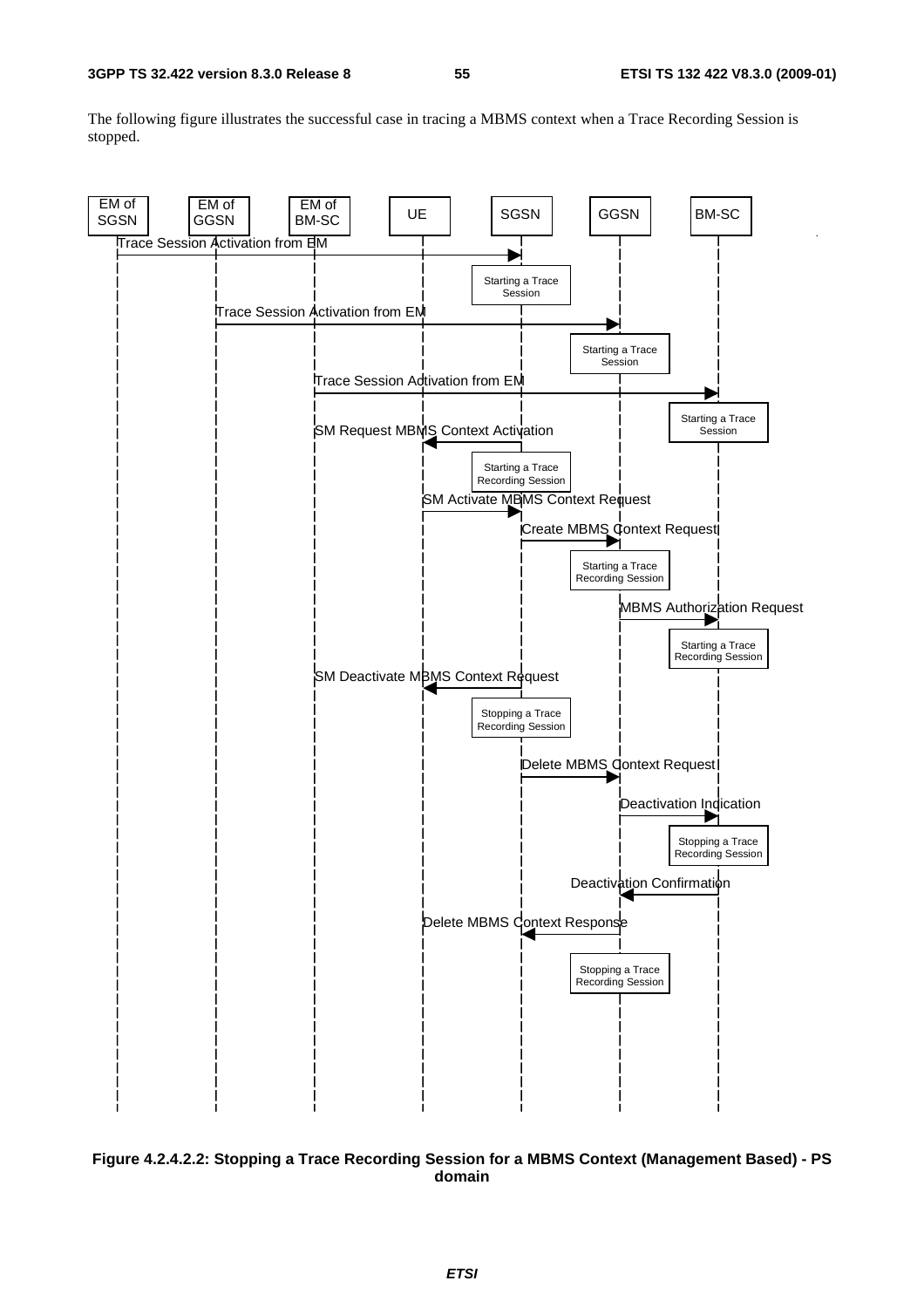## 4.2.4.3 CS Domain stopping mechanisms

In MSC Server a Trace Recording Session shall be stopped when any of the defined stop triggering events occur. If Trace Session deactivation is received during the Trace Recording Session, the MSC Server is allowed to finish tracing of the on-going procedures (e.g. calls). In this case the Trace Recording Session shall be stopped in MSC Server between the reception of the Trace Session deactivation and the appropriate stop-triggering event.

The following figure illustrates the successful case in tracing a call and the time of stopping a Trace Recording Session.



#### **Figure 4.2.4.3.1: Stopping a Trace Recording Session (Management Based) - CS domain**

#### 4.2.4.4 IP Multimedia Subsystem stopping mechanisms

Editor's Note: For further study.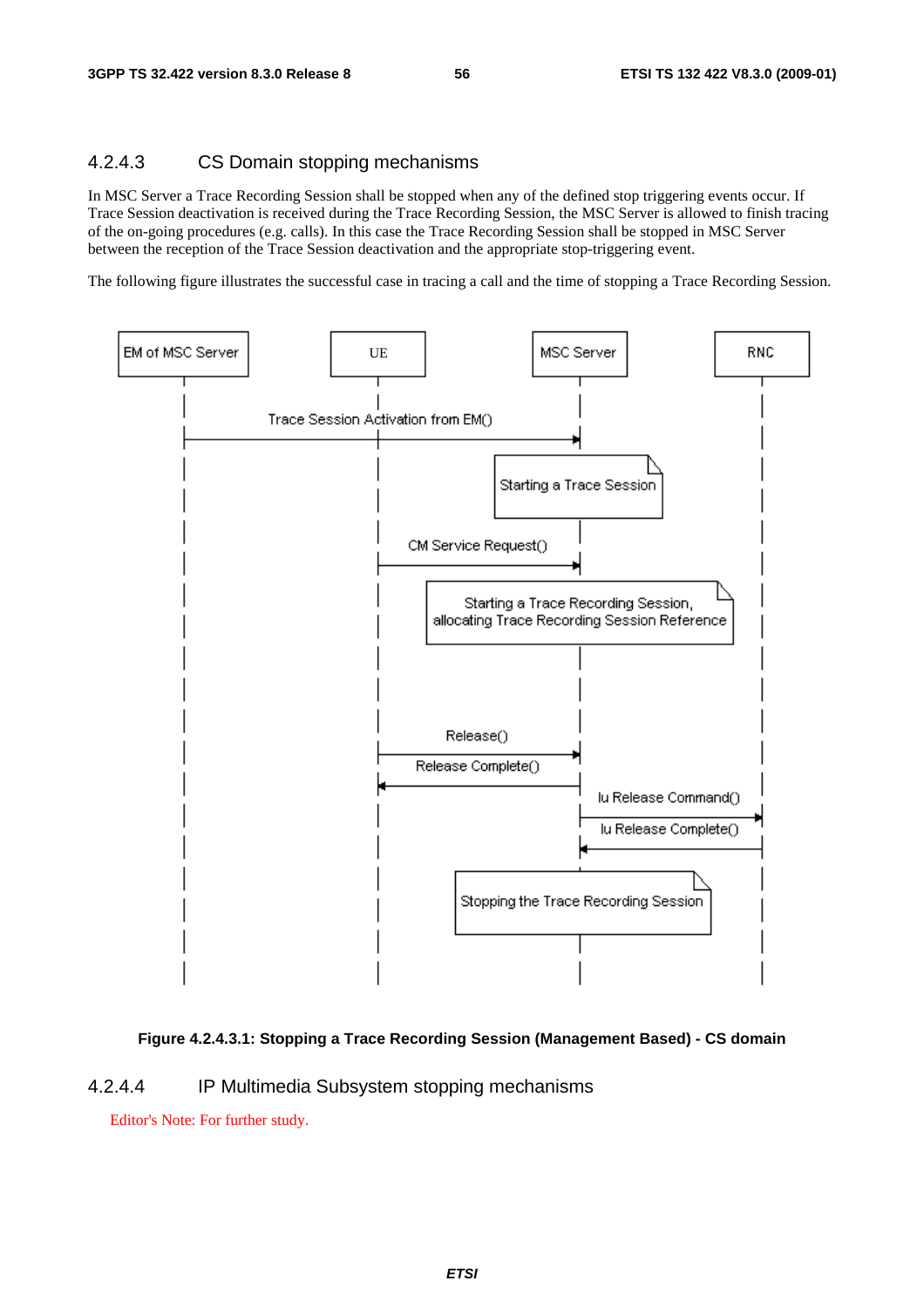# 4.2.4.5 E-UTRAN stopping mechanisms

The Trace Recording Session in the eNodeB shall be stopped when the call/session is ended in the cell under trace or the call/session is haneded over to another cell. If the Trace Session is deactivated at a time when there are ongoing sessions the trace recording session may be stopped immediately or gracefully when the session ends.

# 4.2.4.6 EPC Domain stopping mechanisms

In MME and SGW a Trace Recording Session shall be stopped when any of the defined stop triggering events occur. If Trace Session deactivation is received from its EM during the Trace Recording Session, the MME and the SGW are allowed to finish tracing of the on-going procedures (e.g. session). In this case the Trace Recording Session shall be stopped between the reception of the Trace Session deactivation and the appropriate stop-triggering event.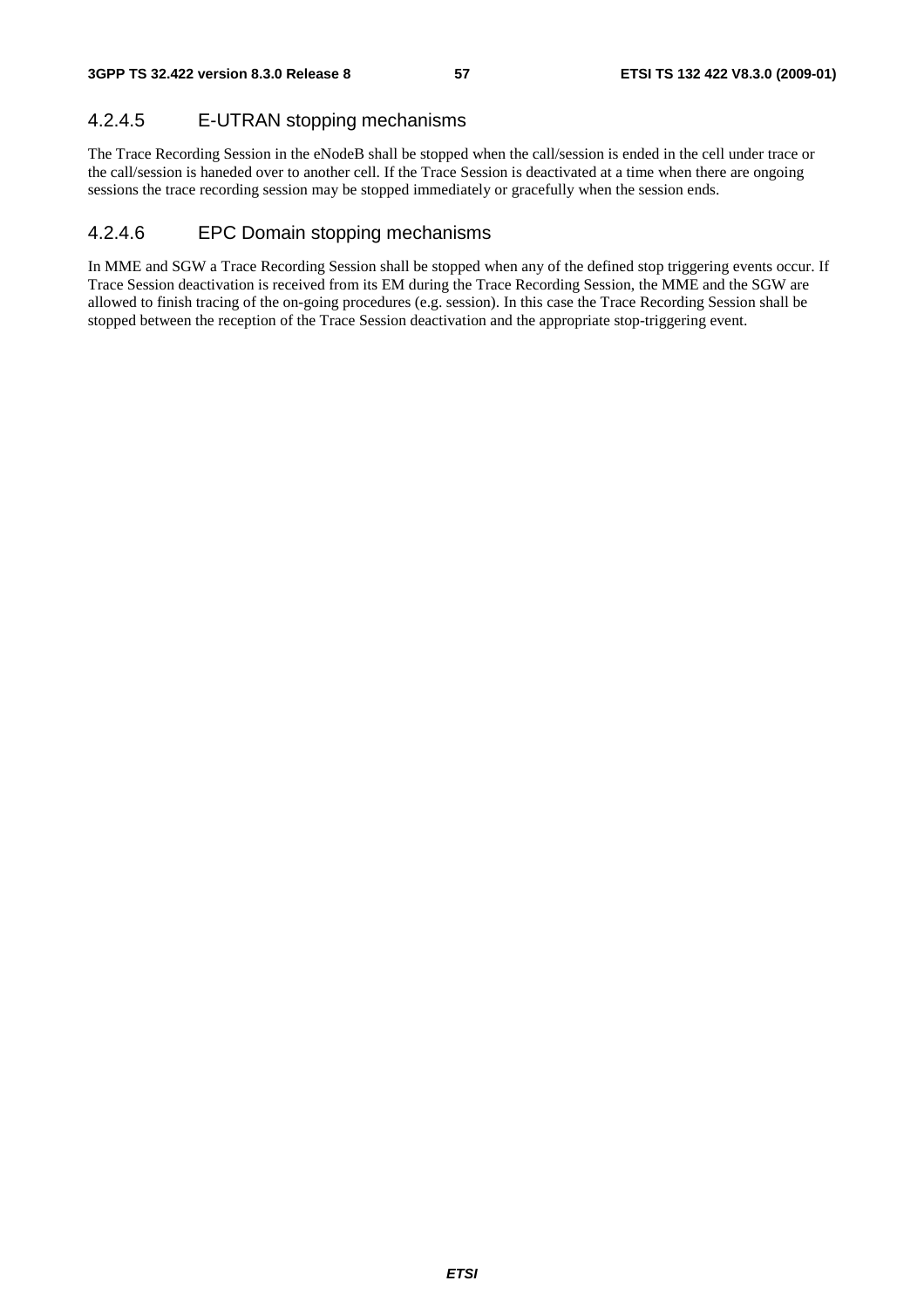# 4.2.5 Stopping a trace recording session - signalling based

## 4.2.5.1 UTRAN stopping mechanisms

In an RNC the Trace Recording Session will always be the same as the Trace Session as no triggering events are defined in UTRAN. Therefore a Trace Recording Session shall always be stopped in an RNC when the RNC deactivates the Trace Session. For more information on Trace Session deactivation in UTRAN see subclause 4.1.4.2.

## 4.2.5.2 PS Domain stopping mechanisms

A Trace Recording Session shall be stopped when the SGSN/GGSN/BM-SC detect any of the stop triggering events.

However, if a SGSN receives a Trace Session deactivation either from its EM (in case of tracing roaming subscribers) or from HSS (in case of tracing home subscribers) during an ongoing Trace Recording Session, it may stop it immediately or at any time until the occurrence of an appropriate stop-triggering event.

A GGSN shall stop a Trace Recording Session when it receives a Trace Session deactivation message (GTP- Update PDP Context Request and Trace Activity Control is set to Trace Deactivation )from the SGSN or at any time until the occurrence of an appropriate stop-triggering event.

A BM-SC shall stop a Trace Recording Session when it receives a Diameter Gmb STR message from the GGSN or at any time until the occurrence of an appropriate stop-triggering event.

When a Trace Recording Session is stopped in a SGSN, the SGSN shall send a Trace Session deactivation message to the NEs where tracing was required, as defined in the "List of NE types" configuration parameter, received in the Trace Session activation message. The Trace Reference, used for the deactivation procedure, shall be the same as used in the SGSN for the activation of the Trace Session.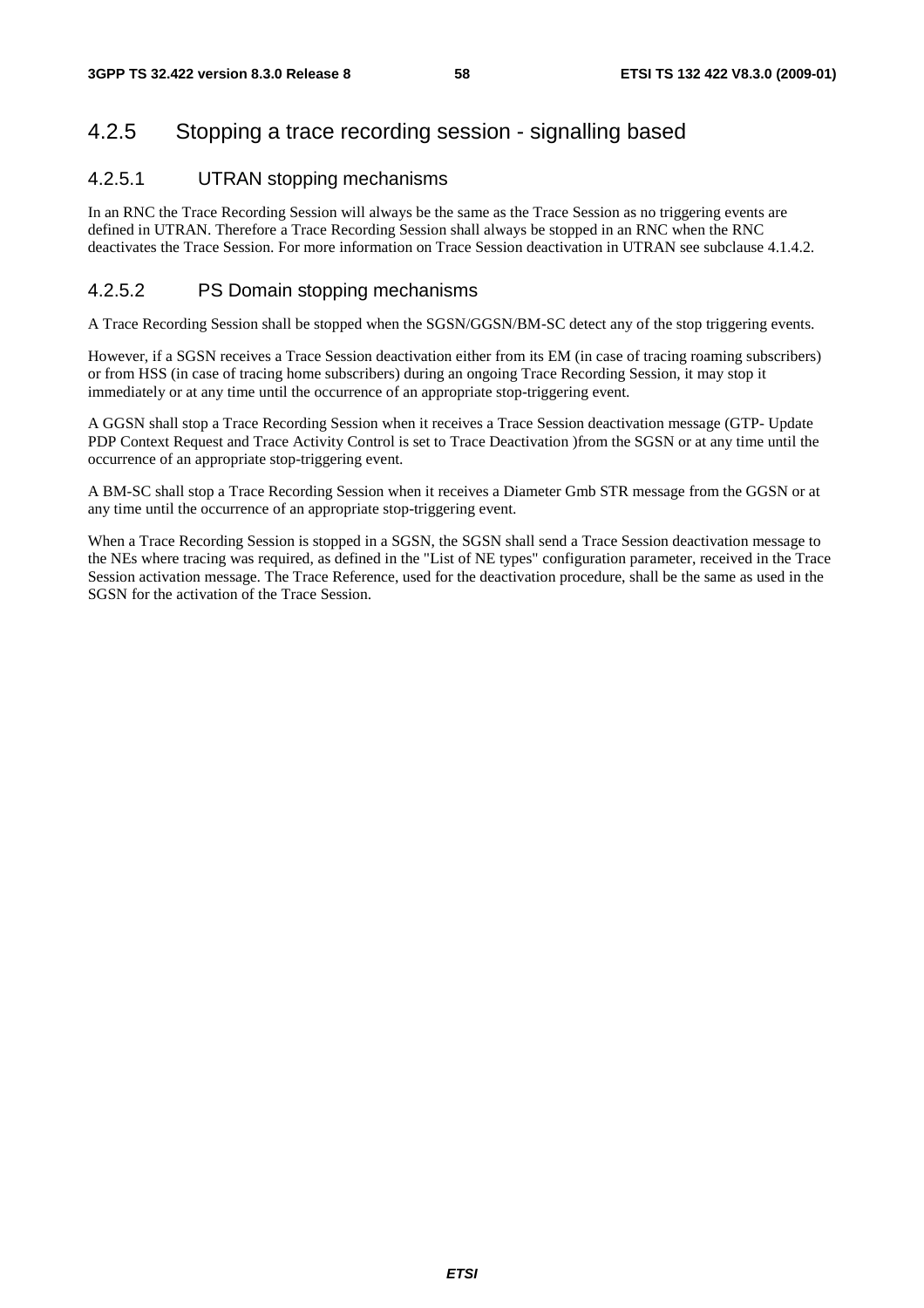The following figure illustrates a successful case in tracing a PDP context, when a Trace Recording Session is stopped. (Reference 3GPP TS 23.060 [6].)





#### **Figure 4.2.5.2.1: Stopping a Trace Recording Session for a PDP Context (Signalling based) - PS domain**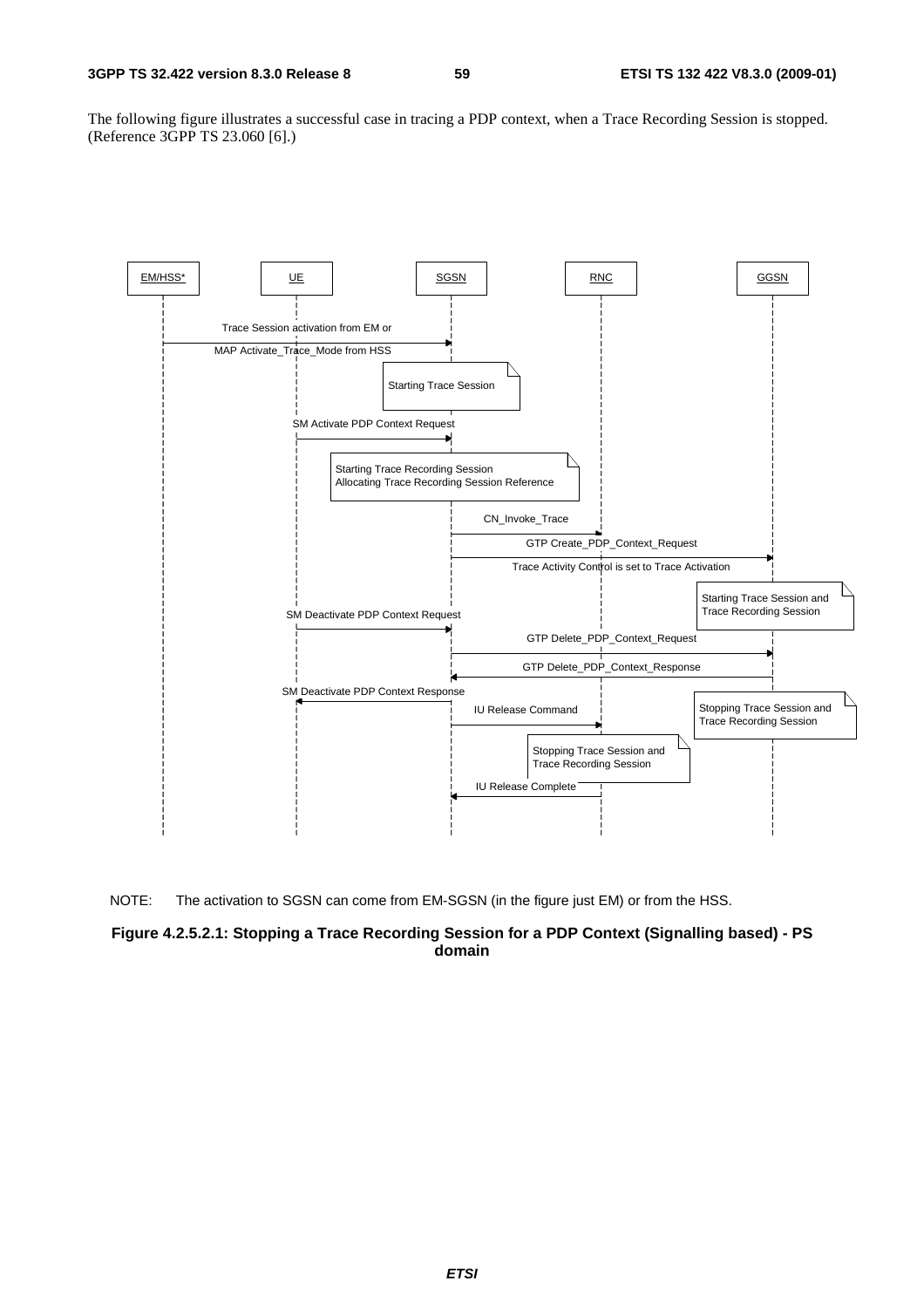The following figure illustrates a successful case in tracing a MBMS context, when a Trace Recording Session is stopped. (Reference 3GPP TS 23.246 [9].)



**Figure 4.2.5.2.2: Stopping a Trace Recording Session for a MBMS Context (Signalling based) - PS domain**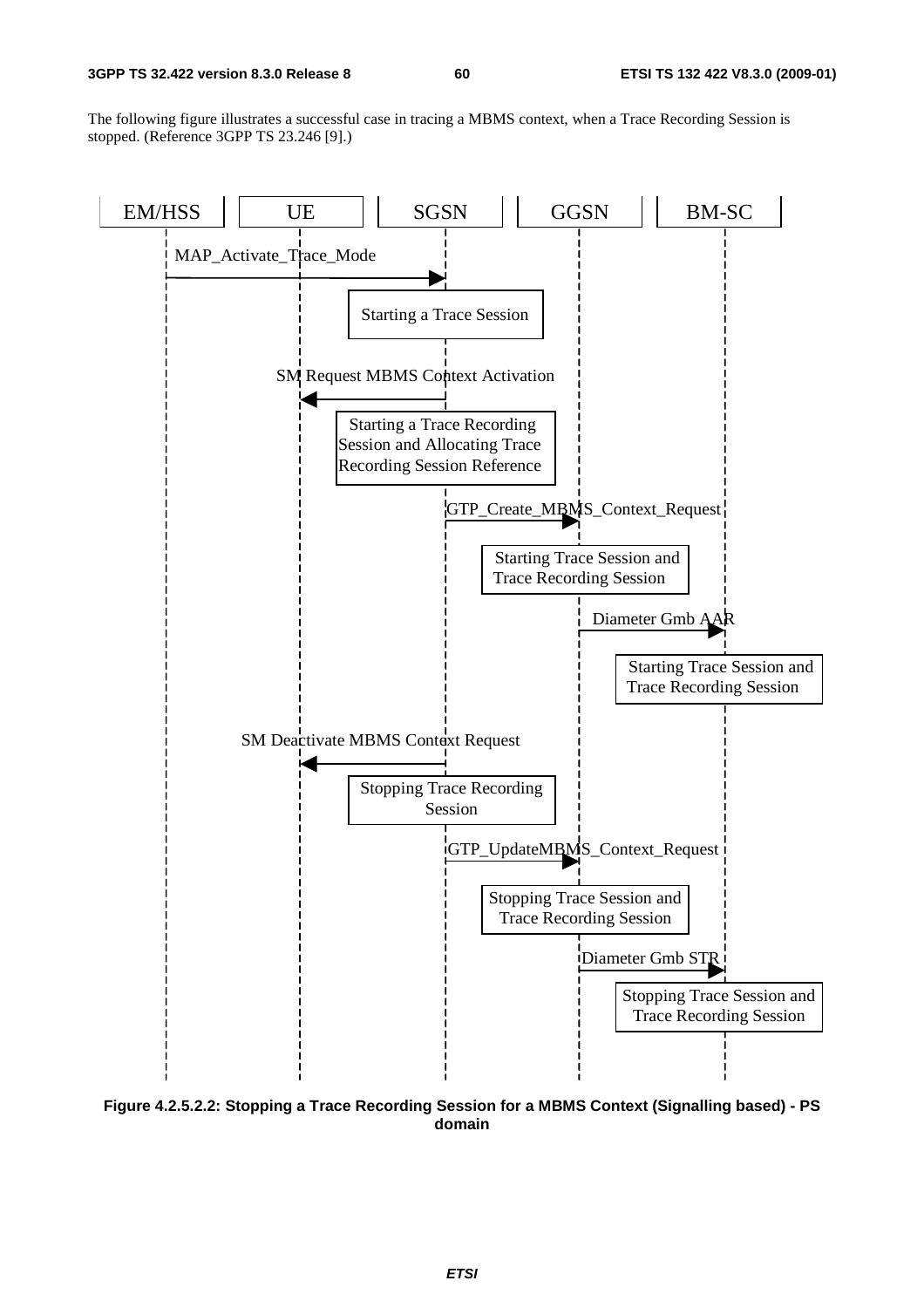# 4.2.5.3 CS Domain stopping mechanisms

A Trace Recording Session shall be stopped when the MSC Server and MGW detect any of the stop triggering events.

However, if a MSC Server receives a Trace Session deactivation either from its EM (in case of tracing roaming subscribers) or from HSS (in case of tracing home subscribers) during an ongoing Trace Recording Session, it may stop it immediately or at any time until the occurrence of an appropriate stop-triggering event.

A MGW shall stop a Trace Recording Session when it receives a MOD command with trace package (indicating Trace Deactivation) from the MSC Server or at any time until the occurrence of an appropriate stop-triggering event.

When a Trace Recording Session is stopped in a MSC Server, the MSC Server shall send a Trace Session deactivation message to the NEs where tracing was required, as defined in the "List of NE types" configuration parameter, received in the Trace Session activation message. The Trace Reference, used for the deactivation procedure, shall be the same as used in the MSC Server for the activation of the Trace Session.

The following figure illustrates a successful case in tracing a call, when a Trace Recording Session is stopped. (Reference 3GPP TS 23.205 [7] and 3GPP TS 23.108 [8].)



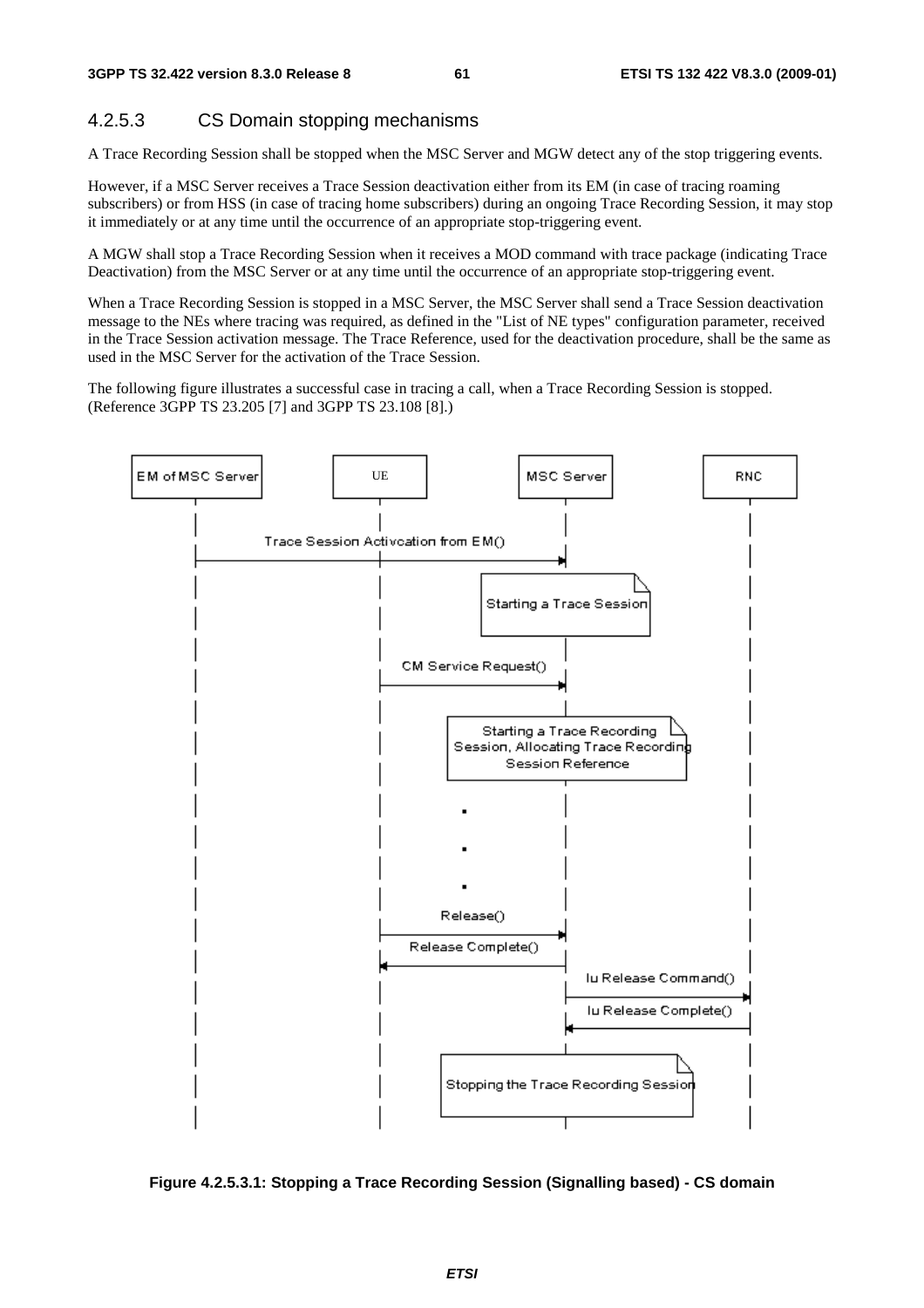4.2.5.4 Void

#### 4.2.5.5 Service level tracing for IMS stopping mechanism

#### 4.2.5.5.1 General

The following figure illustrates the stopping of a trace recording session at the UE, P-CSCF, S-CSCF, I-CSCF and HSS (Steps 13 to 22) following the unsuccessful attempt of an IP multimedia subsystem procedure. For clarity purposes the starting of trace recording sessions are also illustrated (steps 1 to 12). In the case where the HSS is unable to fulfil a Diameter User location query from the I-CSCF (see 3GPP TS 29.228 [16]), the HSS shall return to the I-CSCF a permanent failure in the Diameter location query response (Steps 13 and 15). At this point the HSS and the I-CSCF shall stop their trace recording sessions (Steps 14 and 16). On reception of the SIP Final Response containing the permanent failure status code the S-CSCF, P-CSCF and UE stop their trace recording sessions (Steps 17 to 22).



**Figure 4.2.5.5.1.1: Stopping a Trace Recording Session following the unsuccessful attempt of an IP multimedia subsystem procedure**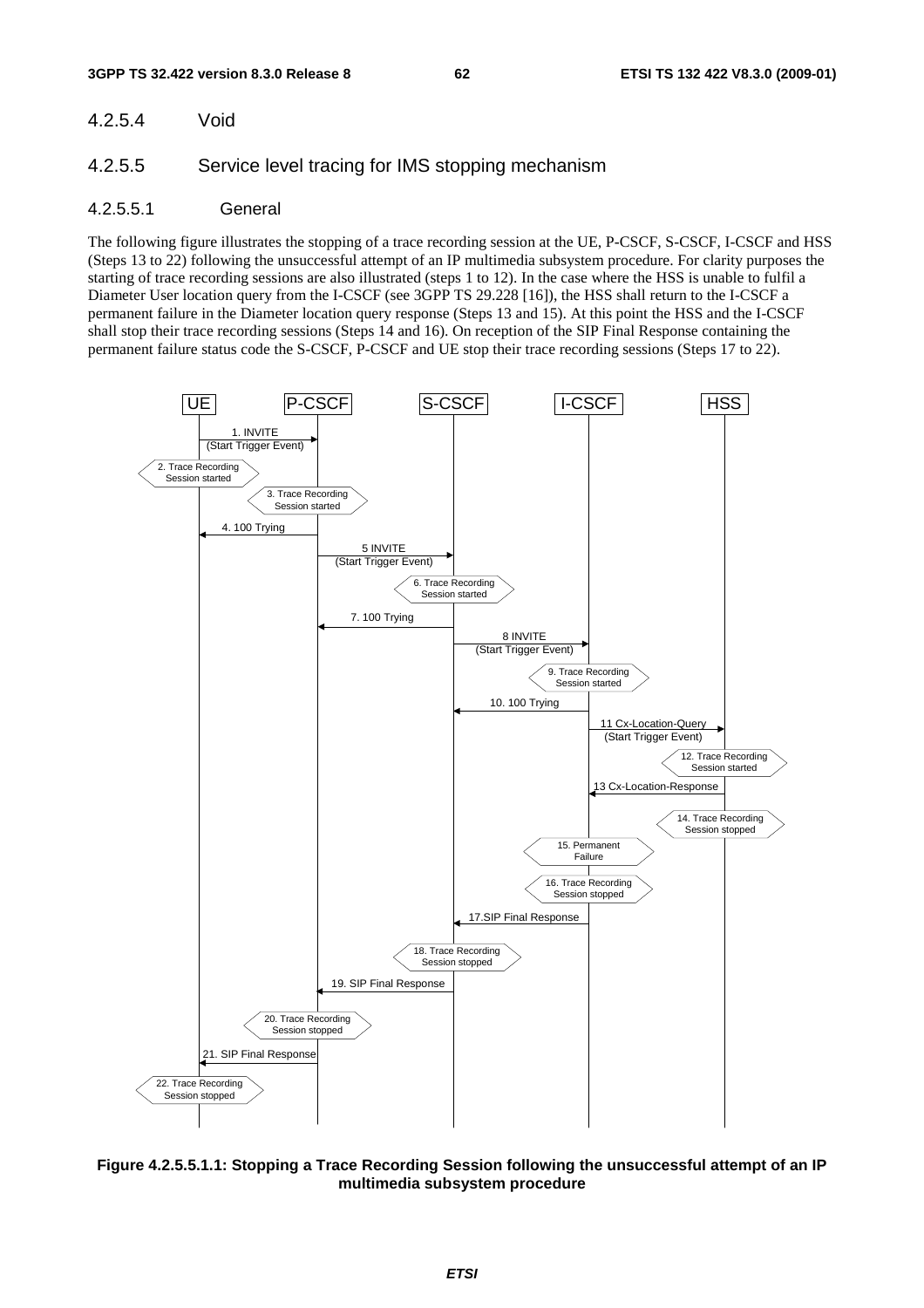#### 4.2.5.5.2 Stopping mechanism at the UE

A UE (both originating and terminating) shall stop a trace recording session immediately following:

- 1) The termination of an IP multimedia subsystem procedure (as defined in 3GPP TS 23.228 [15]). For example, when a successfully established IP multimedia subsystem session ends, or upon a SIP Final Response message (2xx, 3xx, 4xx, 5xx and 6xx response codes).
- 2) The detection of a stop-triggering event (e.g. time expiry period) as defined by the trace control and configuration parameters within the received management operation.
- 3) The detection of a stop-triggering event originating directly from the Device Management server for a specific Trace Recording Session(s).

Depending on Operator conditions, when a UE receives from the Device Management server a request to deactivate the management operation it shall either:

- 1) Continue the Trace Recording Session (s) until it ends gracefully; or
- 2) Stop the Trace Recording session (s) immediately.

In all cases, the UE shall deactivate the Trace Session (s) immediately at the end of the Trace Recording Session(s).

When a UE receives a request to deactivate the management operation no new Trace Recording sessions shall be initiated.

#### 4.2.5.5.3 Stopping mechanism at the IMS NE

An IMS NE (i.e. S/I/P-CSCF, AS, HSS, MRF, MGCF, BGCF) shall stop a trace recording session immediately following:

- 1) The termination of an IP multimedia subsystem procedure (as defined in 3GPP TS 23.228 [15]). For example, when a successfully established IP multimedia subsystem session ends.
- 2) The detection of a stop-triggering event (e.g. time expiry period) as defined in the Trace Session Activation message.

When an IMS NE receives a Trace Session deactivation during an ongoing Trace Recording Session, it may stop the Trace Recording Session immediately or at any time until the occurrence of an appropriate stop-triggering event.

#### 4.2.5.6 Service level tracing Trace session deletion and trace retrieval

As described in clause 4.1.4.6.3, Trace Session deactivation shall be initiated from the Device Management Server. Following the completion of any trace recording sessions at the UE and during the subsequent deactivation of the Trace Session, the UE shall indicate to the Device Management server that Trace Records are available for retrieval.

Once the Trace records have been retrieved the management object may be deleted from the UE.

Editor's note: Detailed description of the processes involved with the removal of the management operation from the UE is FFS.

# 4.2.5.7 E-UTRAN stopping mechanisms

In an eNB the Trace Recording Session will always be the same as the Trace Session as no triggering events are defined in E-UTRAN. Therefore a Trace Recording Session shall always be stopped in an eNB when the eNB deactivates the Trace Session. For more information on Trace Session deactivation in E-UTRAN, see subclause 4.1.4.8.

# 4.2.5.8 EPC Domain stopping mechanisms

A Trace Recording Session shall be stopped when the MME/SGW detect any of the stop triggering events.

However, if an MME receives a Trace Session deactivation either from its EM (in case of tracing roaming subscribers) or from HSS (in case of tracing home subscribers) during an ongoing Trace Recording Session, it may stop it immediately or at any time until the occurrence of an appropriate stop-triggering event.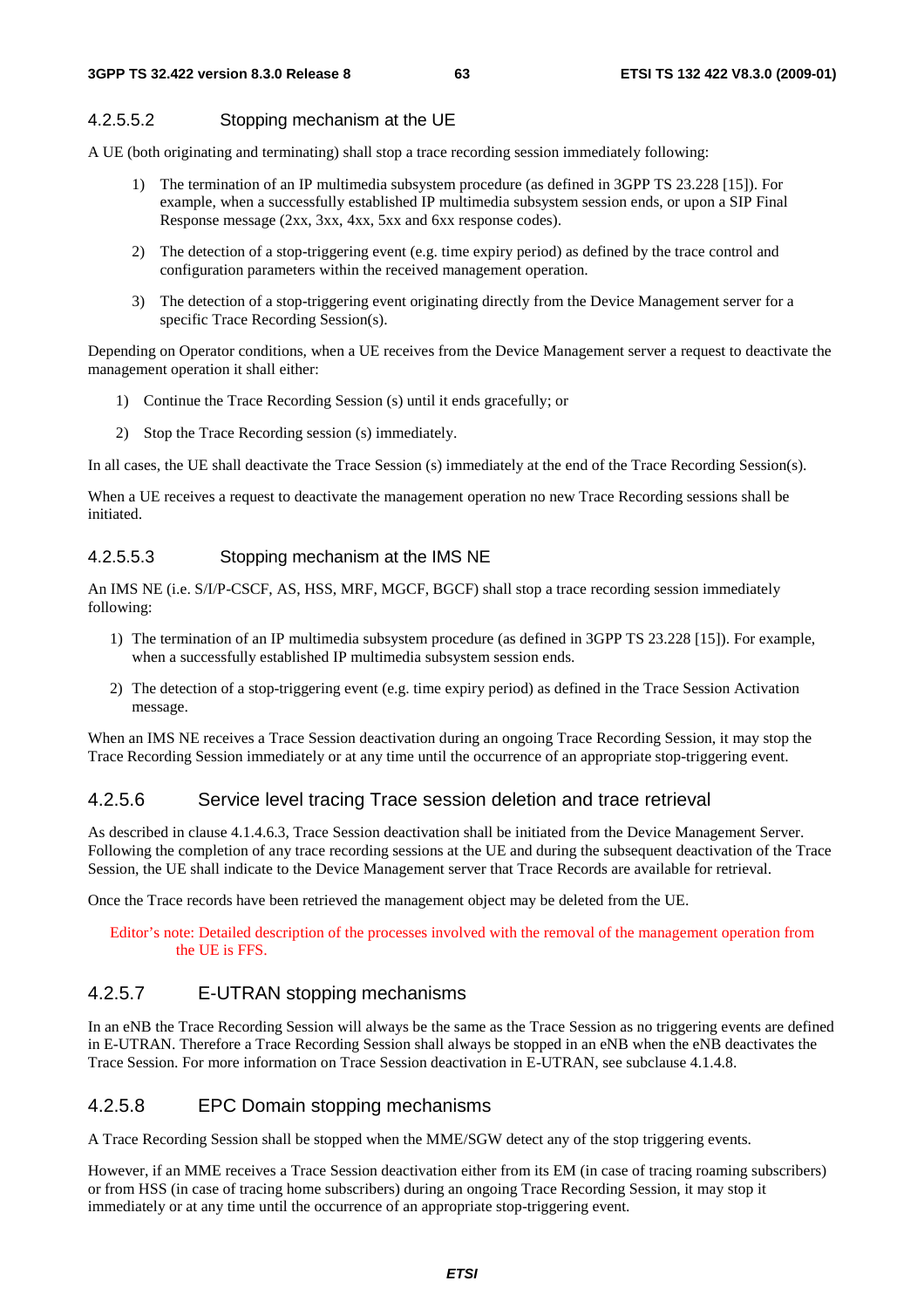When a Trace Recording Session is stopped in an MME, the MME shall send a Trace Session deactivation message to the NEs where tracing was required, as defined in the "List of NE types" configuration parameter, received in the Trace Session activation message. The Trace Reference, used for the deactivation procedure, shall be the same as used in the MME for the activation of the Trace Session.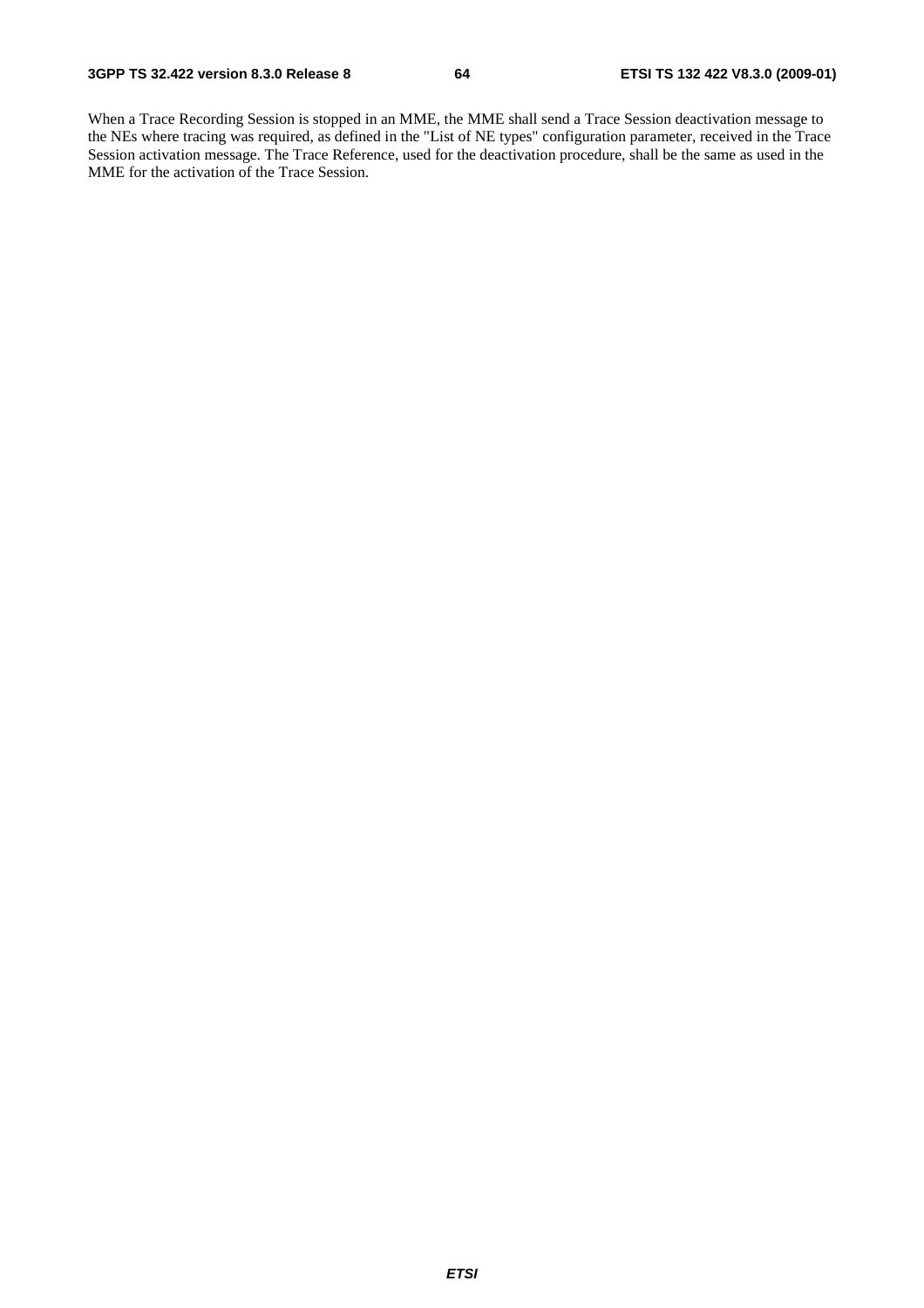# 5 Trace control and configuration parameters

# 5.1 Triggering events (M)

This mandatory parameter defines when to start a Trace Recording Session and which message shall be recorded first, when to stop a Trace Recording Session and which message shall be recorded last respectively. The messages in the start triggering event tables indicate the transaction to be recorded first and the starting time of the Trace Recording Session within a Trace Session for the traced MS/subscriber in the given NE.

The messages in the stop triggering event tables indicate the transaction to be recorded last and the stopping time of the Trace Recording Session.

| <b>MSC Server</b>      | <b>Start triggering events</b>                                                                                            | <b>Stop triggering events</b>                                                                                                                                                                                |
|------------------------|---------------------------------------------------------------------------------------------------------------------------|--------------------------------------------------------------------------------------------------------------------------------------------------------------------------------------------------------------|
| Mobile Originated Call | Receipt of the CM SERVICE-REQUEST message with service<br>type set to originating call establishment                      | Reception of CC-RELEASE COMPLETE or CM-SERVICE ABORT message                                                                                                                                                 |
| Mobile Terminated Call | Sending of PAGING REQUEST message                                                                                         | Reception of CC-RELEASE COMPLETE or CM-SERVICE ABORT message                                                                                                                                                 |
| Mobile Originated SMS  | Receipt of the CM SERVICE-REQUEST message with service<br>type set to Short Message service                               | Transmission of RP-ACK/RP-NACK message                                                                                                                                                                       |
| Mobile Terminated SMS  | Sending of PAGING REQUEST message                                                                                         | Reception of RP-ACK/RP-NACK message                                                                                                                                                                          |
| <b>IIMSI Attach</b>    | Receipt of the MM-LOCATION UPDATING REQUEST message                                                                       | Sending of MM-LOCATION-UPDATING ACCEPT or MM-LOCATION-UPDATING-<br>REJECT message                                                                                                                            |
| Location Update        | Receipt of the MM-LOCATION UPDATING REQUEST message                                                                       | Sending of MM-LOCATION-UPDATING ACCEPT or MM-LOCATION-UPDATING-<br><b>REJECT</b> message                                                                                                                     |
| IIMSI Detach           | Receipt of the MM-IMSI DETACH INDICATION message                                                                          | Reception of MM-IMSI DETACH INDICATION message                                                                                                                                                               |
| Handover               | Receipt of the BSSMAP-HANDOVER-REQUIRED message in<br>case of GSM or RANAP-RELOCATION-REQUIRED message in<br>case of UMTS | Reception of BSSMAP-CLEAR COMPLETE message in case of GSM or RANAP-<br>IU RELEASE COMPLETE message in case of UMTS or BSSMAP-HANDOVER<br>FAILURE in case of GSM or RANAP-RELOCATION FAILURE in case of UMTS. |
| Supplementary Service  | TBD                                                                                                                       | TBD                                                                                                                                                                                                          |

| <b>MGW</b> | Star<br>'t triggering events                                                          | Stop triggering events                      |
|------------|---------------------------------------------------------------------------------------|---------------------------------------------|
| Context    | .u. or reception of H.248 MODIF Y<br>1.248-ADD command.<br>command<br>IReception of H | SUBTRACT<br>.248-<br>reply<br>⊥Sending of H |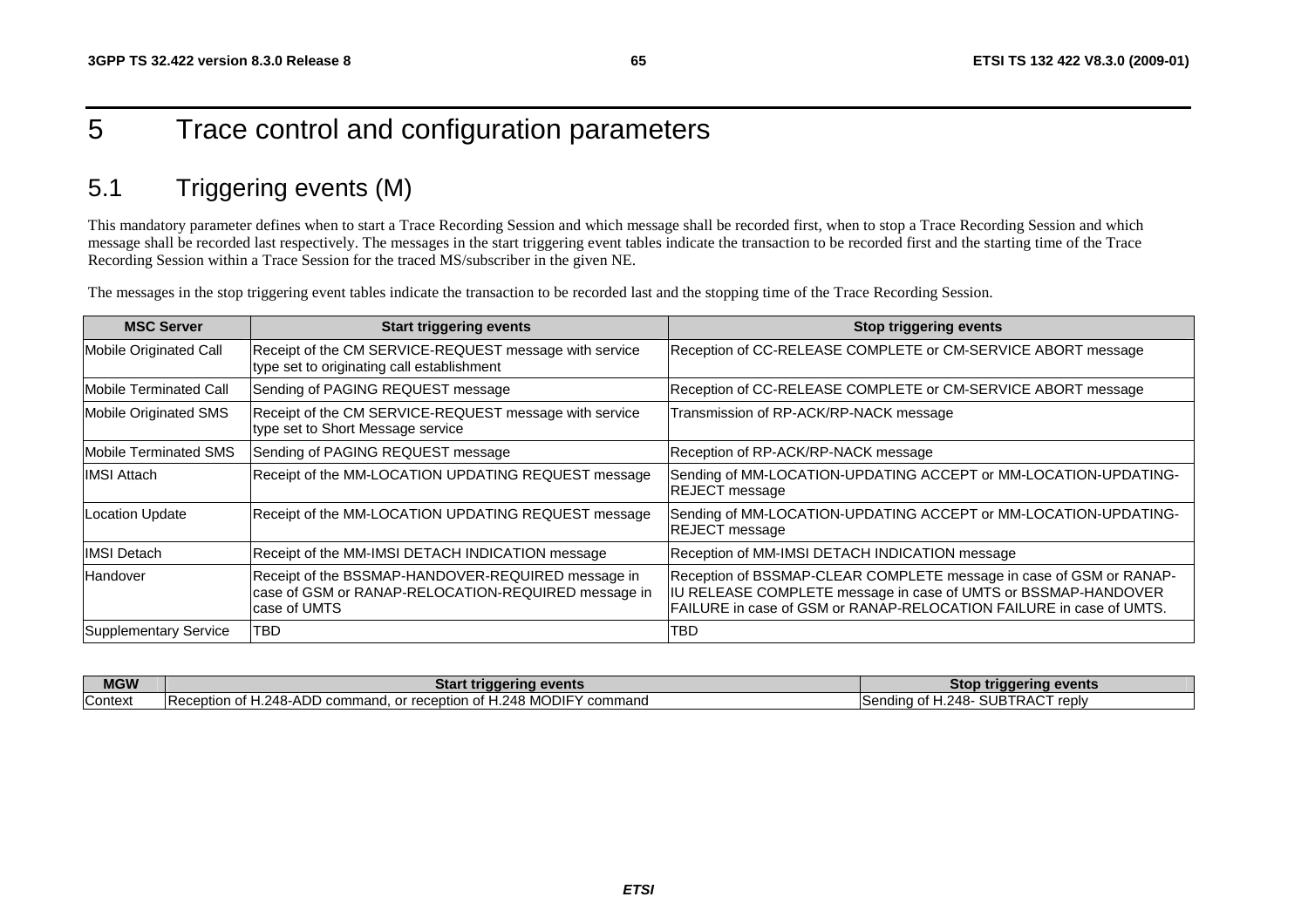| <b>SGSN</b>           | <b>Start triggering events</b>                                            | <b>Stop triggering events</b>                            |
|-----------------------|---------------------------------------------------------------------------|----------------------------------------------------------|
| <b>PDP Context</b>    | Reception of SM-ACTIVATE PDP CONTEXT REQUEST or sending SM-REQUEST        | Reception or sending of SM- DEACTIVATE PDP CONTEXT       |
|                       | PDP CONTEXT ACTIVATION or reception of SM-MODIFY PDP CONTEXT              | REQUEST or sending SM-ACTIVATE PDP CONTEXT               |
|                       | <b>IREQUEST</b>                                                           | <b>IREJECT</b>                                           |
| Mobile Originated SMS | Receipt of RP-DATA message                                                | Transmission of RP-ACK/RP-NACK message                   |
| Mobile Terminated SMS | Transmission of RP-DATA message                                           | Reception of RP-ACK/RP-NACK message                      |
| <b>GPRS Attach</b>    | Reception of MM-ATTACH-REQUEST                                            | Sending MM-ATTACH-ACCEPT or MM-ATTACH-REJECT             |
| Routing Area Update   | Reception of MM-ROUTING AREA UPDATE REQUEST                               | Sending MM-ROUTING AREA UPDATE ACCEPT or MM-             |
|                       |                                                                           | <b>ROUTING AREA UPDATE REJECT</b>                        |
| <b>GPRS</b> Detach    | <b>Reception MM-DETACH REQUEST</b>                                        | Reception of MM-DETACH ACCEPT                            |
| <b>IMBMS Context</b>  | Sending SM-Request MBMS Context Activation or reception of SM-Update MBMS | Sending of SM-Deactivate MBMS Context Request or sending |
|                       | <b>Context Request</b>                                                    | of SM-Activate MBMS Context Reject                       |

| <b>GGSN</b>          | <b>Start triggering events</b>                                                               | <b>Stop triggering events</b>               |
|----------------------|----------------------------------------------------------------------------------------------|---------------------------------------------|
| <b>PDP Context</b>   | Reception of GTP Create PDP context request or reception of GTP Update PDP context request   | Sending of GTP Delete PDP context response  |
| <b>IMBMS Context</b> | Reception of GTP Create MBMS Context Request or reception of GTP Update MBMS Context Request | Sending of GTP Delete MBMS Context Response |

| <b>IMS Network Element</b> | <b>Start triggering events</b>                                                                             | <b>Stop triggering events</b>                                                                                                      |
|----------------------------|------------------------------------------------------------------------------------------------------------|------------------------------------------------------------------------------------------------------------------------------------|
| SIP session or             | Reception of an initial SIP request that                                                                   | Sending of a SIP final response to a SIP BYE or other request (originating or terminating), timer expiry                           |
| standalone transaction     | matches the start trigger event configured by<br>the Management System via the Trace IRP<br>TS 32.442 [24] | or other event that matches the stop trigger event configured by the Management System via the Trace<br><b>IRP TS 32.442 [24].</b> |
|                            |                                                                                                            |                                                                                                                                    |
|                            |                                                                                                            |                                                                                                                                    |
|                            |                                                                                                            |                                                                                                                                    |
|                            |                                                                                                            |                                                                                                                                    |

|  | <u> El segundo de la contrada de la contrada de la contrada de la contrada de la contrada de la contrada de la c</u><br>$\overline{a}$ , and the contract of the contract of the contract of the contract of the contract of the contract of the contract of the contract of the contract of the contract of the contract of the contract of the contract o |
|--|-------------------------------------------------------------------------------------------------------------------------------------------------------------------------------------------------------------------------------------------------------------------------------------------------------------------------------------------------------------|
|  |                                                                                                                                                                                                                                                                                                                                                             |
|  |                                                                                                                                                                                                                                                                                                                                                             |
|  |                                                                                                                                                                                                                                                                                                                                                             |
|  |                                                                                                                                                                                                                                                                                                                                                             |
|  |                                                                                                                                                                                                                                                                                                                                                             |

| <b>BM-SC</b>                   | <b>Start triggering events</b>  | <b>Stop triggering events</b>                                                                     |
|--------------------------------|---------------------------------|---------------------------------------------------------------------------------------------------|
| <b>IMBMS Multicast service</b> | Reception of MBMS Authorization | Reception of Deactivation Indication for user deactivation or sending of Session Stop Request for |
| activation                     | Request                         | Iservice deactivation                                                                             |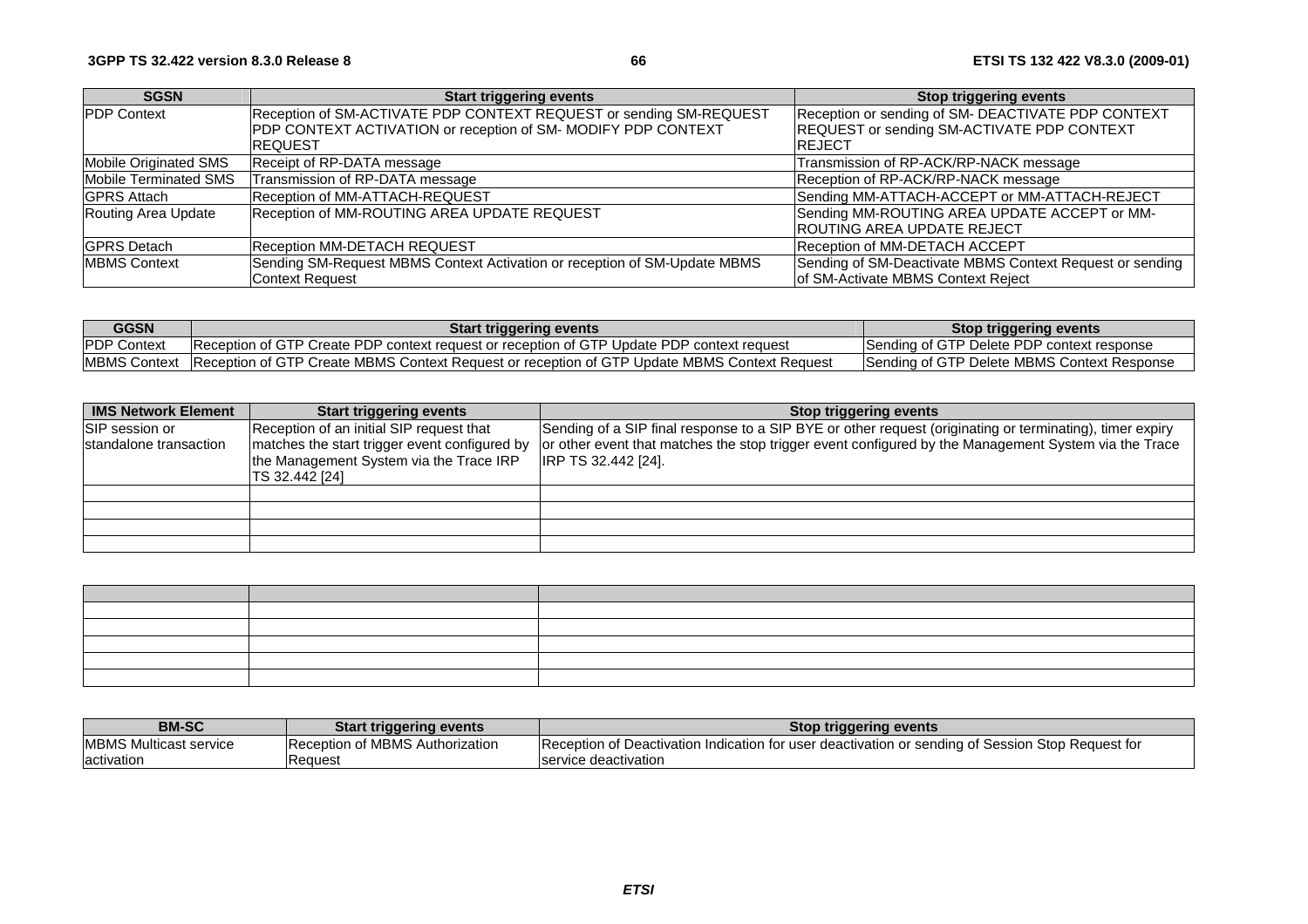| <b>MME</b>                                      | <b>Start triggering events</b>                                                                            | Stop triggering events                                                                                           |
|-------------------------------------------------|-----------------------------------------------------------------------------------------------------------|------------------------------------------------------------------------------------------------------------------|
| <b>Service request</b>                          | Reception of NAS: Service Request message                                                                 | Reception of Update Bearer Response                                                                              |
| Session setup                                   | Reception of the Update Bearer Request message or the reception of the Create<br>Dedicated Bearer Request | Reception of Deactivate Bearer Response message                                                                  |
| Initial Attach, Tracking<br>area update, Detach | Reception of the Attach request or TAU request or Detach request message                                  | Reception of the Attach Complete or sending the TAU Accept<br>or sending reception of the Detach accept message. |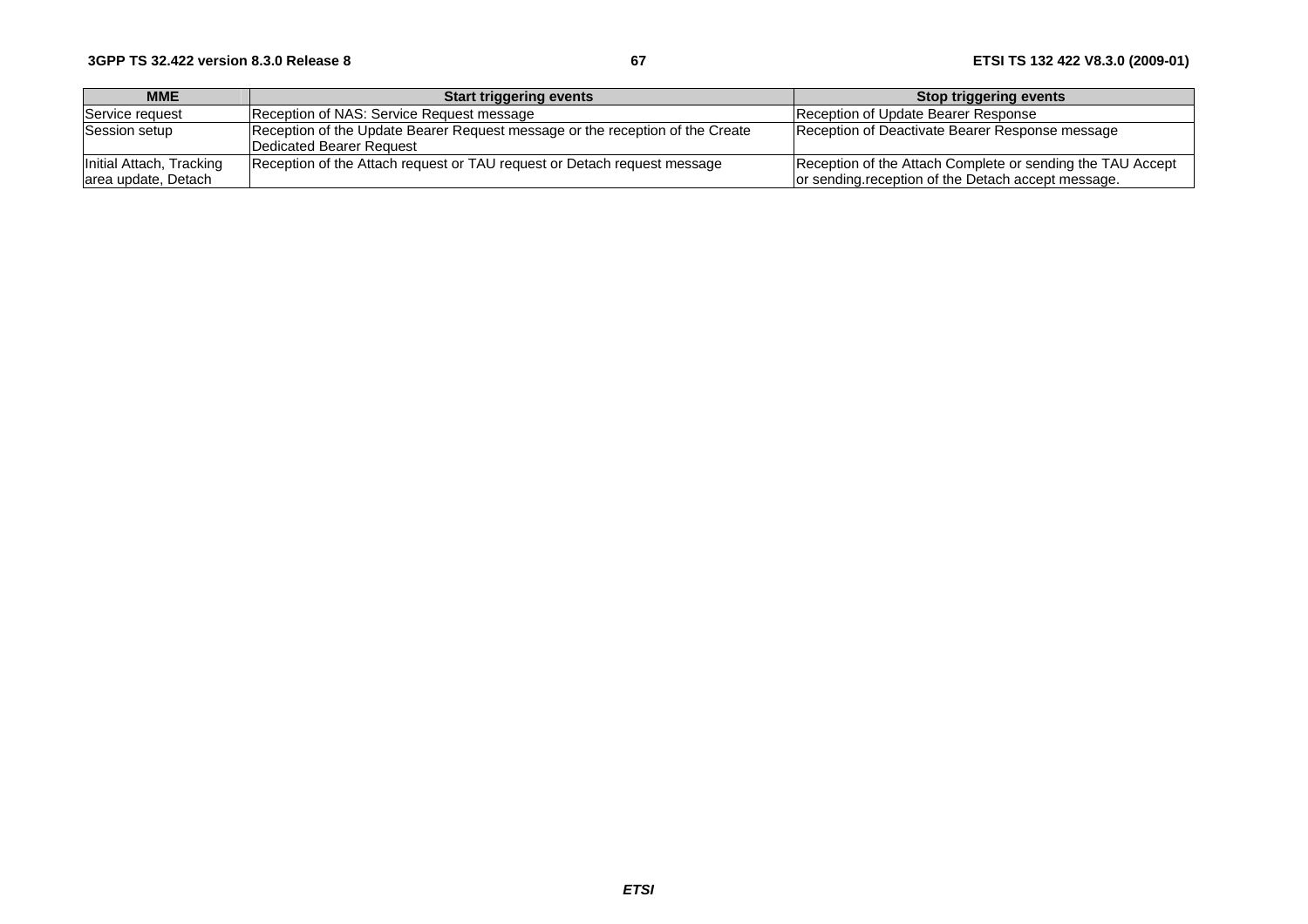| Bit 8 | Bit 7             | Bit 6 | Bit 5      | Bit 4       | Bit 3 | Bit 2 | Bit 1 |  |  |  |
|-------|-------------------|-------|------------|-------------|-------|-------|-------|--|--|--|
|       | <b>MSC Server</b> |       |            |             |       |       |       |  |  |  |
|       |                   |       |            |             |       |       |       |  |  |  |
|       |                   |       | <b>MGW</b> |             |       |       |       |  |  |  |
|       |                   |       |            | <b>SGSN</b> |       |       |       |  |  |  |
|       |                   |       |            |             |       |       |       |  |  |  |
|       |                   |       |            | <b>GGSN</b> |       |       |       |  |  |  |
|       | BM-SC             |       |            |             |       |       |       |  |  |  |
| MME   |                   |       |            |             |       |       |       |  |  |  |
|       | SGW               |       |            |             |       |       |       |  |  |  |
|       |                   |       |            |             |       |       |       |  |  |  |

| <b>MSC Server</b> |                                                             |       |    |           |                                |               |                 |  |  |
|-------------------|-------------------------------------------------------------|-------|----|-----------|--------------------------------|---------------|-----------------|--|--|
| Bit 8             | Bit 7<br>Bit 3<br>Bit 4<br>Bit 1<br>Bit 6<br>Bit 5<br>Bit 2 |       |    |           |                                |               |                 |  |  |
|                   | spare                                                       | spare | SS | Handovers | IMSI attach. IMSI detach<br>LU | MO and MT SMS | MO and MT calls |  |  |
|                   | spare                                                       |       |    |           |                                |               |                 |  |  |

| <b>MGW</b> |                                                                                |  |  |  |  |       |                                     |
|------------|--------------------------------------------------------------------------------|--|--|--|--|-------|-------------------------------------|
| Bit 8      | Bit 7<br>D <sub>14</sub> E<br>Bit 3<br>Bit 1<br>Bit 2<br>Bit 6<br>Bit 4<br>יים |  |  |  |  |       |                                     |
| spare      |                                                                                |  |  |  |  | spare | ∶ontext<br>$\overline{\phantom{a}}$ |

|                                                                             | <b>SGSN</b> |  |  |                     |                                    |               |             |  |  |  |
|-----------------------------------------------------------------------------|-------------|--|--|---------------------|------------------------------------|---------------|-------------|--|--|--|
| Bit 8<br>Bit 7<br>Bit 3<br>Bit 6<br>Bit 5<br>Bit 4<br>Bit 2<br><b>Bit 1</b> |             |  |  |                     |                                    |               |             |  |  |  |
| spare                                                                       |             |  |  | <b>MBMS Context</b> | . GPRS attach. GPRS detach<br>RAU. | MO and MT SMS | PDP context |  |  |  |
|                                                                             | Reserved    |  |  |                     |                                    |               |             |  |  |  |

| <b>GGSN</b>                                                                   |  |  |  |  |  |                     |                                 |  |
|-------------------------------------------------------------------------------|--|--|--|--|--|---------------------|---------------------------------|--|
| Bit 3<br>Bit 8<br>Bit 5<br>Bit 1<br>Bit 6<br>Bit 4<br>Bit 2<br>Dit 7<br>DIL . |  |  |  |  |  |                     |                                 |  |
| spare                                                                         |  |  |  |  |  | <b>MBMS Context</b> | <b>PDP</b><br>$\sim$<br>Context |  |

| <b>BM-SC</b>                                                        |  |  |  |  |  |                                             |  |  |  |
|---------------------------------------------------------------------|--|--|--|--|--|---------------------------------------------|--|--|--|
| Bit 8<br>Bit 2<br>Bit 7<br>Bit 5<br>Bit.<br>Bit 1<br>Bit 3<br>Dii C |  |  |  |  |  |                                             |  |  |  |
| spare                                                               |  |  |  |  |  | Multicast service activation<br><b>MBMS</b> |  |  |  |

| <b>SGW</b> |       |       |       | <b>MME</b> |          |         |               |  |
|------------|-------|-------|-------|------------|----------|---------|---------------|--|
| Bit 8      | Bit 7 | Bit 6 | Bit 5 | Bit 4      | Bit 3    | Bit 2   | Bit 1         |  |
| spare      |       |       |       |            | Initial  | Service | Session setup |  |
|            |       |       |       | Attach,    | requests |         |               |  |
|            |       |       |       |            | Tracking |         |               |  |
|            |       |       |       |            | area     |         |               |  |
|            |       |       |       |            | update,  |         |               |  |
|            |       |       |       |            | Detach   |         |               |  |

If a bit is set to 1 the given event shall be traced, i.e. a Trace Recording Session shall be started for that event.

If a bit is set to 0 the given event should not be traced, i.e. Trace Recording Session should not be started.

# 5.2 Service Level Tracing Start Triggering event (M)

The Service Level Tracing Start Triggering Event is a mandatory parameter that controls and coordinates the start of a Trace Recording Session at an IMS NE and UE.

The Service Level Tracing Start Trigger Event shall include: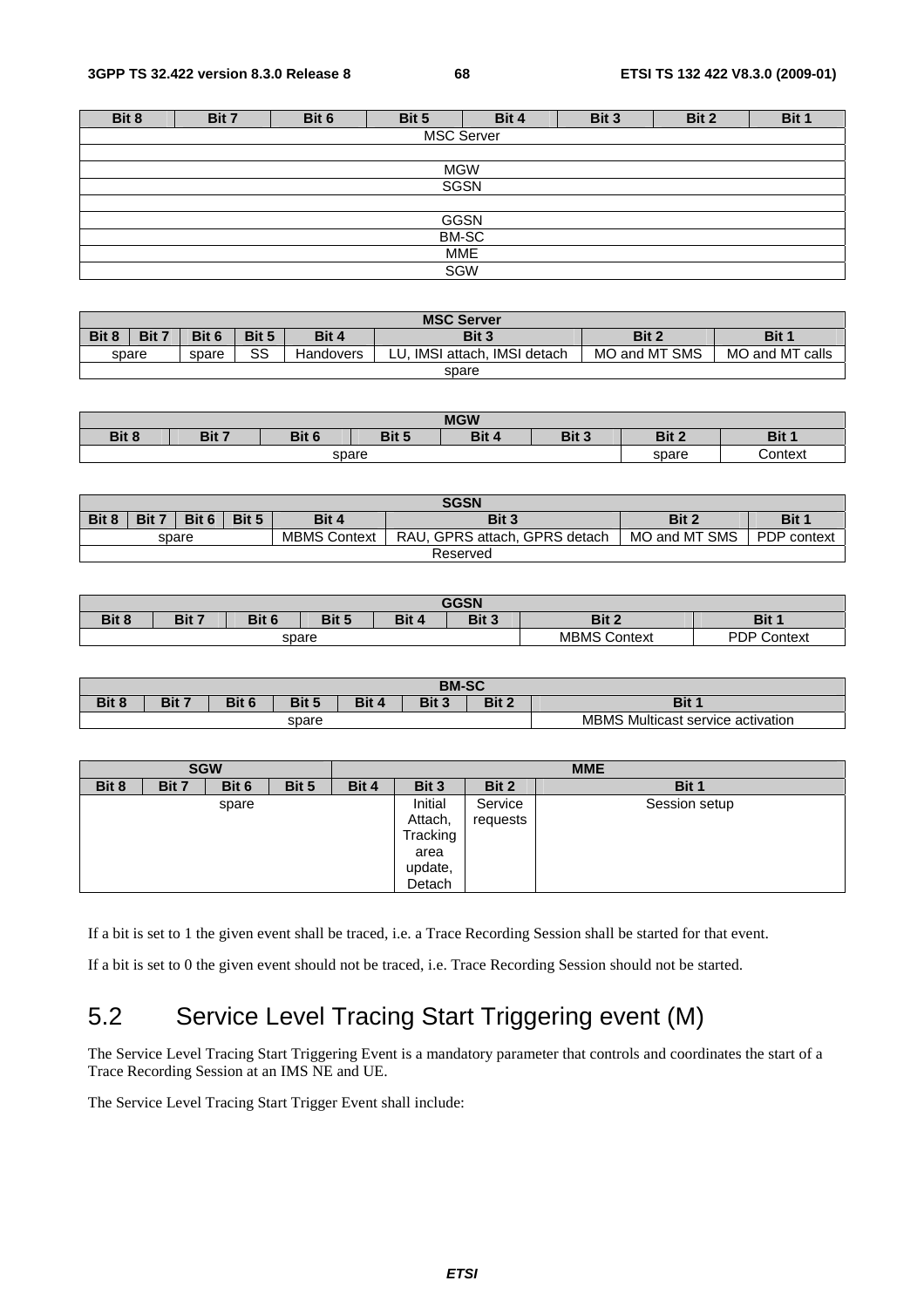- Public User Identity (M);
- Service identification (M);
- Trace reference (M);
- Service level tracing counter (M); The service level tracing counter is incremented on a hop-by-hop basis to indicate the sequence of trace records recorded across all IMS NEs.

# 5.3 Trace Depth (M)

This mandatory parameter defines how detailed information should be recorded in the Network Element. The following table describes the values of the Trace Depth parameter.

| <b>Trace Depth</b>                    | <b>Meaning</b>                                                              |  |  |  |
|---------------------------------------|-----------------------------------------------------------------------------|--|--|--|
| Minimum                               | Recording of some IEs in the signalling messages plus any vendor specific   |  |  |  |
|                                       | extensions to this definition, in decoded format.                           |  |  |  |
| <b>Medium</b>                         | Recording of some IEs in the signalling messages together with the radio    |  |  |  |
|                                       | measurement IEs plus any vendor specific extensions to this definition, in  |  |  |  |
|                                       | decoded format.                                                             |  |  |  |
| Maximum                               | Recording entire signalling messages plus any vendor specific extensions to |  |  |  |
|                                       | this definition, in encoded format.                                         |  |  |  |
| MinimumWithoutVendorSpecificExtension | Recording of some IEs in the signalling messages in decoded format.         |  |  |  |
| MediumWithoutVendorSpecificExtension  | Recording of some IEs in the signalling messages together with the radio    |  |  |  |
|                                       | measurement IEs in decoded format.                                          |  |  |  |
| MaximumWithoutVendorSpecifcExtension  | Recording entire signalling messages in encoded format.                     |  |  |  |

At least one of Minimum, Medium or Maximum trace Depth shall be supported depending on the NE type (see trace record description in TS 32.423 [3] for details).

Trace depth shall be an enumerated parameter with the following possible values:

- 0 –Minimum,
- 1 Medium
- 2 Maximum
- 3 MinimumWithoutVendorSpecificExtension
- 4 MediumWithoutVendorSpecificExtension
- 5 MaximumWithoutVendorSpecificExtension

# 5.4 List of NE types (M)

This mandatory parameter defines the Network Element types where Trace Session activation is needed. This parameter has meaning only in the signalling based activation mechanism and it is used to determine whether the Trace Session Activation shall be propagated further to other Network Elements. In the management based activation mechanism, and in the signalling based activation mechanism for IMS, this parameter is not needed.

The following list contains the Network Element types:

- MSC Server
- MGW
- RNC
- SGSN
- GGSN
- BM-SC
- MME
- SGW
- PDN GW
- eNB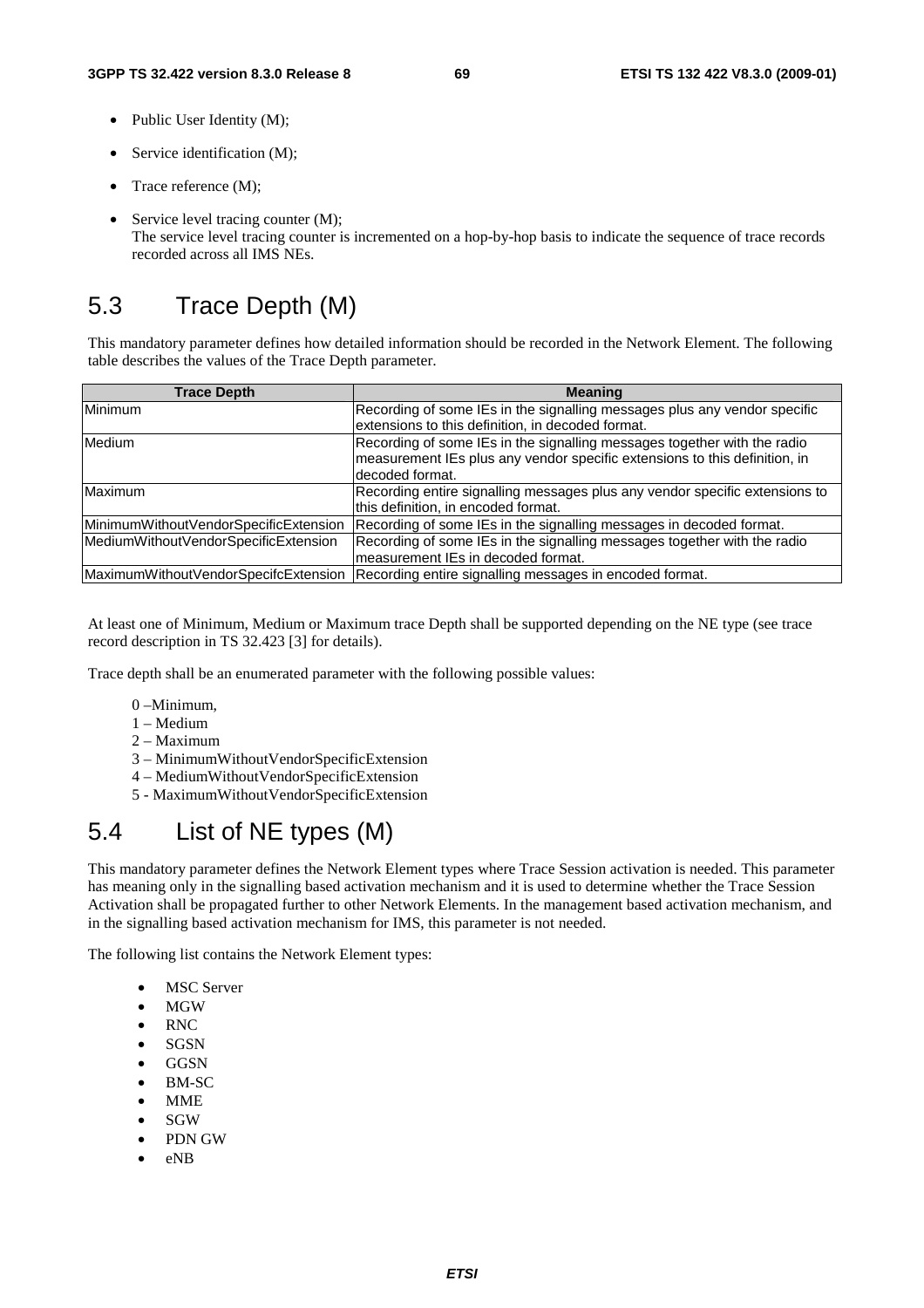| Bit 8 | Bit 7      | Bit 6        | Bit 5             | Bit 4 | Bit 3       | Bit 2      | Bit 1 |
|-------|------------|--------------|-------------------|-------|-------------|------------|-------|
| SGW   | <b>MME</b> | <b>BM-SC</b> | <b>RNC</b>        | GGSN  | <b>SGSN</b> | <b>MGW</b> | MSC-S |
|       |            | eNB          | <b>GW</b><br>PDN. |       |             |            |       |

If a bit is set to 1, Trace Session to that Network Element shall be activated.

If a bit is set to 0, Trace Session is not needed in that Network Element.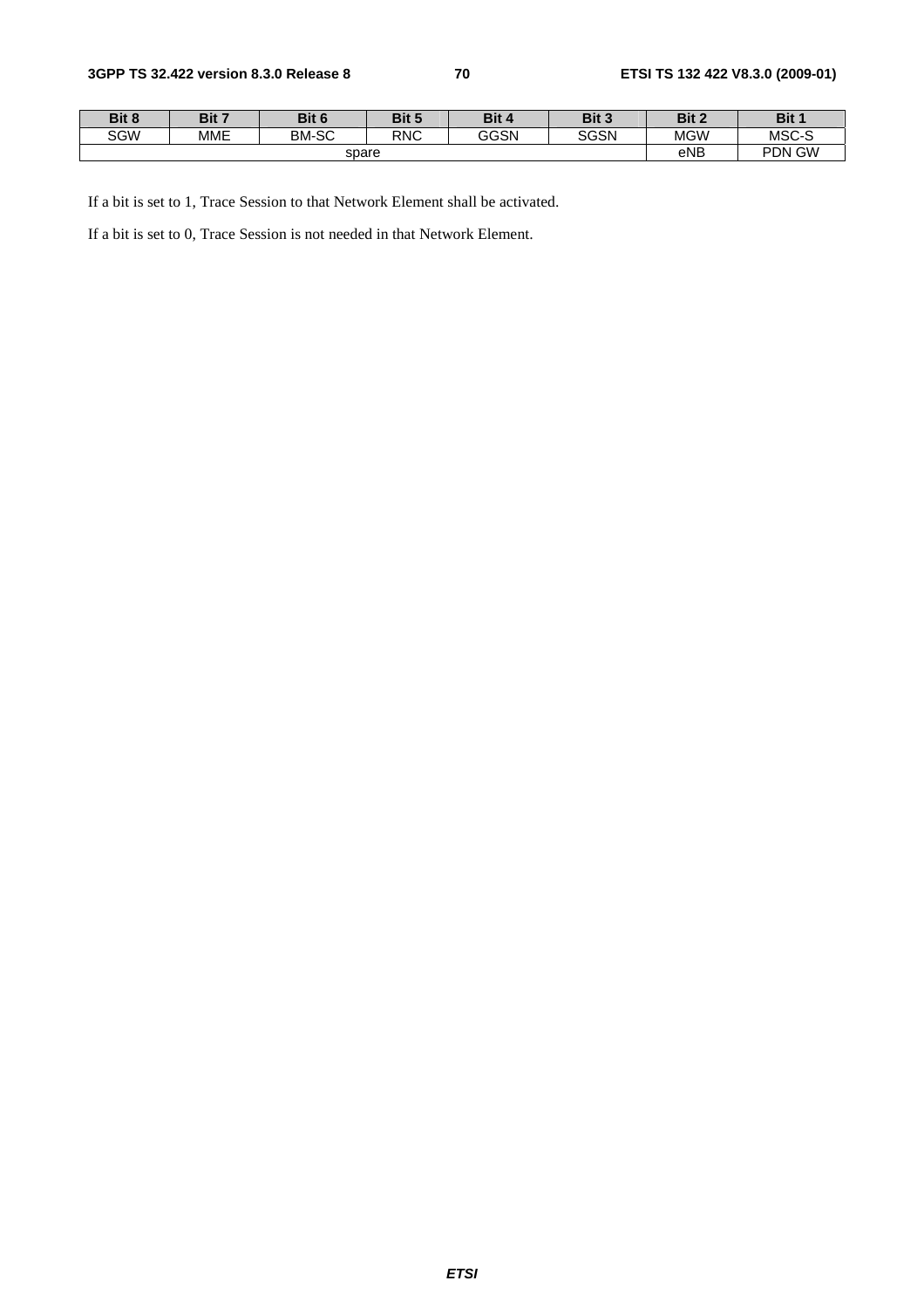# 5.5 List of interfaces (O)

This is an optional parameter, which defines the interfaces to be recorded in the Network Element.

The following list contains the list of interfaces in each Network Element:

- MSC Server: A, Iu-CS, Mc and MAP (G, B, E, F, D, C) interfaces, CAP.
- MGW: Mc, Nb-UP, Iu-UP.
- RNC: Iu-CS, Iu-PS, Iur, Iub and Uu interfaces.
- SGSN: Gb, Iu-PS, Gn, MAP (Gr, Gd, Gf), CAP (Ge) and Gs interfaces.
- GGSN: Gn, Gi and Gmb interfaces.
- S-CSCF: Mw, Mg, Mr and Mi interfaces.
- P-CSCF: Gm and Mw interfaces.
- $\bullet$  I-CSCF: Cx, Dx, Mg, Mw.
- MRFC: Mp, Mr.
- MGCF: Mg, Mj, Mn.
- **IBCF**: Ix, Mx.
- E-CSCF: Mw, Ml, Mm, Mi/Mg.
- BGCF: Mi, Mj, Mk.
- AS: Dh, Sh, ISC, Ut.
- HSS: MAP (C, D, Gc, Gr) and Cx interfaces, S6a and location and subscription information.
- BM-SC: Gmb interface.
- MME: S1-MME, S3, S6a, S10, S11
- SGW: S4, S5, S8b, S11, Gxc
- PDN GW: S2a, S2b, S2c, S5, S6b, Gx, S8b, SGi
- eNB: S1-MME, X2, Uu
- NOTE: For IMS Network Elements other than P-CSCF and S-CSCF the interfaces included in the Trace Job for a particular type of IMS session are configured in the Management System via the Trace IRP (TS 32.442) [24].

Editor's note: The S13 interface for MME is FFS.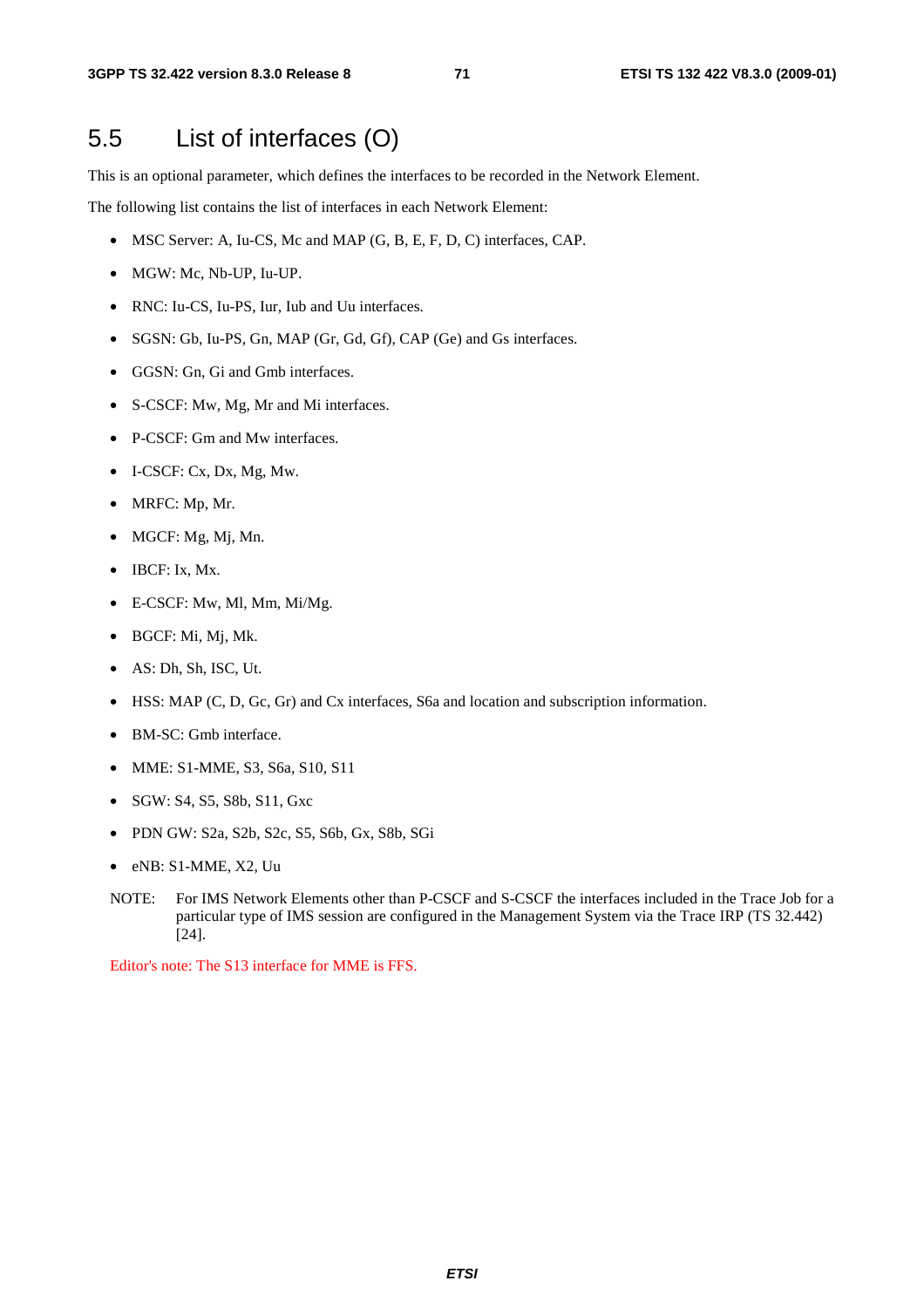| Bit 8      | Bit 7             | Bit 6 | Bit 5 | Bit 4       | Bit 3 | Bit 2 | Bit 1 |  |  |  |  |  |  |
|------------|-------------------|-------|-------|-------------|-------|-------|-------|--|--|--|--|--|--|
|            | <b>MSC Server</b> |       |       |             |       |       |       |  |  |  |  |  |  |
|            |                   |       |       |             |       |       |       |  |  |  |  |  |  |
| <b>MGW</b> |                   |       |       |             |       |       |       |  |  |  |  |  |  |
|            |                   |       |       | SGSN        |       |       |       |  |  |  |  |  |  |
|            |                   |       |       |             |       |       |       |  |  |  |  |  |  |
|            |                   |       |       | <b>GGSN</b> |       |       |       |  |  |  |  |  |  |
|            |                   |       |       | <b>RNC</b>  |       |       |       |  |  |  |  |  |  |
|            |                   |       |       | BM-SC       |       |       |       |  |  |  |  |  |  |
|            |                   |       |       | <b>MME</b>  |       |       |       |  |  |  |  |  |  |
|            | SGW               |       |       |             |       |       |       |  |  |  |  |  |  |
|            | PDN GW            |       |       |             |       |       |       |  |  |  |  |  |  |
|            |                   |       |       | eNB         |       |       |       |  |  |  |  |  |  |

| <b>MSC Server</b> |                                  |       |       |       |  |    |  |  |  |  |  |
|-------------------|----------------------------------|-------|-------|-------|--|----|--|--|--|--|--|
| Bit 8             | Bit 7                            | Bit 3 | Bit 2 | Bit 1 |  |    |  |  |  |  |  |
| CAP               | MAP-F<br>MAP-B<br>MAP-G<br>MAP-E |       |       |       |  | lu |  |  |  |  |  |
|                   |                                  | MAP-C | MAP-D |       |  |    |  |  |  |  |  |

| <b>SGSN</b> |       |        |        |        |       |       |            |  |  |  |
|-------------|-------|--------|--------|--------|-------|-------|------------|--|--|--|
| Bit 8       | Bit 7 | Bit 6  | Bit 5  | Bit 4  | Bit 3 | Bit 2 | <b>Bit</b> |  |  |  |
| Ge          | Gs    | MAP-Gf | MAP-Gd | MAP-Gr | Gn    | ıu    | Gb         |  |  |  |
|             | spare |        |        |        |       |       |            |  |  |  |

| <b>MGW</b>                                                              |  |       |       |            |    |  |  |  |  |  |
|-------------------------------------------------------------------------|--|-------|-------|------------|----|--|--|--|--|--|
| Bit 7<br>Bit 5<br>Bit 8<br>Bit 2<br>Bit<br>Bit 6<br>Bit 3<br><b>Bit</b> |  |       |       |            |    |  |  |  |  |  |
|                                                                         |  | 3pare | lu-UP | Nb-U<br>ТD | Mc |  |  |  |  |  |

| <b>GGSN</b> |       |       |       |                |       |       |       |  |  |  |
|-------------|-------|-------|-------|----------------|-------|-------|-------|--|--|--|
| Bit 8       | Bit 7 | Bit 6 | Bit 5 | Bit 4          | Bit 3 | Bit 2 | Bit 1 |  |  |  |
|             |       | spare | Gmb   | <b>-</b><br>ات | Gn    |       |       |  |  |  |

| <b>RNC</b> |                                                             |       |  |    |     |     |    |  |  |  |
|------------|-------------------------------------------------------------|-------|--|----|-----|-----|----|--|--|--|
| Bit 8      | Bit 3<br>Bit 1<br>Bit 7<br>Bit 6<br>Bit 4<br>Bit 2<br>Bit 5 |       |  |    |     |     |    |  |  |  |
|            |                                                             | Spare |  | Uu | lub | lur | ıu |  |  |  |

| <b>BM-SC</b>                                                |  |  |  |  |  |  |  |  |  |  |
|-------------------------------------------------------------|--|--|--|--|--|--|--|--|--|--|
| Bit 8<br>Bit 7<br>Bit 6<br>Bit 3<br>Bit 4<br>Bit 2<br>Bit 5 |  |  |  |  |  |  |  |  |  |  |
| spare                                                       |  |  |  |  |  |  |  |  |  |  |

| <b>MME</b> |       |       |             |              |                          |              |                               |  |  |  |
|------------|-------|-------|-------------|--------------|--------------------------|--------------|-------------------------------|--|--|--|
| Bit 8      | Bit 7 | Bit 6 | Bit 5       | <b>Bit</b>   | D <sub>14</sub><br>DIL J | Bit 2        | D <sub>14</sub><br>ы          |  |  |  |
|            | Spare |       | ៝៝៝៝<br>ا ب | C10<br>ں ر د | S6a                      | $\sim$<br>ںں | $\cdots$<br><u>ີ</u><br>'-MML |  |  |  |

| <b>SGW</b> |       |       |       |             |       |             |        |  |  |  |
|------------|-------|-------|-------|-------------|-------|-------------|--------|--|--|--|
| Bit 8      | Bit 7 | Bit 6 | Bit 5 | Bit 4       | Bit 3 | Bit 2       | Bit 1  |  |  |  |
|            | Spare |       | Gxc   | 0.4A<br>ا ت | S8b   | $\sim$<br>ື | ◠<br>ີ |  |  |  |

| <b>PDN GW</b>                                                        |     |    |                 |         |            |                  |            |  |  |  |
|----------------------------------------------------------------------|-----|----|-----------------|---------|------------|------------------|------------|--|--|--|
| Bit 4<br>Bit 8<br>Bit 7<br>Bit 5<br>Bit 3<br>Bit 2<br>Bit 6<br>Bit 1 |     |    |                 |         |            |                  |            |  |  |  |
| $\sim$<br>וטכ                                                        | S8b | Gx | S6 <sub>b</sub> | ົ<br>ບປ | S2c<br>ب∠ت | S <sub>2</sub> b | en.<br>o∠a |  |  |  |

| eNB   |       |       |                  |                        |       |               |                        |  |  |  |
|-------|-------|-------|------------------|------------------------|-------|---------------|------------------------|--|--|--|
| Bit 8 | Bit 7 | Bit 6 | Bit 5            | D <sub>it</sub><br>יוס | Bit 3 | Dit 2<br>א וש | D <sub>14</sub><br>ווס |  |  |  |
|       |       | Uu    | $\sqrt{2}$<br>∼∠ | -MME<br>ົ              |       |               |                        |  |  |  |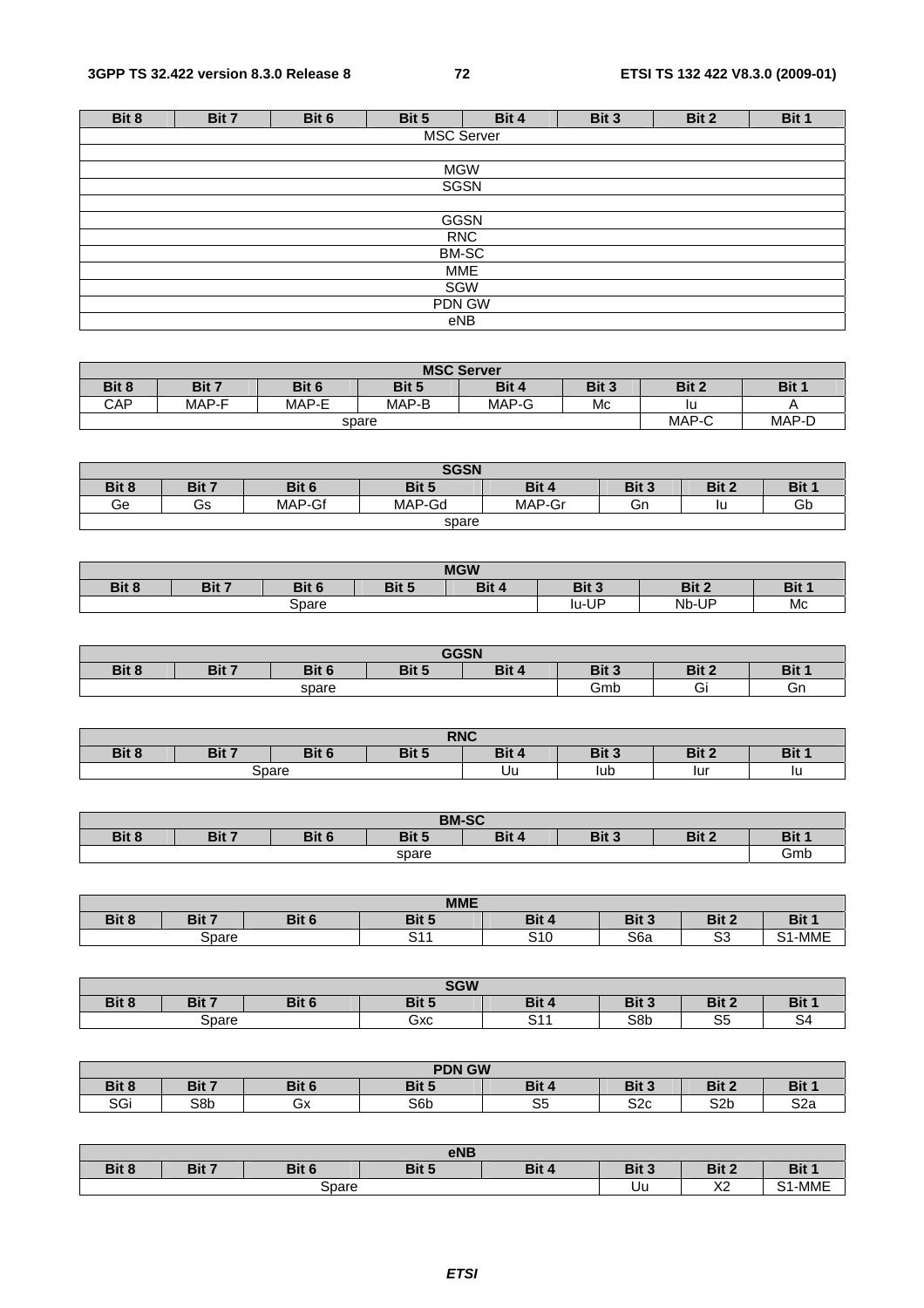If a bit is set to 1, the interface should be traced in the given Network Element.

If a bit is set to 0, that interface should not be traced in the given Network Element.

#### 5.6 Trace Reference (M)

The Trace Reference parameter shall be globally unique, therefore the Trace Reference shall compose as follows:

MCC+MNC+Trace ID, where the Trace ID is a 3 byte Octet String.

NOTE: Trace ID referred here is the same as Trace reference in previous releases

NOTE: The MCC+MNC being part of the Trace Reference from Rel-8 onwards (e.g. ignored by Rel-6 / Rel-7 UTRAN Network Elements), the uniqueness of the Trace Reference may not be guaranteed with Rel-6 / Rel-7 Network Element(s) involved in the Trace.

## 5.7 Trace Recording Session Reference (M)

This parameter shall be a 2 byte Octet String.

#### 5.8 Trace Collection Entity Address

This parameter shall contain the address to the Trace Collection Entity. The address is an IP address.

### 5.9 IP Address of Trace Collection Entity (M)

This is a mandatory parameter which defines the IP address to which the Trace records shall be transferred. IPv4 and/or IPv6 address(es) may be signalled.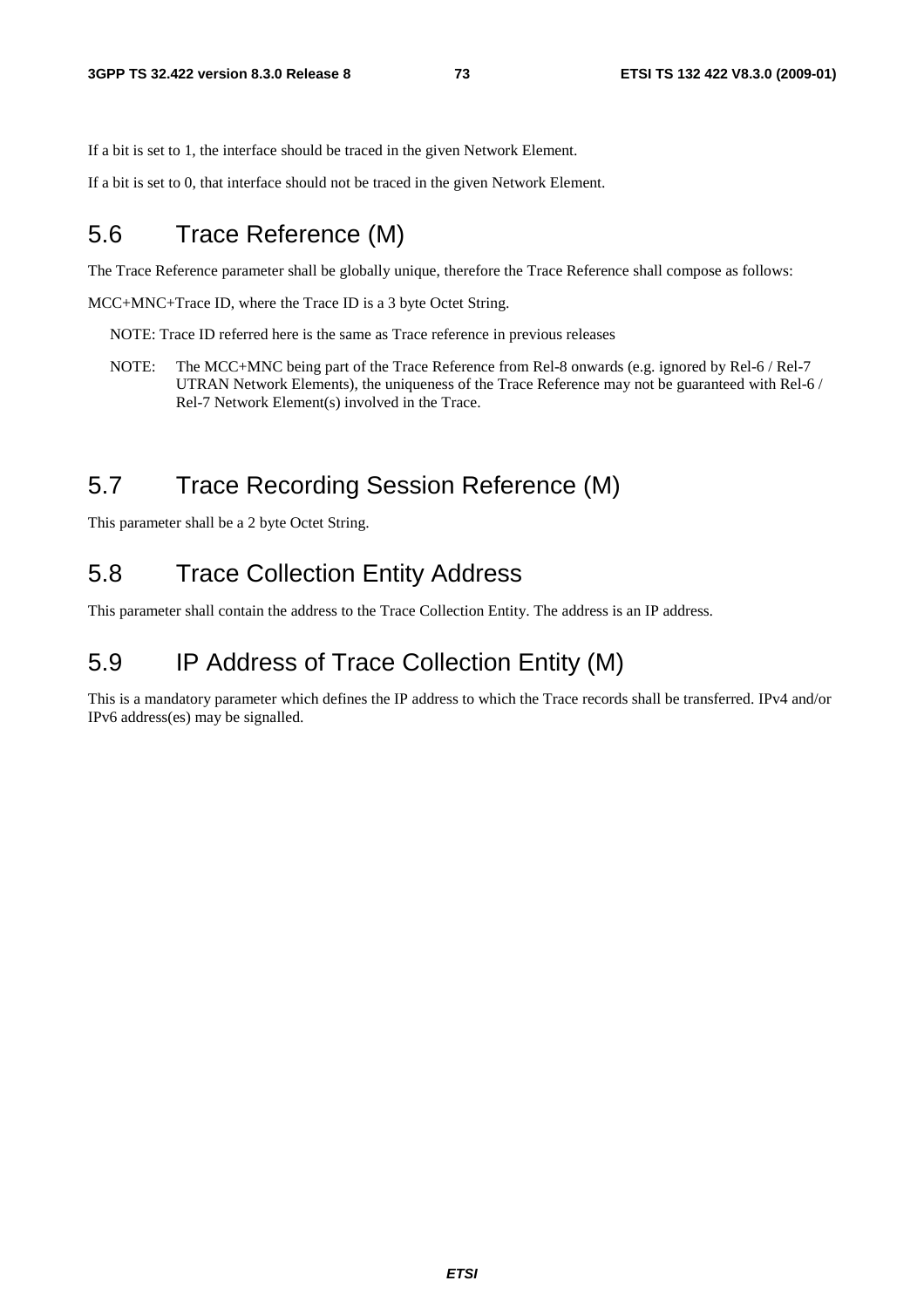# Annex A (informative): Change history

|             | <b>Change history</b> |                              |                       |    |                                                                               |                |           |                 |  |  |  |  |
|-------------|-----------------------|------------------------------|-----------------------|----|-------------------------------------------------------------------------------|----------------|-----------|-----------------|--|--|--|--|
| <b>Date</b> |                       | TSG # TSG Doc.               | <b>CR</b>             |    | <b>Rev Subject/Comment</b>                                                    |                | Cat   Old | <b>New</b>      |  |  |  |  |
| Jun 2006    |                       | SA 32 SP-060261              | 0021                  | L. | Introduction of Service Level Tracing for IMS                                 | B              |           | $6.5.0$ 7.0.0   |  |  |  |  |
| Sep 2006    |                       | SA_33 SP-060552              | $0022$ --             |    | Add general mechanism for starting trace recording sessions at IMS            | B              |           | $7.0.0$ 7.1.0   |  |  |  |  |
|             |                       |                              |                       |    | Network Elements and UE - to support end-to-end Service Level Tracing         |                |           |                 |  |  |  |  |
|             |                       |                              |                       |    | for IMS                                                                       |                |           |                 |  |  |  |  |
| Sep 2006    |                       | SA 33 SP-060552              | $0023$ --             |    | Add definition of Service Level Tracing Start Triggering Event                | B              |           | $7.0.0$ $7.1.0$ |  |  |  |  |
|             |                       | Sep 2006   SA_33 SP-060552   | $0024$ --             |    | Clarification of Trace session deactivation mechanism                         | F              |           | 7.0.0 7.1.0     |  |  |  |  |
| Sep 2006    |                       | SA 33 SP-060552              | $0025$ $-$            |    | Add sending of trace control and configuration parameters for service level B |                |           | 7.0.0 7.1.0     |  |  |  |  |
|             |                       |                              |                       |    | tracing                                                                       |                |           |                 |  |  |  |  |
|             |                       | Sep 2006 SA_33 SP-060552     | $0026$ $-$            |    | Add starting trace recording at IMS network elements                          | B              |           | $7.0.0$ $7.1.0$ |  |  |  |  |
|             |                       | Sep 2006   SA_33   SP-060552 | $0027$ --             |    | Add charging concepts for Service Level Tracing for IMS                       | B              |           | $7.0.0$ $7.1.0$ |  |  |  |  |
|             |                       | Sep 2006   SA 33   SP-060552 | $0028$ --             |    | Add stopping trace recording mechanism for service level tracing              | B              |           | 7.0.0 7.1.0     |  |  |  |  |
|             |                       | Dec 2006   SA 34   SP-060727 | $0029$ $\overline{ }$ |    | Clarification to the sending of optional trace parameters                     | F              |           | $7.1.0$ $7.2.0$ |  |  |  |  |
|             |                       | Dec 2006   SA 34   SP-060727 | $0030$ $-$            |    | Network initiated re-authentication for SLT                                   | B              |           | $7.1.0$ $7.2.0$ |  |  |  |  |
| Dec 2006    |                       | SA 34 SP-060727              | $0031$ --             |    | Trace Session Deactivation at an IMS NE                                       | B              |           | $7.1.0$ $7.2.0$ |  |  |  |  |
| Dec 2006    |                       | SA 34 SP-060727              | $0032$ --             |    | Service level trace processes at the UE                                       | B              |           | 7.1.0 7.2.0     |  |  |  |  |
| Dec 2006    |                       | SA 34 SP-060727              | $0033$ $-$            |    | Reception of SLT Start Trigger Event at an IMS NE                             | B              |           | $7.1.0$ $7.2.0$ |  |  |  |  |
| Dec 2006    |                       | SA 34 SP-060727              | $0034$ $-$            |    | Service level tracing for IMS starting mechanism                              | $\overline{B}$ |           | 7.1.0 7.2.0     |  |  |  |  |
| Dec 2006    |                       | SA_34 SP-060727              | $0035$ --             |    | Consistent usage of Service Level Tracing Start Triggering Event              | D              |           | 7.1.0 7.2.0     |  |  |  |  |
| Dec 2006    |                       | SA 34 SP-060727              | $0036$ --             |    | Retrieval of Trace Records from a UE                                          | B              |           | $7.1.0$ $7.2.0$ |  |  |  |  |
| Mar 2008    |                       | SA 39 SP-080069              | $0037$ --             |    | Add Signalling Based Trace Activation procedures to EPC and E-UTRAN           | ĪВ             |           | 7.2.0 8.0.0     |  |  |  |  |
| Jun 2008    |                       | SA 40 SP-080287              | $0038$ --             |    | Add definition of Trace control and configuration parameters for EPC and      | B              |           | $8.0.0$ 8.1.0   |  |  |  |  |
|             |                       |                              |                       |    | E-UTRAN                                                                       |                |           |                 |  |  |  |  |
| Jun 2008    |                       | SA_40 SP-080287              | $0039$ $-$            |    | Add Trace Session deactivation procedures                                     | B              |           | $8.0.0$ $8.1.0$ |  |  |  |  |
| Jun 2008    |                       | SA_40 SP-080287              | $0040 -$              |    | Add procedures for starting/stopping a trace recording session in EPC and B   |                |           | $8.0.0$ $8.1.0$ |  |  |  |  |
|             |                       |                              |                       |    | <b>E-UTRAN</b>                                                                |                |           |                 |  |  |  |  |
|             |                       | Sep 2008   SA_41   SP-081211 | $0041$ --             |    | Providing subscriber identities for Cell Traffic Trace - Procedures           | B              |           | $8.1.0$ 8.2.0   |  |  |  |  |
| Dec 2008    |                       | SA 42 SP-080846              | 0044                  |    | Identifying IMS network elements and interfaces for trace                     | F              |           | $8.2.0$ $8.3.0$ |  |  |  |  |
| Dec 2008    |                       | SA 42 SP-080846              | $0045 -$              |    | Trace starting and stopping trigger events for IMS                            | F              |           | $8.2.0$ 8.3.0   |  |  |  |  |
| Dec 2008    |                       | SA 42 SP-080846              | 0042                  |    | Introduction of EPS in 32.422                                                 | $\overline{B}$ |           | $8.2.0$ $8.3.0$ |  |  |  |  |
| Dec 2008    |                       | SA 42 SP-080846              |                       |    | Fix inconsistencies in the definition of trace levels, trace reference        | F              |           | $8.2.0$ $8.3.0$ |  |  |  |  |
|             |                       |                              | $0043$ -              |    | parameter                                                                     |                |           |                 |  |  |  |  |